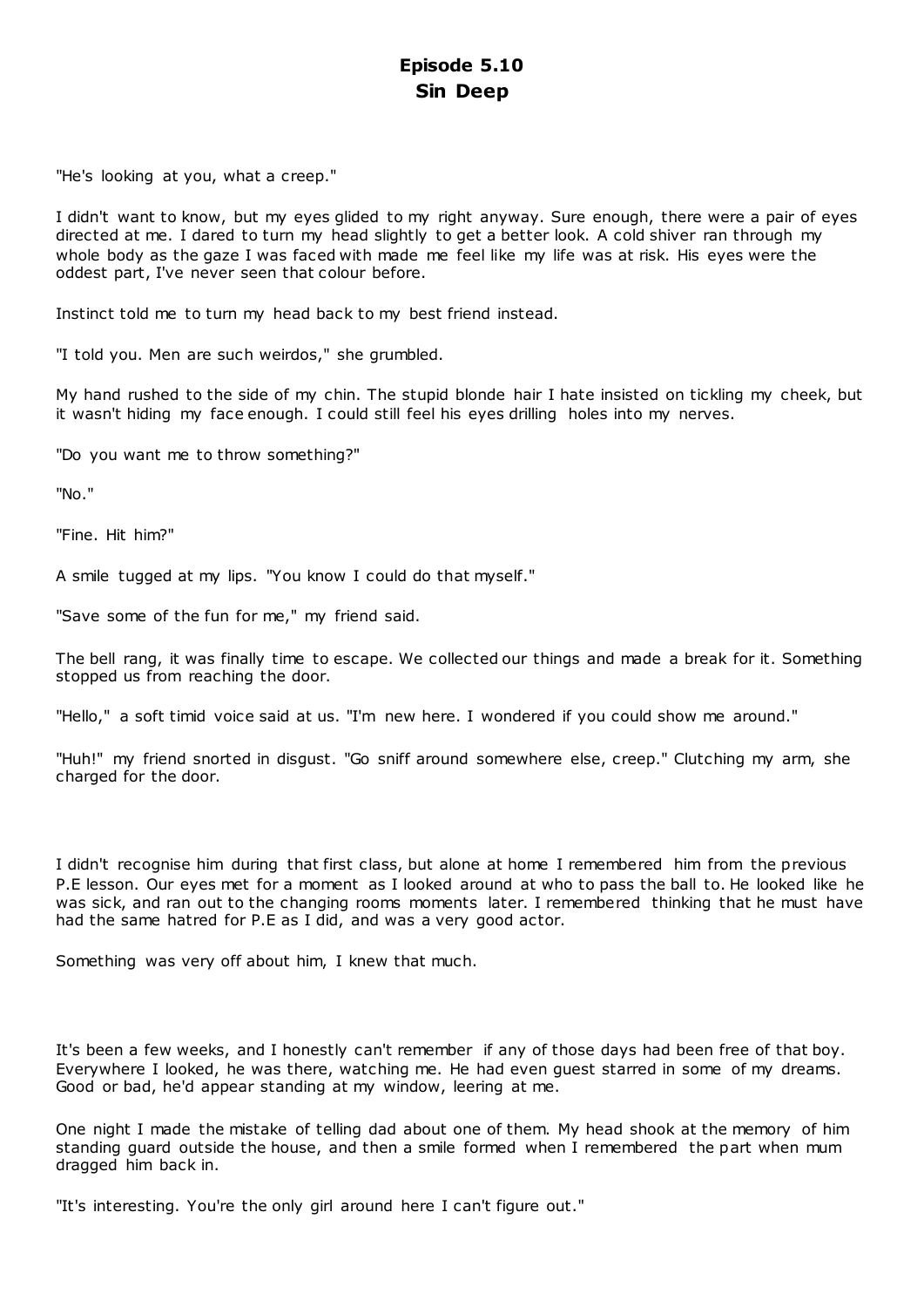His voice startled me so much I dropped my bag onto the floor. It was if he had appeared out of nowhere. *How did he do that?* At least in the other times I had sensed his presence.

The boy smiled as he knelt down to pick up my bag for me. Still startled, I snatched it away from him. He continued to smile anyway.

"I didn't mean to frighten you."

*Right, and you don't mean to stalk me around every corner.* Instead I said, "it's ok." I hate my shyness sometimes.

"Your friend is interesting. She'd be more the type."

This got my alarm bells ringing very loudly. "What does that mean?"

"You're so timid, and fragile. No one would ever guess," the boy continued.

I felt the blood drain from my face. This boy was more than just a creepy stalker. I clutched my bag protectively. I reached inside, hoping that I didn't forget it.

The boy chuckled. "Here? In broad daylight? You've got the wrong idea."

My head turned to the window nearby. The sunlight beamed through the glass and into my eyes. My head turned again. The boy had stood just in front of the light, it shined on him. That can't be right.

"See."

My eyes widened in shock. That's definitely not right. I felt my lips curling a little.

"Don't be afraid." He made a couple of steps backwards to get back in the shade. "I only want to get to know you."

It was hard to take him seriously, but my instincts were screaming at me to do so. Everything was wrong with this boy. Something needs to be done, but what?

The sun rose over the crimson horizon, covering the hills with an ashy haze. The warm breeze blew through the dried out grass and dying crops, carrying some of it across the fields. One particular stalk blew into the face of a man, who briskly batted it away so he could continue what he was doing. A small shuttle flew over his head, blowing it straight back into his face. He ignored the few chuckles from nearby as he flicked it away again.

They all needed cheering up as they had a huge, long task ahead of them, it was hard to know where to start. With the help of several shuttles and the Leda, Voyager was standing on its own feet instead of lying nose down in the ground. However they couldn't really go anywhere as the warp drives had taken a beating, impulse was out too. Even if they were working, the ship had suffered a few hull breaches on its way down.

The crewmembers outside didn't even want to think about the interior damage due to rifts and battle damage. That wasn't all either. Deck Ten and Eleven suffered serious damage. Everyone tried to tell themselves that it could have been much worse. At least Voyager could be salvaged, other ships haven't been so lucky.

A childlike shriek got some of the repair crew's attention. "Look, look at me!" Everyone who recognised the voice groaned, then got back to what they were doing. The ones who didn't looked around for the source, wondering why the child wasn't on the Leda. Only it wasn't a child.

B'Elanna shook her head, keeping her full attention on the two metre gash she was sealing up. "She really needs to get back into therapy. She still doesn't realise she's not in original Voyager anymore."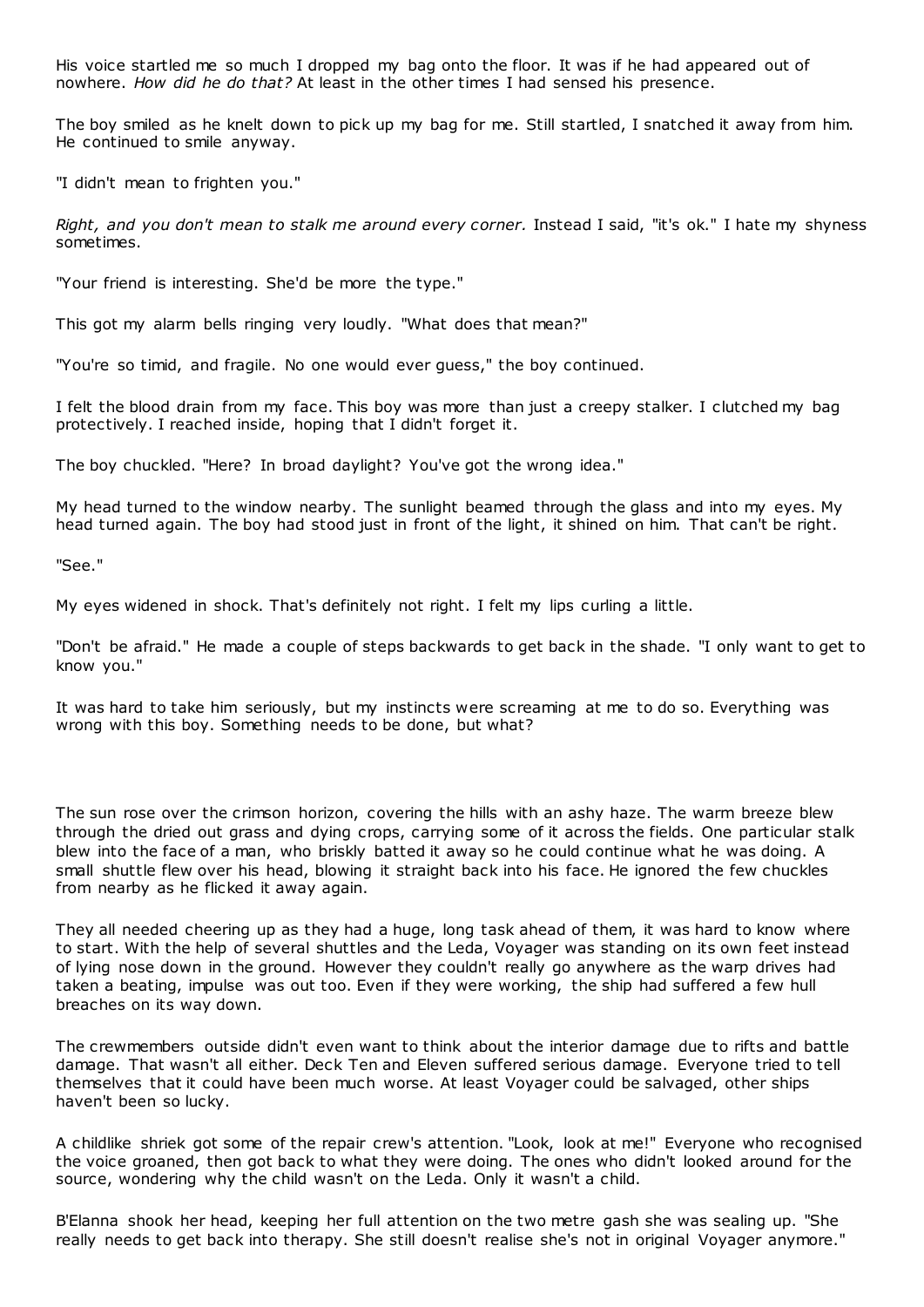"That's her only problem?" her teammate mumbled, raising his eyebrow.

A pink blur flew passed them. The engineer's eyes widened. Quickly she looked around to see a catsuited figure slide down the saucer in a sitting position. A poor crewmember jumped out of her path, just in time to avoid getting hit. He almost lost his balance as the part he was on was obviously sloped.

Finally the slider reached the end, which now left a drop of about seven decks. She slid off and fell down to the field below. Everyone who saw this groaned in disappointment as thanks to all the dead grass her fall was cushioned. She rubbed her butt and stood up.

"That was fun!" Annika squealed.

A crewmember nearby widened his eyes in horror as she spotted him. He was just about to be raised up to the saucer on a lifting platform. Despite her heels she skipped over to join him. There wasn't really room for both of them, and he'd already pressed the button to ascend. Both of them wobbled a bit as it lifted them up. Next thing he knew she had grabbed a hold of him to avoid falling off.

This didn't work though as he shrieked and pushed her anyway. Unfortunately for the spectators she only fell to the tip of the saucer, and didn't fall again. They were rewarded though as for the next ten minutes she tried to crawl on her hands and knees up. She gave up and decided to make a run for it instead. Not realising how high the top of the ship was, she grew tired and stopped. Her eyes widened once she started skidding back down, somehow keeping her balance while doing so.

Crouching over, she tried to grab a part of the hull to stop her sliding. It worked long enough for her to get her footing back. This time she ran again, but jumped up to reach the top. This didn't work either, and she slid back down on her front, slowly as she wasn't exactly flat there. The ex-drone managed to stop her fall by trying to lift one of her knees up, her heel caught one of the windows.

Satisfied that she had stopped, Annika pushed herself up a little, but the very thin heel had managed to crack the window. Everyone snickered as she disappeared into the crevice.

They all heard screaming from a man. "Oh my eyes!"

"Well, hello handsome. You don't mind that I dropped in?" the nearby people managed to hear her say.

"My ears!"

"Yes, they're very nice."

B'Elanna sighed, "that's another hull breach to sort."

"Oh god, get out. You're scaring my new rabbit wallpaper!" the man screamed.

"Then again, maybe not," B'Elanna smiled.

Meanwhile on the bridge of the downed ship, everyone but Tom was hard at work fixing something. He sat in his chair fiddling around with the computer at the side.

Chakotay squeezed his way through the half open, broken Ready Room doors. He headed over to the command centre.

"Did I just see Annika slide down the ship?"

Tom only nodded without looking up. "Yep."

"Uh huh. I expected more than..." Chakotay said.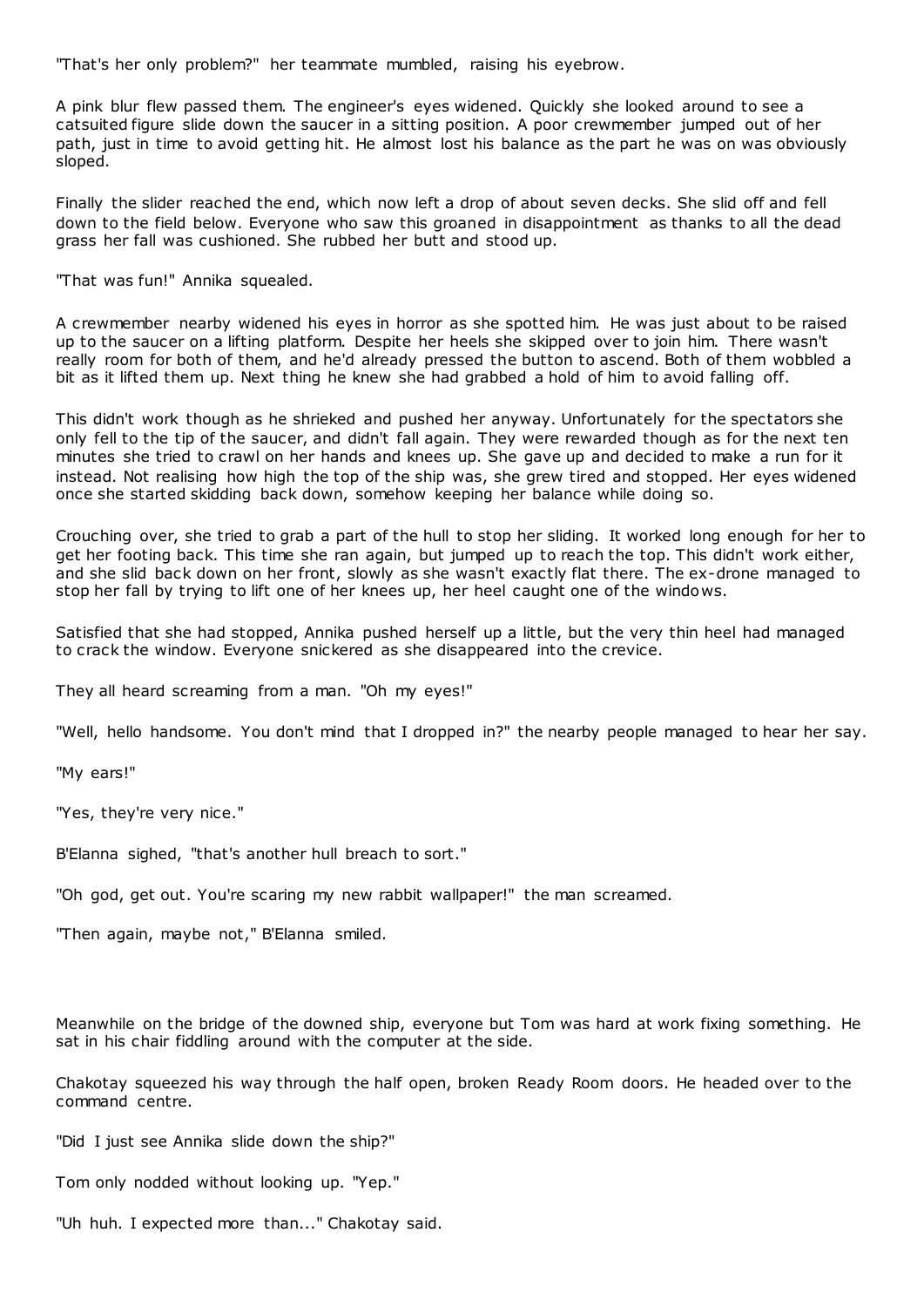"Don't worry, I got it all recorded," Tom said.

Chakotay sighed. "Hard at work, as usual."

Tom finally looked up to see him standing in front of him. "Isn't it time for the first trip?"

"I'd much prefer to look after Voyager, considering the mess you made the last time you were in charge," Chakotay replied hastily.

"If it wasn't for me, it could have been a lot worse," Tom pointed out as he climbed to his feet.

"I like the way you're specific on the why's," Chakotay muttered.

Tom shrugged, "we've got hundreds of aliens to evacuate, I didn't want to waste time listing all the reasons why I rock."

Most of the bridge crew snickered to themselves, Chakotay managed to just smirk. "Is that so? Why don't you take the lead on that then?"

"What?" Tom's eyes widened. "You're blaming all of this on me, and you want me to be responsible for hundreds of people on the Leda?"

"Everything that happens to a starship is the Captain's responsibility. That's the price," Chakotay remarked. "Though you are right. I'll leave Voyager in your irresponsible hands. It's not like you'll crash it again." He headed for the turbolift.

Tom shuddered a little, then sat back down in his chair. He reached out to press a few buttons. "Voyager to Leda."

*"Kim here."*

"I just thought I'd call to say sorry."

*"Chakotay wouldn't back out, huh?"*

Tom looked around the bridge, nobody he really knew was around to blab anything. "Yep, he was adamant, stubborn. I said *Chakotay, Harry can totally handle the Leda himself. He's awesome like that*. He just said*, I know, but I'm still in my badass mood, so I'll do what I want."*

He heard laughter from a few people on the other end of the comm. *"Oh Tom, I always said you'd make a great comedy writer."*

"Thanks, but what..." Tom said, he then pouted. "Oh come on, that is what happened."

*"Sure Tom. We'll do the last lot of crew transfers and then we'll beam the first alien evacuees aboard. We should be under way to the aliens' other planet within an hour."*

"Did your Astrometrics make sure that their other planet was tower-less?" Tom questioned.

*"No, only you would think of doing that."*

Tom laughed but the abuse was starting to annoy him. "How long should it take to get there and back?"

*"At Warp Nine, two hours. Even with the many people we need to evacuate, I think you'll still be fixing Voyager when we're finished."*

"Probably. We'll have that meeting when you get back. Unfortunately we've been too busy over here," Tom sighed.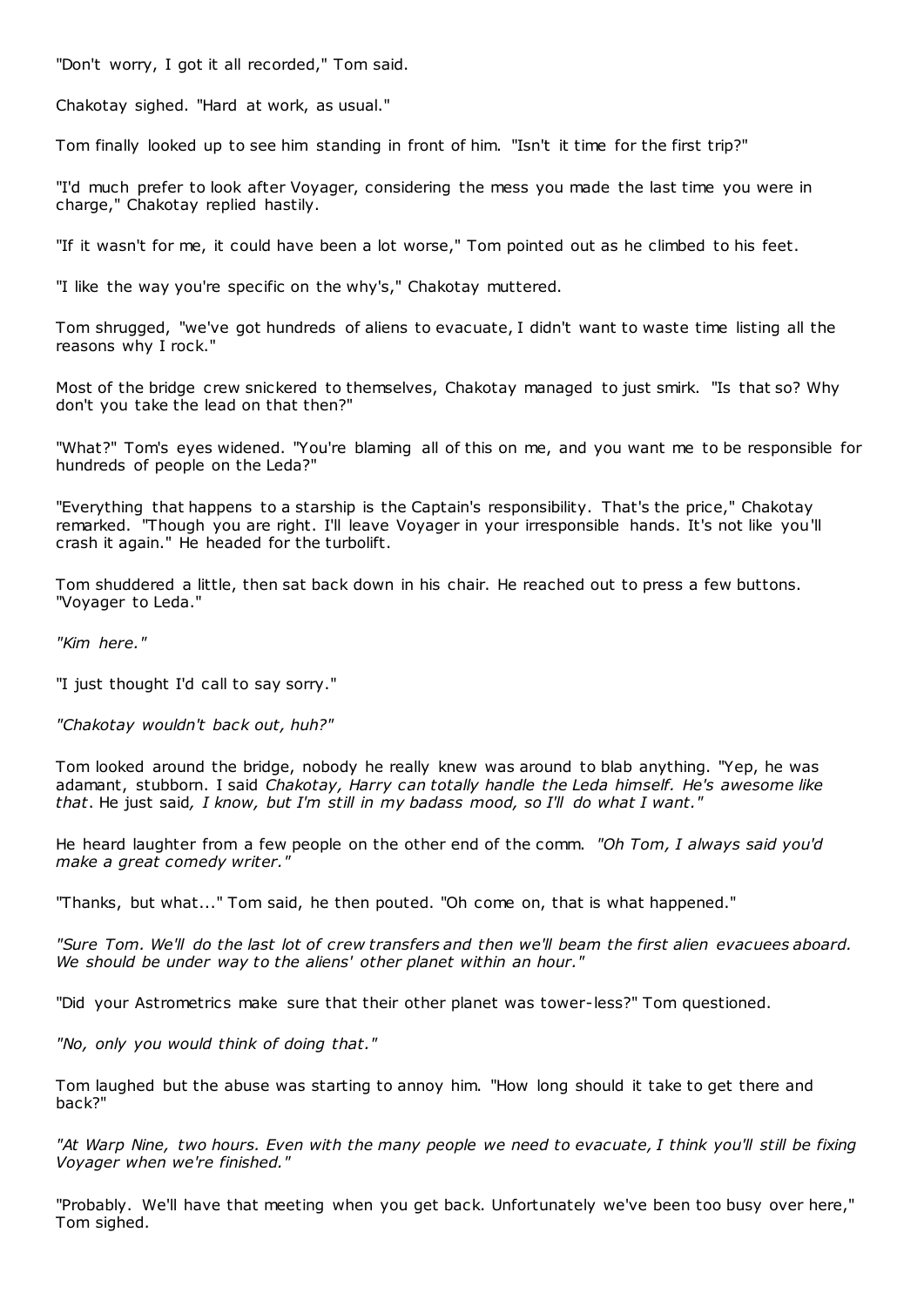*"I'm looking forward to it. I'll let you know when we're ready to leave. Leda out."*

Tom sighed again, covering his face with his hand.

"Busy, is that what we're calling it now?" a voice behind him said. He jumped out of his skin, then looked up.

"James? Are you capable of making any noise while entering a room?"

"I guess, but there's no fun in that," James answered him.

Tom climbed to his feet, sighing once again. "The Leda's leaving, so we can't have that meeting yet."

James raised an eyebrow. "Were you going to tell anyone?"

Tom's eyes shifted side to side. "Um, I want to say yes."

"Fine, I'll see you in a few hours," James said as he turned to leave.

"Wait!" Tom yelped as he jumped to his feet. Both men turned to face each other. "I thought we agreed, each ship has to have a Chosen onboard at all times, we only have two. Ylara's off on the Leda already."

James frowned, "why? Last time I checked she didn't have kids on it, or at all."

"Yes but she's biologically got one on Voyager who can't know she exists," Tom stuttered.

"Ok, I'll bite. What's Kiara doing on Voyager?" James asked him.

Tom started sweating, "um because Chakotay told her to come here, to avoid Ylara on the Leda."

James narrowed his eyes, shaking his head slowly. "I'm sensing a made up paradox here."

Tom now was drowning in his own forehead sweat. "It's just bad timing and luck. It doesn't matter, all the kids are at school or nursery anyway, and they will be when the Leda returns."

"The Leda doesn't even have a nursery or school," James said.

"Oh for god's sake," Tom groaned angrily. He soon regretted it though as he was faced with a Janeway like glare. "I didn't mean literally, they're using the Mess Hall there. Please, get off my back. You can go on the next evacuee trip."

"Fine," James finally agreed.

Tom sighed in relief, "good." James turned to leave again. Tom waited till he was in the turbolift before he said anything else. "As long as you find a way to get Ylara and Kiara swapped without them knowing why."

The door tried to close, but James' hand stopped it. Tom jumped at the noise that made.

"You expect me to lie to my niece?"

"Why not, you've done worse," Tom said but soon regretted that too. Luckily James didn't glare at him this time, he just walked back onto the Bridge. "I hate to be the one to tell you this as I like living, you know." James tried not to smirk at that comment. "With Chakotay being out of character, obviously a certain mum out of the picture, and well... nobody else to, it'll probably come to you to tell them both anyway."

"The thought had come to me too," James quietly said, his smirk long gone.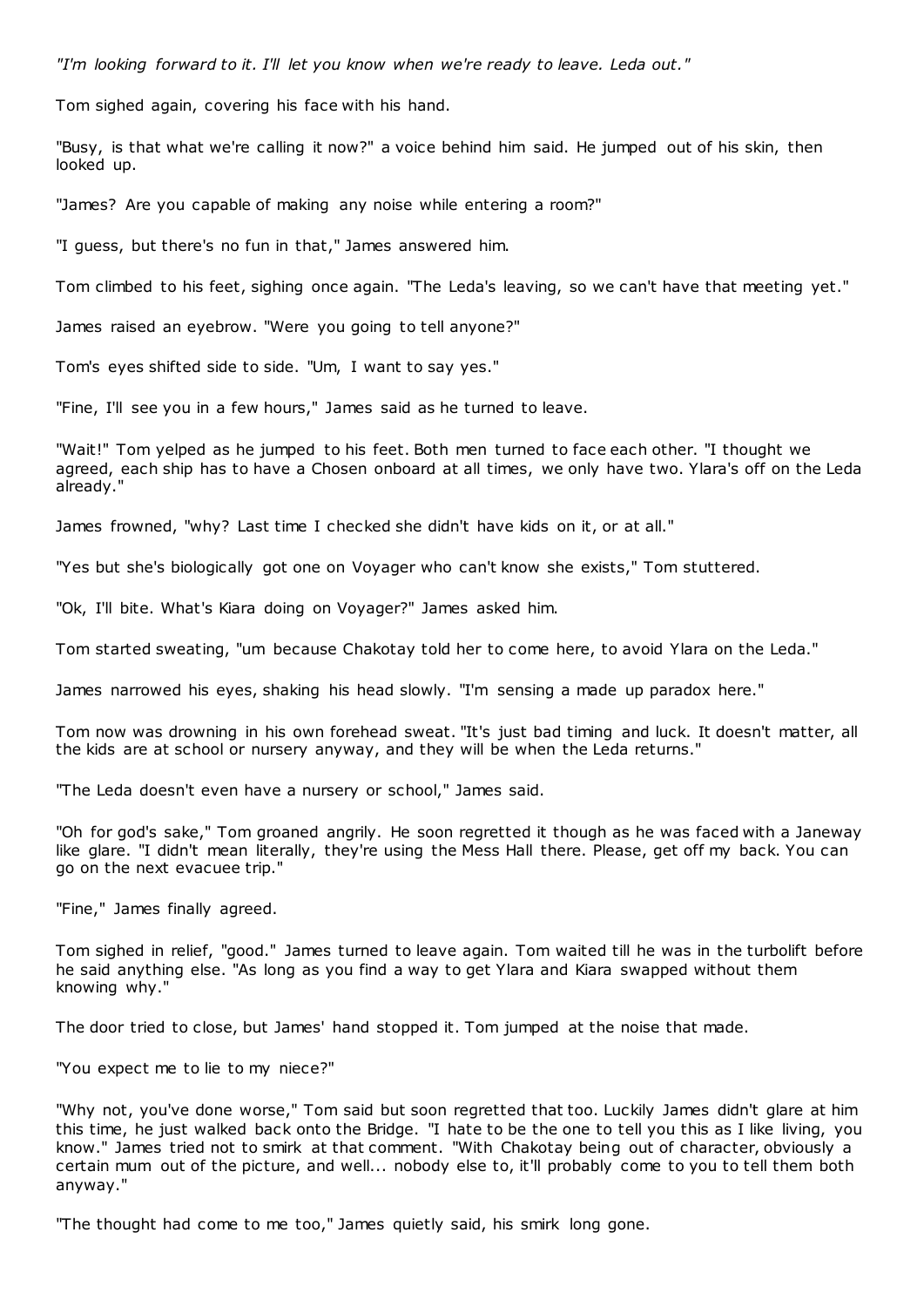"I really doubt Yasmin knows what tact is, so she's out," Tom shrugged.

"I haven't a clue either," James tried to smirk again, but it was a bit harder to pull off now.

"Don't worry too much about it right now. Though if Kiara's going to go all out of control Q again, it'll probably be best to do it before we finish repairing the ship," Tom said.

James shook his head as he headed back for the turbolift. "I'm still not coming up with an excuse to swap them."

"Uh, yes you are. Captain's orders," Tom stuttered.

James tried not to laugh, but not hard enough. The door closed on him.

"Damn, this is way too hard," Tom complained.

A random crewmember walked over to pass him a padd. "You could just tell the Ylara chick the truth, you said one Chosen on each ship. As for the kid, family reunion?"

Tom stared blankly at the man, blinking a few times. "That's a ridiculous plan, get back to work." He wandered off, pouting. Tom then smiled and tapped his commbadge, "Paris to Janeway. Can you come to the Bridge, we need to have a chat."

"We do? Can it wait, I'm very busy."

Nathan raised his eyebrow quizzically. "Yes I can see that."

Jessie continued to fold a cardigan, then put it to one side. She turned back to the huge pile of clothes, half buried under a collapsed, broken wardrobe.

"I take it that fell over during the crash, huh," Nathan said as he reached over to help her. She slapped his hand away. "Ow, why?"

Jessie scowled at him, but only half seriously. "I don't want my clothes all folded badly and chucked any old place."

"Ohno can't have a pair of trousers next to a jumper, can we?" Nathan teased her.

"I'm glad you get it," Jessie said, totally missing the sarcasm. She continued with a pair of jeans.

Nathan tried not to smirk. "Maybe I could help you build up the new one," he said as he gestured to the broken side. "If I'm allowed to."

Jessie turned back to him. "If you want. We usually go through a few dozen before we get a finished one, this'll save some time and rations."

"This sounds a bit sexist but, that's what husbands are for, right?" Nathan commented with a sly smile.

Jessie stared at him like he had just admitted to liking Annika. "James is the one that breaks them, not me."

"Oh," Nathan went bright red. "Of course he is."

"I eventually convince him to let me have a go, and then I usually call somebody else," Jessie said with a smirk on her face. "I'm way too little to be holding up huge bits of metal straight."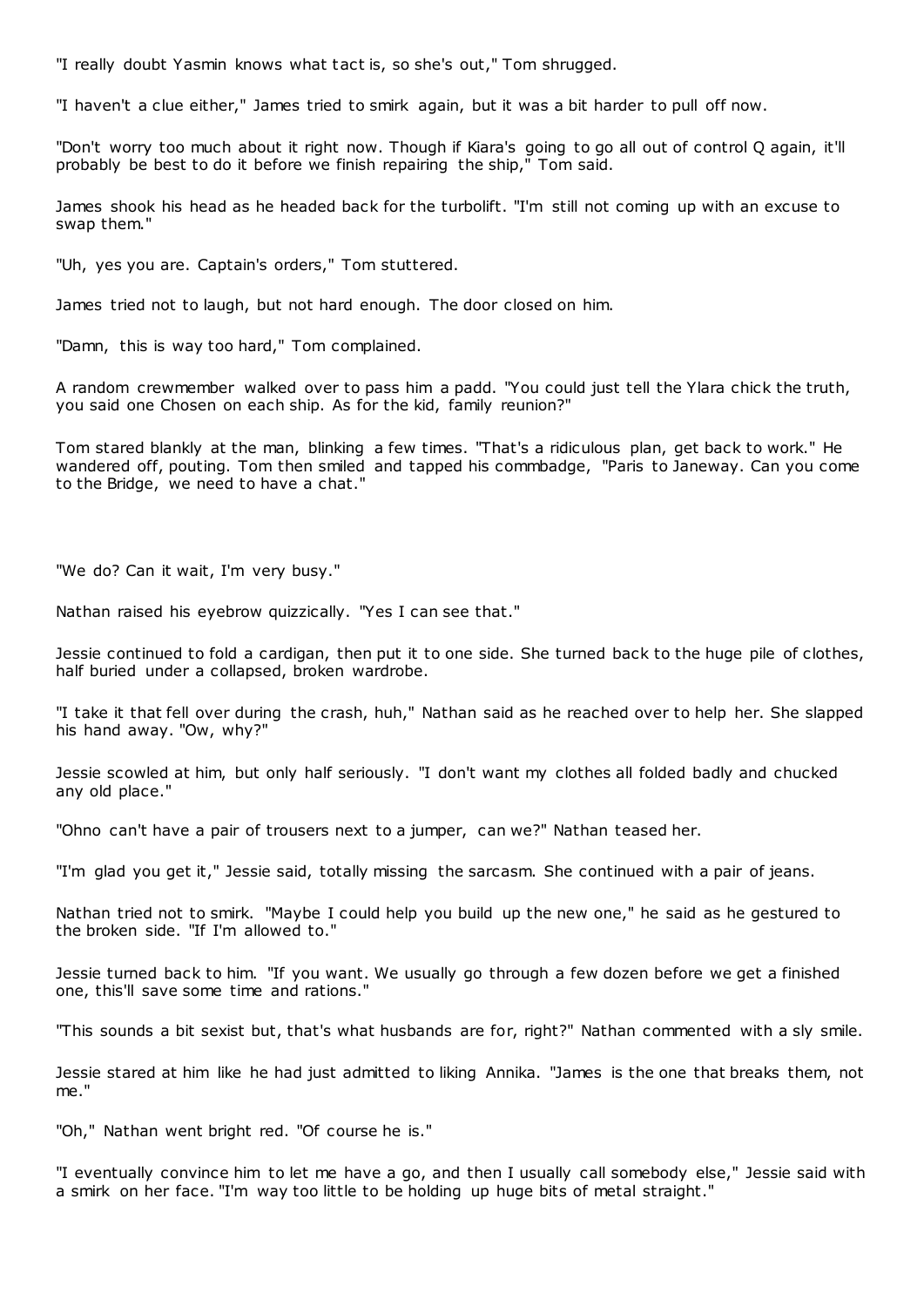"Uh huh, you just don't want to get your clothes dirty or something," Nathan teased. He turned towards the pieces of the new wardrobe, then grabbed the padd to look at the instructions.

Jessie narrowed her eyes as she folded a little top. "What did you want to talk about?"

Nathan's good mood faded away. "Oh yeah. Well, him actually."

"Look, if you two just argue I don't care. If he hits you, then maybe I'll interfere," Jessie muttered.

"Ouch," Nathan winced at the thought. He turned around to face her, "no, we got along fine, it's not that. Wait, maybe?"

"Well you did say you wanted to get all *big brother* on him," Jessie smiled.

Nathan shook his head, "I wasn't really serious. I'm definitely not going to do that now."

"Why, what happened?" Jessie asked while she tried to nudge the wardrobe out of her path. Nathan went over to help her, but she didn't need it. "Don't get me wrong, I'm ok with that."

"Yeah well. I didn't fancy picking a fight with a guy who could throw super strong aliens around, while I struggled to deal with one, well half of one," Nathan explained.

Jessie frowned as she put down what she was folding without finishing. "What?"

"It was one of them versus me and Craig, so half," Nathan shrugged.

Jessie shook her head, "that wasn't what I was *what'ing* about."

Nathan sighed as he walked over to stand beside her. "Why didn't you tell me your hubby was a Slayer?"

She didn't answer right away, she rolled her eyes and gave the wardrobe a little smack. Nathan didn't budge but he looked a bit worried. Jessie then turned around to face him directly. "Why does it even matter?" she angrily asked.

"Um because..." Nathan stuttered.

"Let's just forget the fact that you met him, and me when you were being recruited into a Slayer trainee group," Jessie shook her head.

Nathan sighed, he covered his face with his hand. "I know, I feel very stupid about that now."

"Yeah you should," Jessie groaned. "So again I ask, what's the big deal?"

"Maybe I should ask you same thing," Nathan dared to say.

Jessie's eyebrow raised, the fire in her eyes made Nathan back off a step. "Maybe because it would be like you asking somebody *why didn't you tell me you married an alien,* or heck, even somebody from another Earth country. It's offensive and there's no reason for it."

"That's not what I meant, and no it's not," Nathan sighed. He tried to ignore Jessie's stare getting more deadly. "You had a few times to tell me, why didn't you?"

"I'm sorry. I didn't realise you were an idiot, my mistake," Jessie rolled her eyes. "Besides, it doesn't matter. James is James, super strength or not, it doesn't matter to me."

Nathan closed his eyes, he felt terrible. "I know, you're right." He sighed as he turned to the side, towards the window. "I didn't mean it like that. I just thought that..."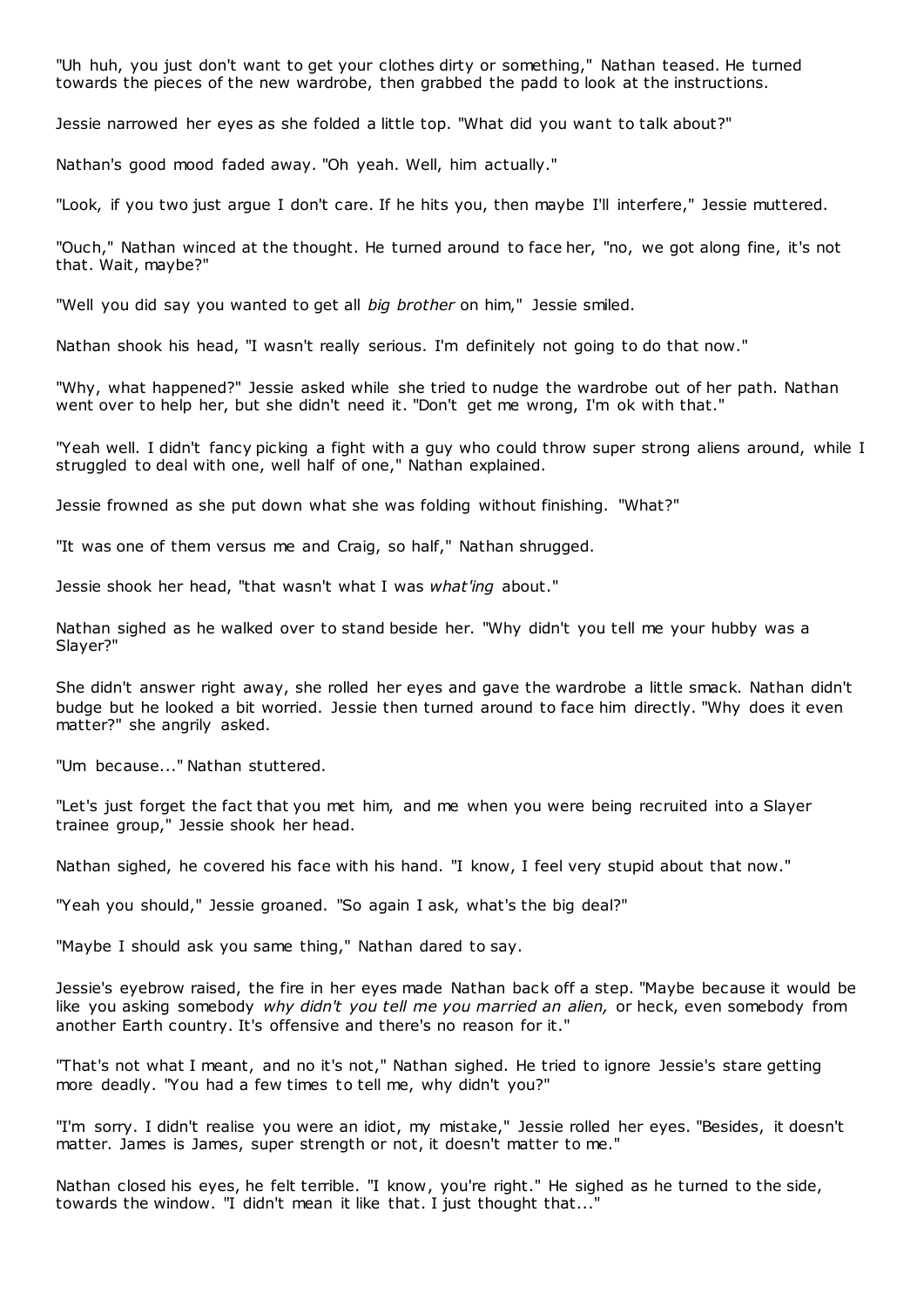"You didn't think," Jessie quietly said. "Was this supposed to be the first thing I should have told you, or could names be exchanged first?"

"I met him before I met you," Nathan also spoke quietly.

"I was just making a point," Jessie shook her head.

Nathan sighed, "I got it. That's not why I said it."

"Then why did you?" Jessie questioned, folding her arms.

"I'm not mad that you didn't tell me. I guess I'm just mad that I didn't figure it out myself," Nathan replied. "Or maybe I did, and I was in denial."

Jessie sighed and rolled her eyes, "fine, you don't want me to be married to a Slayer. If it bugs you so much, maybe you should get out of my life. I'm sure as hell not picking the brother I've only known for five minutes, over my best friend of nearly thirty years. It's your stupid issue, not mine!"

Nathan stared at her in shock, "no, no. You've got me all wrong. I have no problem w ith it at all. In fact, it's the opposite."

Now she was confused, her head shook. "Huh?"

# **Voyager's Conference Room**

The senior staff stared blankly in the direction of the wall computer, Tom meanwhile had his back to them while he worked on one side of it. He kept pointing at different things to his left. Eventually he moved out of its way, revealing what looked like a kid's drawing on a large piece of paper. "Any questions?" Everyone raised their hands. Tom dared to glare in James' direction before looking at everyone in dismay. "Oh come on! It can't get any clearer than that."

"I was just going to ask if that little blob is supposed to be Voyager," James said.

Tom looked behind him at the work of art he had drawn, then back again with an angry look on his face. "No, that's the planet."

B'Elanna tried not to laugh, "maybe I should get that computer working."

"It's easy, look. This is the planet, notice the little towers I drew on it. Not to scale," Tom kept gesturing at the blob James mentioned. He stopped when everyone started laughing. "Ok ok, fine." He collapsed into his chair, shaking his head.

"Maybe we should just simplify it," Harry suggested. He smiled as he leaned forward to rest his arms on the desk. "Ok, so we know that the Softmicron attacked us and kidnapped people to keep us away from the planet. We know that the towers had the same function as a Game Sphere tower. Also that they're doing something new by making super-duper strong people, for whatever reason. What else?"

"That they used Deck Thirteen's little inter-dimensional issue to open up rifts," Jones said.

"Yes, and what else?" Harry agreed.

B'Elanna shrugged, she was about to speak but Neelix cut in. "We're evacuating people from the city the towers were next to, as the land there is dead."

Chakotay rolled his eyes, "why don't we actually start with things we don't already know."

"We're evacuating a little more than that, but ok," Harry sighed.

Jodie chucked her hand up, "oh oh, I know..."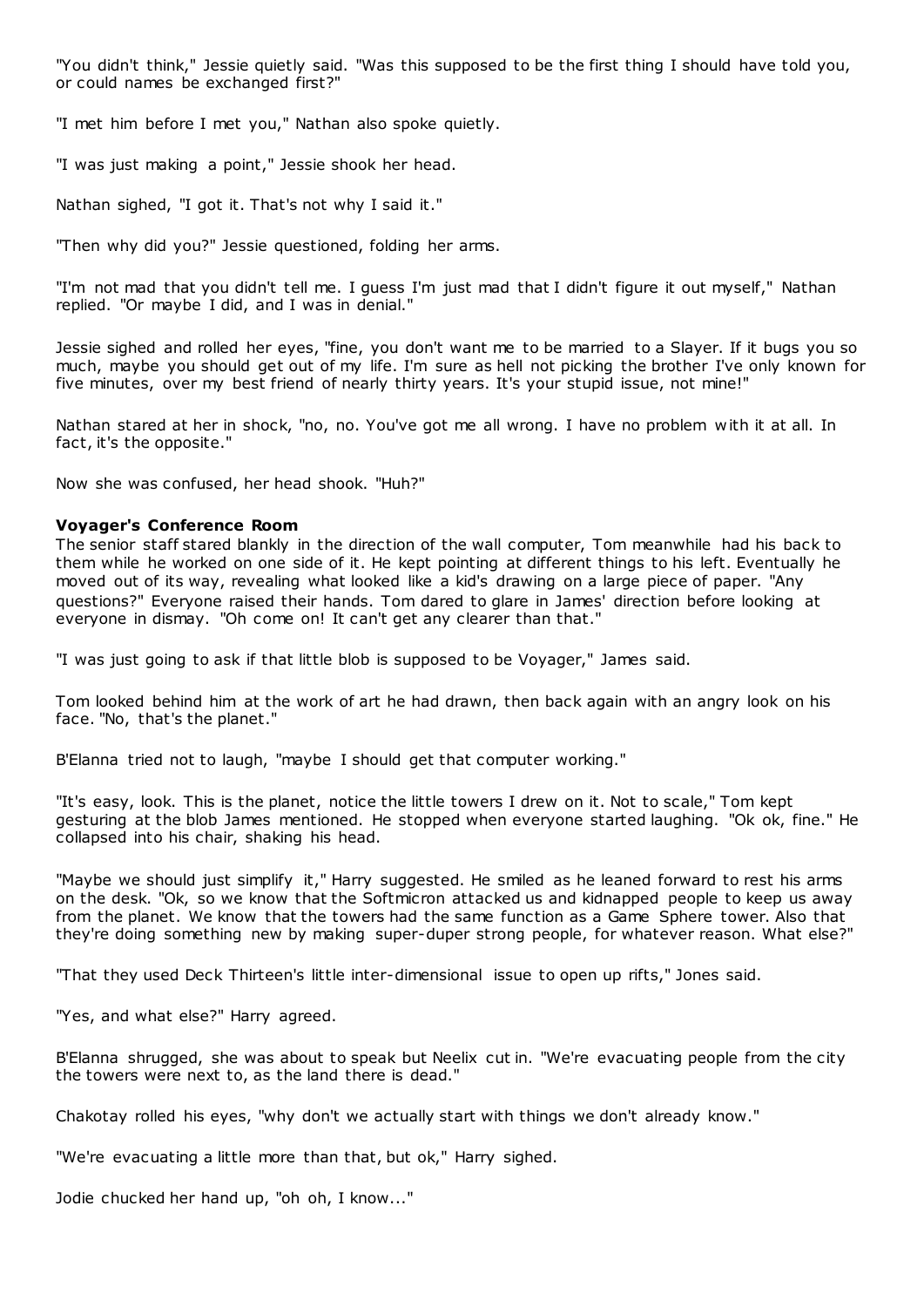B'Elanna quickly said something to interrupt her, "there's two issues we still don't have answers to, and for me they're the most worrying ones. One is where the attacking ships came from, we got a familiar signature from it."

Tom glanced over, "oh yeah, I forgot about that."

"What else?" Chakotay frowned.

"The Game Sphere towers without the Game Sphere," B'Elanna replied.

"This is why we're having the meeting. We didn't call it to marvel at Tom's talent," James said. Tom sulked at him.

"What, the tower part? I assume you found something when you were in it," Harry said.

"That and the signature part actually," James answered.

Tom climbed back to his feet, then paced to the window. "We were going to ease into that, but never mind." His attention went to outside to watch one of those platforms raise up with a crewmember on. He turned around just in time for said person to reach their deck. Everyone's eyes widened in shock or horror, whatever you prefer, as the crewmember started to scrub the window with just a soapy sponge.

"Um yeah, but I think everyone needs to know what's happening," James stuttered, averting his eyes. Everyone else tried to do the same.

Tom frowned as he had no idea what was happening behind him.

Chakotay looked like he was going to be sick. "Maybe we should cut to the chase before there's a mass suicide pact."

Tom was about to speak, but he was rudely interrupted by a horrendous noise.

"My milkshake brings all the boys to the Voyager, and they're like, it's better than yours!" The window cleaner scrubbed even harder, something awful jiggled along with her. If that wasn't bad enough, she began to swish her hair from side to side. If THAT wasn't bad enough, the woman turned around, then bent over to to get more water from the bucket. Everyone got an eye full. Tom stupidly chose that moment to turn around to see what was happening.

"Damn right, it's better than yours. I can teach you, but I'd have to charge!" Her butt wiggled a little before she straightened back up.

"Maybe we should have this meeting on the Leda before we tear out our eyes, guys," Tom stuttered. He was surprised when nobody spoke up. "Guys?" Eventually he tore his damaged eyes away from the window cleaning, which was amazingly not cracked, and turned around. He was alone. "Oh come on!"

Meanwhile on the Bridge, everyone was standing around wishing they could unsee that or wipe their memories of it.

"I really should ask Doctor, what the hell did you do to her in that holographic nut house?" Chakotay demanded.

Jones looked nervous. He was about to reply but Harry quickly butted in, "no time. I want to hear the news, then get to my quarters for a two hour long eye shower." Mostly everybody agreed with him.

"Ok, so the towers..." James started to say.

"Hey!" Tom snapped from the Conference Room door. Everyone groaned. "That was uncool, not cool!"

"Well you saw less of it than we did, spread the horror," Chakotay commented.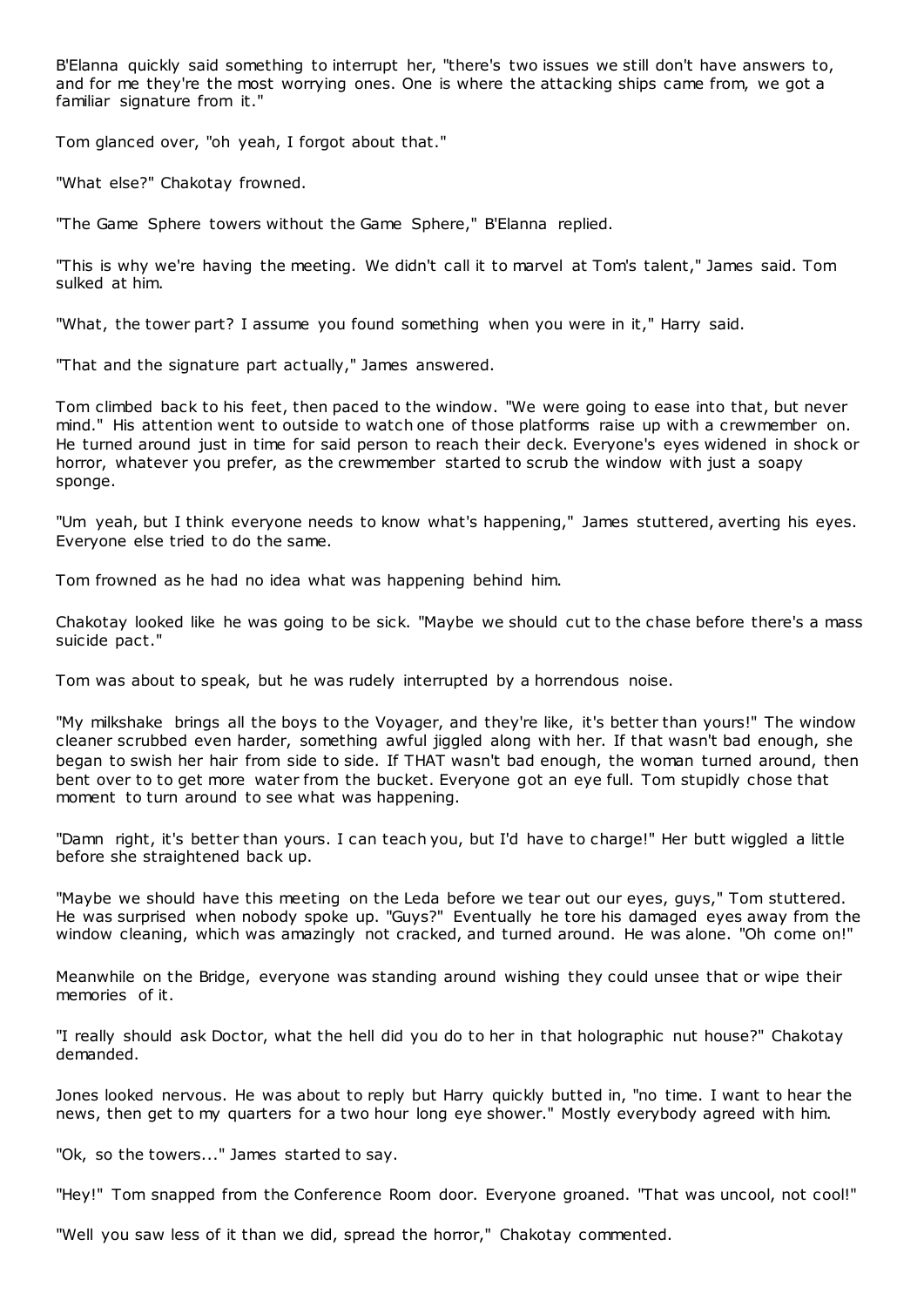"Ahem, the towers?" Jones butted in.

Tom cleared his throat, "maybe we should start with the Death Corridor like signatures. First we see the Enterprise, or a ship like it fly into it. Then we do. It disappears after that."

Chakotay sighed. "Yes yes, then an energy ball appears with the same signature. Obviously Death Corridor was just some wonky wormhole which reappeared."

"That travels at warp?" B'Elanna raised her left eyebrow.

"In case we're forgetting, the Corridor and Game towers were linked," Harry butted in.

B'Elanna's eyes widened, "Game... yes, that's why the energy signature was so familiar to me."

"Ok great, the ships came from the Games Matrix, we passed through it on the way here, and the Softmicron have invented non Game sphere towers. I'm glad that's solved. Now I can go and cut out my eyes and ears in peace," Chakotay grumbled as he marched into the turbolift.

"That one's broken," Tom sighed. He ignored the obscenities as the ex Commander swapped turbolifts.

Neelix's face lit up, "oh, I figured it out. The Enterprise, at the last moment, chucked out their core. It went boom, which then created the corridor. Enterprise floated into it as they had no propulsion. They fixed it and came back to warn us about these tower things, and then flew back in..."

By this time everyone had a migraine, which was still a welcome relief from Annika's dancing.

"No, no. The Corridor and that energy ball shared signatures with other Game Spheres we scanned, how does your theory fit in with that?" B'Elanna snapped at him.

Tom leaned to the side to whisper in James' direction. "They're never going to get it. It's crazy. You are sure about this?"

"Unfortunately. I'm just not sure how we're supposed to explain it," he answered.

The working turbolift doors opened again, Jessie stepped out. She looked a little relieved at the sight of everyone. "Oh, I missed the meeting? That's a shame. So, how did they take the giant Game Sphere news?" Everyone turned their attention on her, which she found a little unnerving. "Not well I see."

"What giant Game Sphere?" Harry asked.

James sighed. "The one we're stuck inside."

Tom groaned into his hand as everyone stared at them both bewilderedly. "It's just a theory."

"No it's not," James quietly snapped at him. Tom waved his hand as a hint to stay quiet, he didn't listen. "We think we've been here ever since Death Corridor. Those energy rifts were likely the Softmicron ships entering the sphere. As for the towers well, since we destroyed them I'm going to say there's probably more of them. A lot more. I mean, we don't know how big this thing is."

"How did you come up with a ridiculous theory like that? It makes less sense than Neelix's Enterprise theory," Harry stuttered.

"It isn't just a theory. That resistance wanted me to see the tower's schematics for a reason, and I did," James said.

B'Elanna looked around at everyone before settling on Tom and James. "The sphere and towers drains a planet's life force until it dies. I wonder how many planets this sphere has already destroyed."

"And how will we know if a planet we encounter is real, and not just simulated to capture and/or kill us," Jones wondered outloud.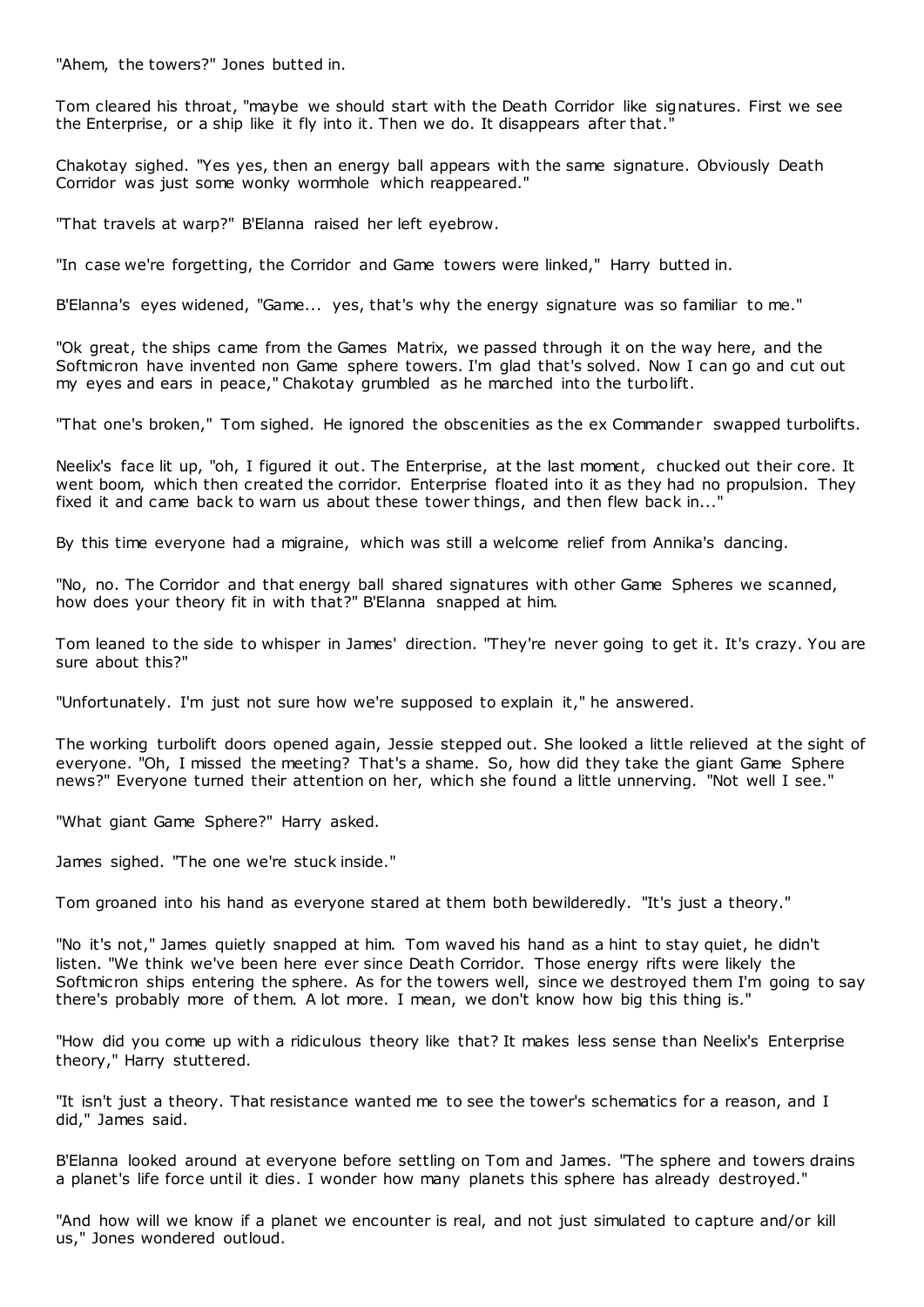The Bridge turned silent as they pondered that for a while. Neelix pouted, then broke the silence. "We still don't know what happened to the Enterprise E. My theory was much nicer."

"Considering what it lured us into, some of it could be right," Harry said, surprising everyone.

"Neelix, with a valid theory? Now I know for certain that this isn't reality," Tom commented.

#### **The Leda Bridge:**

"Are we still going through with the evacuation? Where we're taking them isn't exactly safe haven, nowhere is," Harry said as he paced.

*"I think you've just answered your question," Tom's voice answered him.*

Harry watched as his temporary helmsman and tactical officer entered the Bridge. He made his way over to them. "Are you sure you're not needed with Voyager's repairs?"

Nathan shrugged his shoulders, "I hear you're a pilot down. I'm pretty awesome."

Craig rolled his eyes, "he means no."

Harry's attention turned to him instead, "I'm surprised Jessie didn't join us instead of you. Her kids are here."

"I didn't realise that was a requirement," Craig commented as he went to take his station.

"Yeah that's sorta my fault," Nathan whispered to Harry.

"Oh god no, he's been touchy for a year," he shook his head.

"Not Craig, Jessie. That's all I'll say though," Nathan smiled.

"Typical sibling rivalry, huh?" Harry questioned.

Nathan headed over to the helm. He sighed as he sat down. "You have no idea."

*"The next batch of transfers will be going over shortly, once we sort out the last member."*

Harry frowned, "why don't I like the sound of that?"

Tom smiled, almost evilly. His attention went back to the Ready Room window. There he could see Annika hanging on to the hull, near the windows to the Mess Hall.

People in the Mess Hall meanwhile had a great view of her legs kicking against the hull. Also they could see the three unfortunate crewmembers who were tasked with helping the Borg cleaning lady down to a flatter part of the ship.

"She'll be with you as soon as she's erm, free," Tom grinned.

*"Oh god, you wouldn't! You couldn't give me a worse crewmember."*

*"Genius reporting in for opps, or captaining if you prefer," a familiar voice announced.*

*"Tom, why!?"*

Tom looked a little confused, "ok, that wasn't me."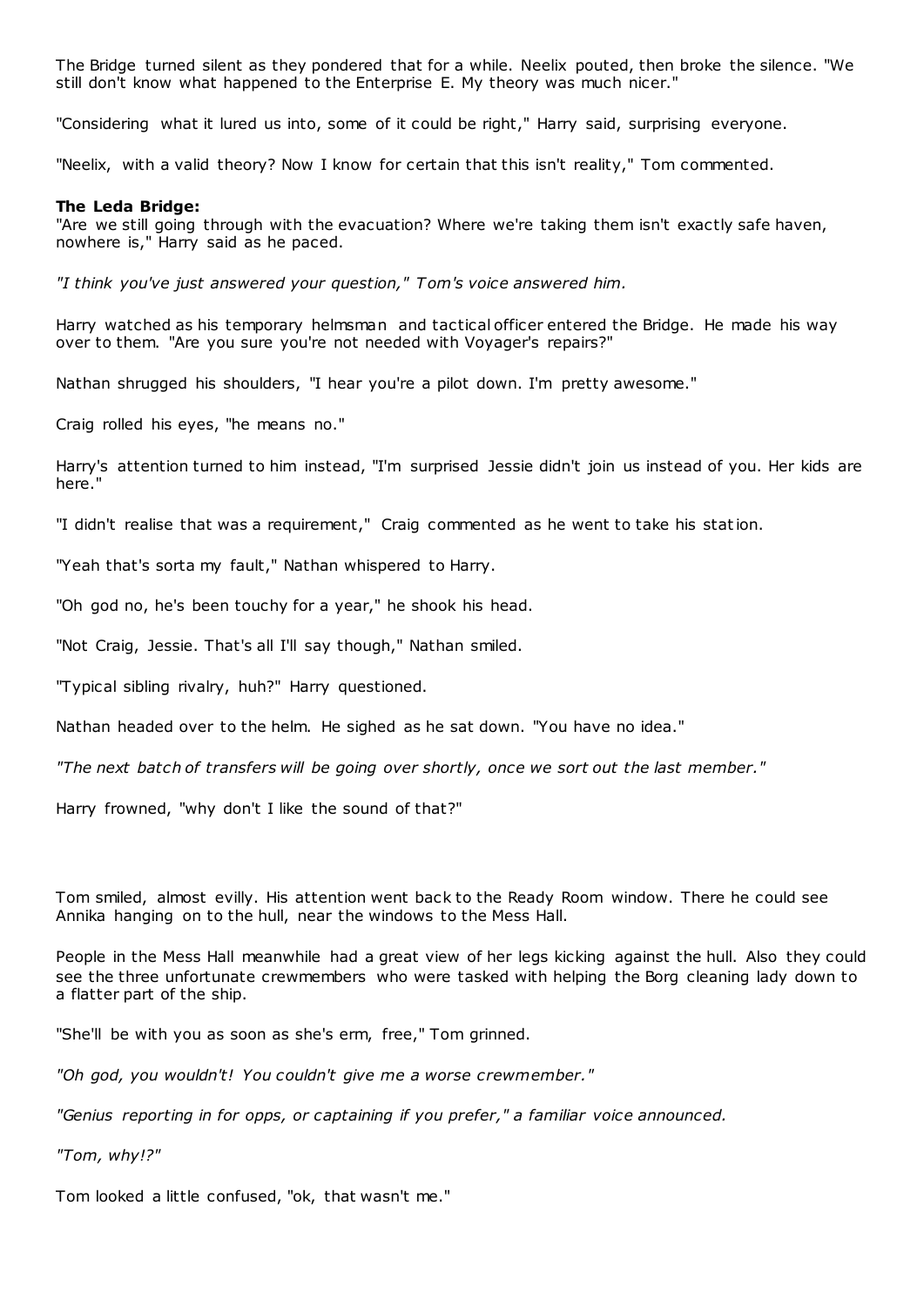### **The Leda:**

Harry clenched his fists as the ex-villain helped himself to his big chair, then put his feet up on the first officer's chair.

"While you're on your feet, get me a pineapple yoghurt. That's a good no backbone boy."

"No. This is my ship, you follow my orders. Nobody tells me what to do," Harry growled.

Chakotay stepped out of the turbolift, "that's the last of them Harry. Helm, take us out of orbit."

"It's my ship," Harry squeaked, his resolve reduced to nothing.

The helm chair spun around so the occupant could face everyone. "Don't worry, I've got your back Kimmy."

Chakotay pulled a face in his direction, then glanced over to Harry. "Who is this prick again?"

"Jessie's brother," Harry muttered. "Ok Nathan, take us out of orbit then take us to Warp Nine."

"I see the annoying resemblance," Chakotay sighed as Nathan turned back around. "What was the point in the mutiny then, you just told him to do the same thing."

"Warp Nine," Nathan reported back to Harry.

"Warp Nine," Harry said in Chakotay's face. He narrowed his eyes, resulting in the younger man backing off.

"Good lord," Chakotay groaned to himself. "I make fun of Tom, but this is the real joke."

Damien yawned while re-aligning the seat back. Harry's eyes widened at this, so he rushed over.

"For god's sake, Opps, Opps. Don't touch that. I just got that how I like it."

"Oops," Damien laughed, he raised the seat an inch.

While this was happening, the empty Opps station made a couple of beeps as an internal scan ran on its own.

Meanwhile on a lower deck a bright light shot through a straight corridor. The light converged almost immediately into a metre wide orb of white. A humanoid shaped shadow emerged from it slowly. Once it reached the surface, a young man could be seen clearly. His eyes widened as they explored the corridor.

"Well?" a woman's voice echoed out from the rift.

"It's Voyager," the man's surprise was clear in his voice. "I think." His attention went towards a computer panel on the wall showing the Leda's schematics. "USS Leda?"

"Leda?" the same woman's voice stuttered. Another shadow appeared in the white portal.

"Don't!" the man held his hand flat in its direction.

Another woman's voice sighed from the light. The figure became a lot clearer, making the man roll his blue eyes. He turned around to face the newcomer.

"Just once can you listen to me?" the man groaned.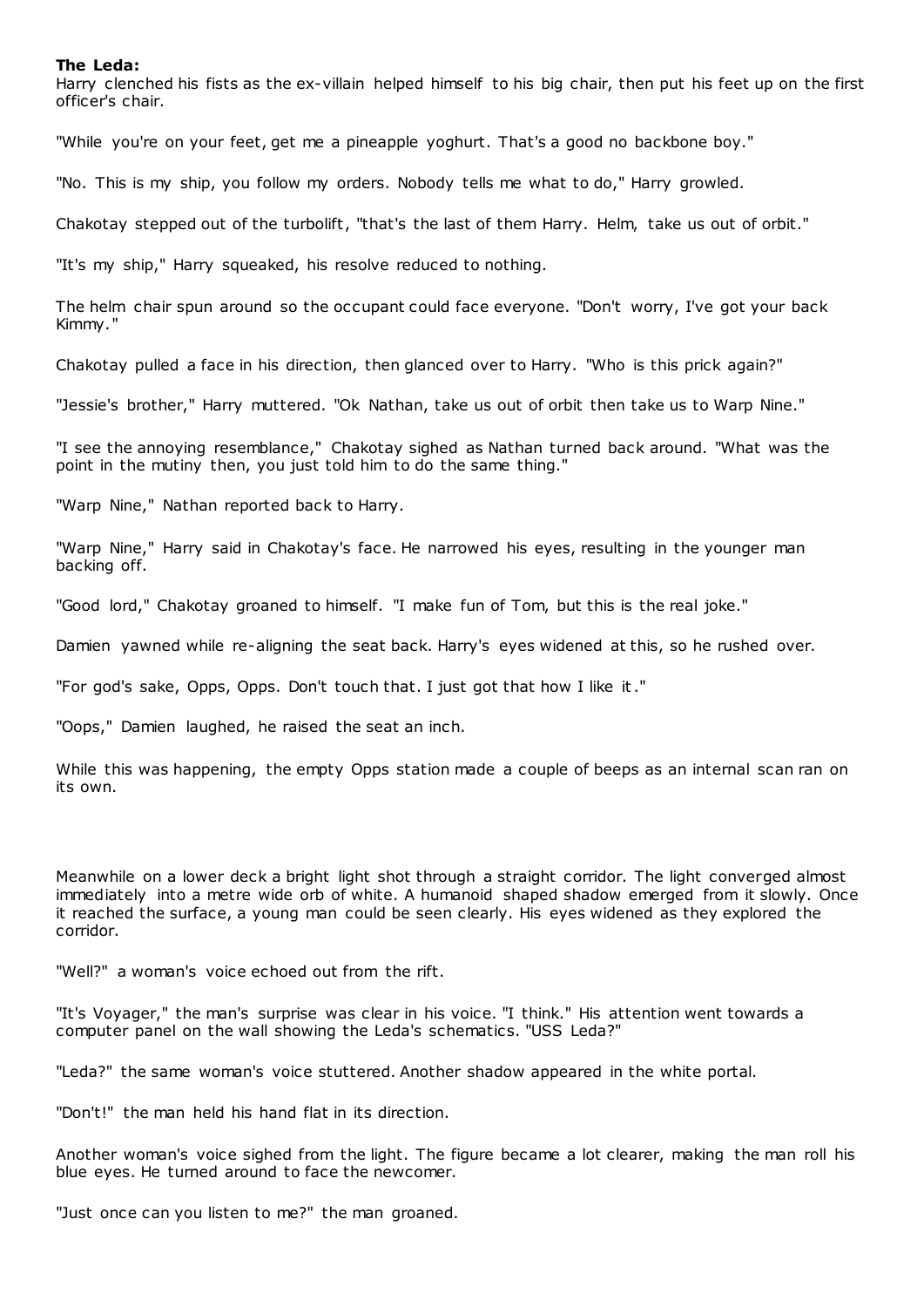The young girl smiled, her brown eyes sparkled mischievously. "She's the good one, remember." Her hand pushed her brown curly hair back behind her ear.

"I wouldn't go that far," the man smirked. He stepped around her to walk closer to the light. "If they came here then..."

"We're in trouble," the first girl's voice said from the light.

"Yeah, maybe you should stay behind and tell..." the man said as he took a device from his pocket. A second girl ran through the light, the pair stared at her bewilderedly.

"Close it, quick," she stammered. "They're coming."

The man quickly turned to point the device at the light. It closed as quickly as it appeared.

"I did warn you," the new girl sighed.

"I thought you were commenting on what I said," the man groaned. He turned to the other girl who had turned to the computer panel instead. As her back was to him, he couldn't see the worried look on her face. "So much for reinforcements."

"I don't think that'll be a problem," the brunette girl quietly said. The others turned to see what she was looking at. Their faces fell as they noticed the same thing she did.

"We're going to have a hell of a time blending in," the man said.

Damien laughed deviously at his station, everyone ignored him.

"I don't care, I'd rather have that blonde bimbo at opps," Chakotay snarled in Harry's direction. He looked confused but pained as well.

"Who are you talking about?"

Chakotay sighed, "nobody in particular. Any of our blonde bimbos would be better than Damien manning opps. Look at him, he could be doing anything."

Damien meanwhile wiped tears from his eyes as his laughter faded. "Oh priceless."

Harry looked over, rolling his eyes at the sight of him. "Craig, you said you'd..."

"I am, he's not doing anything," Craig shrugged. A realisation washed over him, "oh, never mind. We're getting a distress call."

"That's hilarious," Chakotay grunted, sending a glare over to the ex-villain at Opps.

"What's their status?" Harry asked as he climbed out of his chair.

"They're adrift, fort..." Damien started to report seriously, but he snorted back into laughter.

"Forty two lifesigns aboard, no signs of battle damage," Craig shook his head. "We could be there in ten minutes."

"I recommend we stay on alert when we go to help them. This could easily be another trick courtesy of our friends," Harry said.

Chakotay paced in front of him. "I doubt it. They've proven that they don't really need to be sneaky to get to us."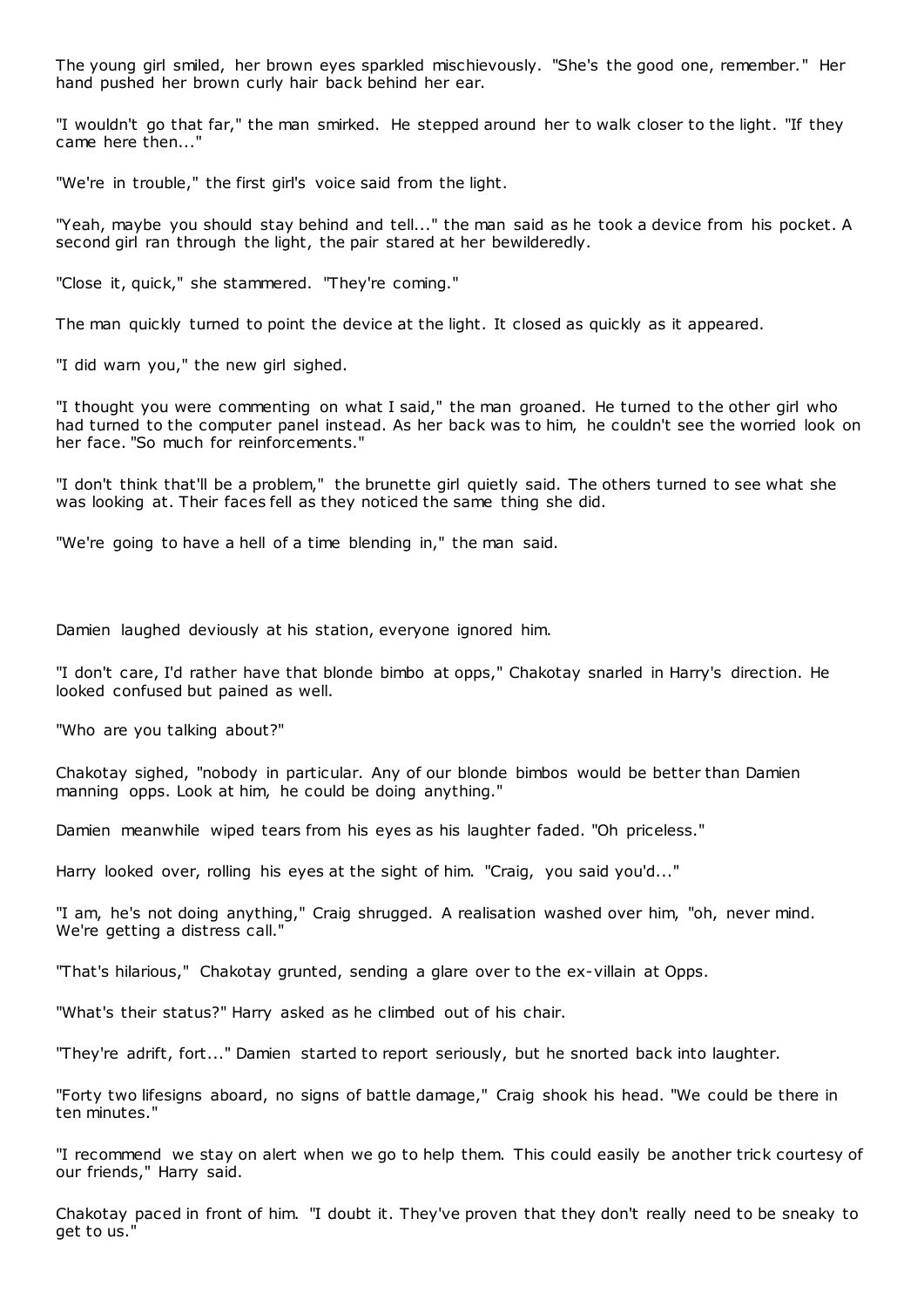"They were nothing but sneaky," Harry disagreed.

"Tell that to Voyager. I'm pretty sure that was brute force," Chakotay argued.

Harry sighed, "Nathan, take us there slowly. Craig keep our shields at max." Chakotay sighed, shaking his head. "You just want to get back to Voyager."

"No, I'm OK with helping these people."

"Then why are we even arguing?" Harry complained.

Chakotay shrugged his shoulders, "it's too hard not to."

Harry cleared his throat. "Wait a minute. I'm the Captain of this ship, you can't keep..."

"Last time I checked you were only the Lieutenant of this ship," Chakotay said.

"Yet you're the Commander of a ship that's out of action, which you've already abandoned. Keep this up and you'll be thrown back in the brig," Harry snapped. Everyone but Damien stared in surprise at the oddly brave ex-Ensign, he just yawned at it all.

"Am I the only one bored of this Bad Chakotay storyline?" Damien continued to yawn.

"Thankfully not all episodes are like the last one," Harry sighed, not noticing that Chakotay had closed the gap between them.

"How do you plan on throwing me out of here?" Harry then noticed and jumped out of his skin.

"Er, I'm sure our Security Chief will be more than happy to do some more throwing... of you," he badly improvised.

"I see. If James is aboard, I assume Kiara is too," Chakotay said in a calmer tone.

Harry seemed a little relieved when he backed off as well. "Yes, but how will that..."

"If I'm not needed here, and the first batch of evacuees are gone, I think it's time I talk to her," Chakotay said.

Harry's face drained as the man headed for the turbolift, he quickly followed him despite his better judgement. "Oh god. Are you really sick enough to be using your granddaughter's power and the news of her mum to blackmail me into doing what you want?"

"Ok, that I could get on board with," Damien commented, complete with some popcorn in hand.

Chakotay flashed him an angry stare, but it didn't compare to the one he gave Harry. "I was just going to apologise for my behaviour when she first came back. Good god, I'm not a monster." He continued his journey to the turbolift with his fists clenched.

Harry looked around at his bridge crew with his face slightly red, hoping one of them would back him up. All he got was popcorn crunching, a smirking Craig, and then even Nathan shaking his head at him.

# **Meanwhile:**

The three newcomers stepped out of turbolift, now wearing Starfleet uniforms. The second girl's face sulked as she kept clawing at it.

"You wanted the red," the man muttered.

"The red one didn't have to have a Crewman rank on," the second girl complained. After she finished messing about with her uniform, she fixated on her long blonde hair as it kept getting in her face.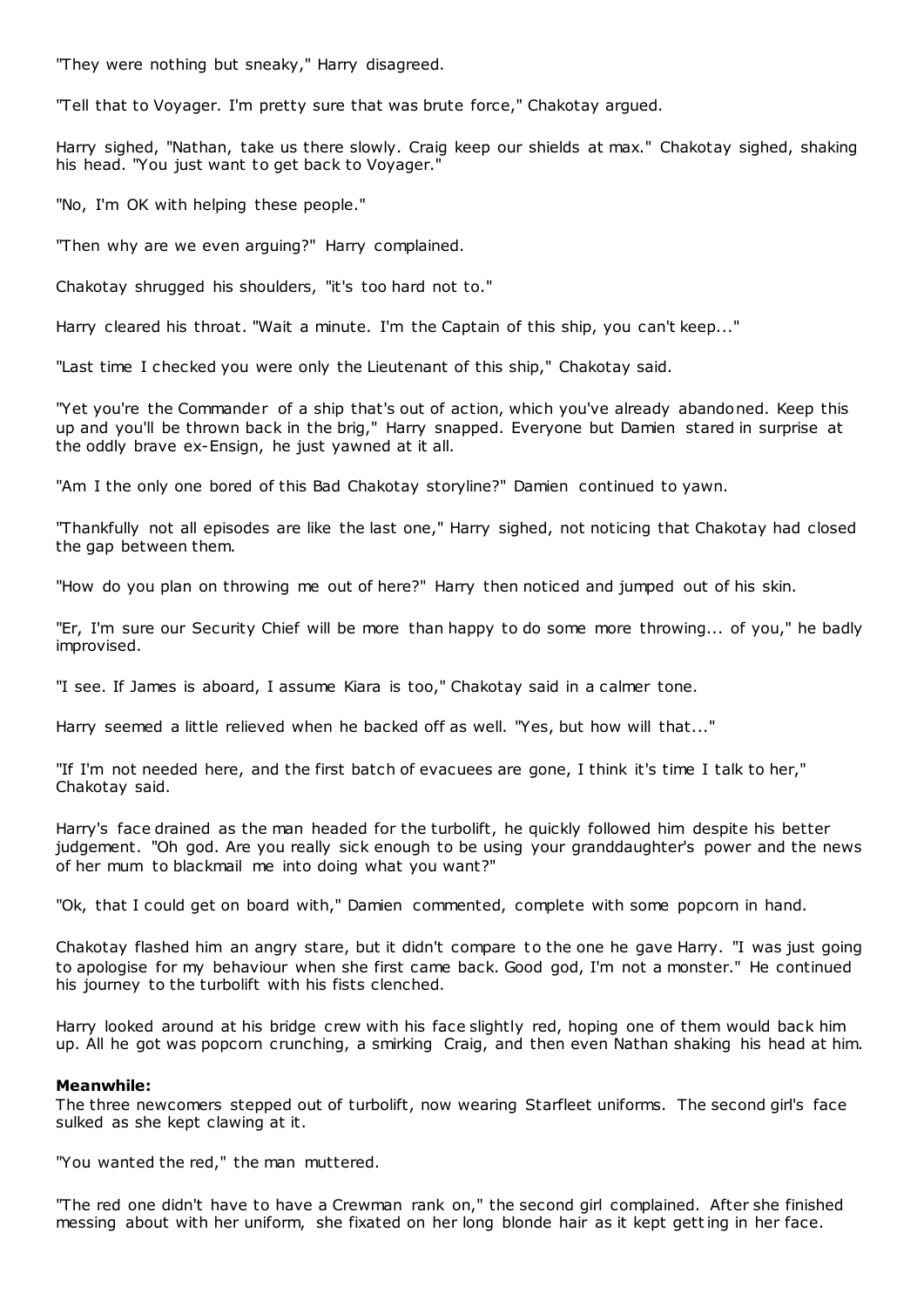"We're trying to blend in, not take charge of the ship," the first girl said with a smile. She quietly shushed them both before they could say another word while a pair of crewmembers passed them. One of them glanced back at the trio, but carried on anyway.

"She is a bit too young for a uniform anyway," the man said.

All three of them stopped when they were alone. "We should split up. We'll get the job done faster," the brunette said. The blonde girl agreed with a nod as she tied up her hair into a ponytail.

The man didn't seem to like the idea, he glanced at the blonde girl. "If something happens to her they'll kill me."

The brunette frowned, while the blonde threw her hands on her hips and scowled at him. "I'm just as strong as you, you jerk. I don't need you to over protect me too." The brunette looked a little uncomfortable, however the other two's attention was on each other at this point.

"You're just a brat still," the man said. "If we're going to split up, she should stay with one of us."

"Good idea," the brunette agreed.

The blonde girl didn't agree at all. "I don't need a babysitter. You said we'd do this together."

The man shook his head. "So remember, aliases and avoid contact. Nobody can know we're here."

"Sure, ignore me," the blonde girl complained.

The man smiled as he gently poked her in the arm. "Come on shrimp, save the tantrum for later." He walked away leaving her to sulk. She looked for help from the other girl. She just smiled sympathetically before turning to walk in the other direction.

"Please don't do anything reckless," she said once she was out of earshot.

"I'm Harry Kim of the USS Leda. What is the nature of your emergency?" Harry asked.

The woman on the screen glanced behind her as the lights went down. "That's the problem," her head turned back. "Our systems are fine, but they keep powering down anyway."

A man entered the screen, his eyes sparkled as he looked dead ahead. "Wait, *USS.* Are you Human by any chance?"

"Mostly," Harry was taken aback. "How have you heard of us?"

"Our people have encountered yours before. The Voyager I believe," the man answered.

The woman's mouth dropped open, "how is this possible? They told us they were decades away from their home. Did this happen to you as well?"

Chakotay's face grew suspicious, Harry felt it even with his back on him. He decided to ignore it for the time being. "Voyager is, or was with us, and yes it did. It's a long story. We should worry about you first."

"Yes, well we were concerned our life support would be next. We hoped somebody would hear us before then."

"We'd be happy to take a look, but..." Harry said.

Chakotay waved to Opps to cut the audio. "What are you doing?"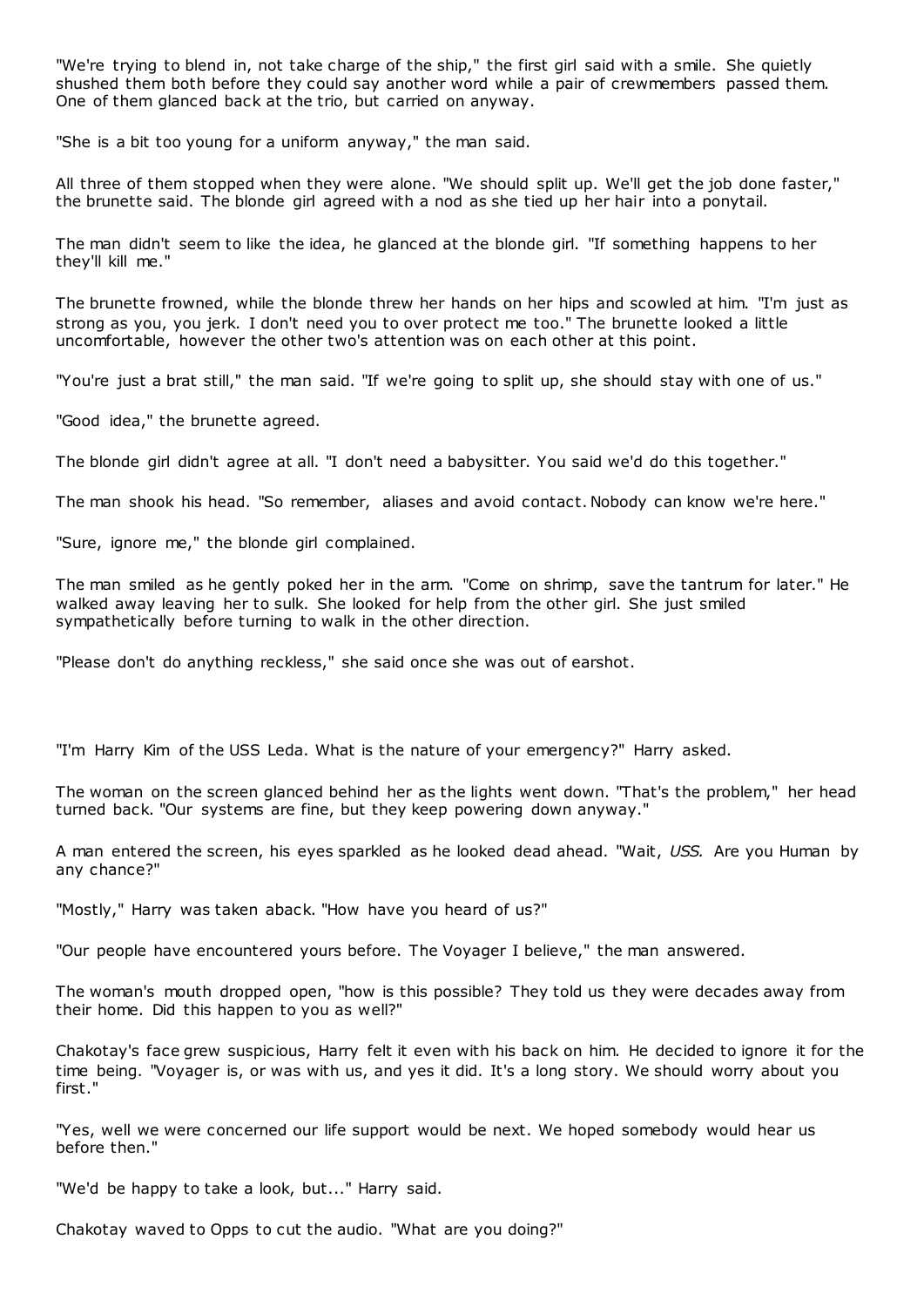"I said but..." Harry sighed, he turned to face the stubborn Commander. "I'm suspicious too but we can't ignore people in this situation."

"Maybe before we rescue these aliens we should ask what they are, when they saw us, before jumping the gun," Craig suggested. "Then I dunno, DNA test. A *Softie* may disagree to one."

Harry nodded while Chakotay remained unconvinced. Ignoring that again, he waved at opps but all he got for it was a snigger. The Lieutenant's eyes closed as his whole body cringed. "Not muting is what you're reduced to, Damien?"

Damien stopped sniggering long enough to answer, "I take what I can get."

The woman meanwhile glanced at the man, both of them seemed confused. "I don't understand, Leda."

Harry tried to relax his tense shoulders. "I'm afraid we've recently been attacked by shapeshifters. Commander Chakotay wanted to talk about it but didn't want you to hear, just in case."

Damien rolled his eyes, "sure, be honest. Boring."

Both aliens seemed to understand. "Oh well, perhaps Jolten can answer those questions your other crewmember mentioned," the woman said.

The man nodded. "It was nine years ago, perhaps ten. Your Voyager rescued a survivor from a devastated planet with two of our colonies on, and returned him to our homeworld. We're the Krralef."

"Yes, I remember that. I'm surprised you remember us just from the USS mention," Harry said.

"Yes, funny that," Chakotay muttered suspiciously.

The woman's eyes cast downward. "I don't blame you Commander. We've heard rumours of shapeshifters in another system. Strange things started happening six months ago as well."

"For example?"

"Meeting you would be one of them," the woman answered. "The strangest one was finding that the neighbouring system to ours had changed completely. Instead of populated by gas giants and an ice world, there's a habited M-class planet amongst desert and baron worlds."

"You wouldn't believe us if we tried to explain that," Harry said with a cringe.

Chakotay shook his head, "it was just a stupid theory from a stupid man."

Harry also shook his head, then turned it towards him. "I dunno, if they're telling the t ruth it's another bit of proof for that theory." He turned back to the viewscreen. "Perhaps we should begin by evacuating your crew." He could feel Chakotay's glare burning the back of his head. "Until we've helped you repair your ship." That didn't help. "Right, DNA test first. If I remember correctly some of your people were beamed to Voyager last time. We can have them transfer those scans to us."

"If it would gain your help, we'd be more than happy to co-operate," the woman smiled. "All I suggest is to leave a few of our engineers behind to find the issue. We have enough life-suits only for ten people if the life support goes down."

"All right. In the mean time, relay your planet's co-ordinates to us. If you can't fix it, we can at least tractor you home," Harry said.

"We're grateful," the woman bowed her head slightly. She turned to Jolten. "Can you transport over first and arrange that DNA scan?"

"Of course." The viewscreen changed back to the alien ship.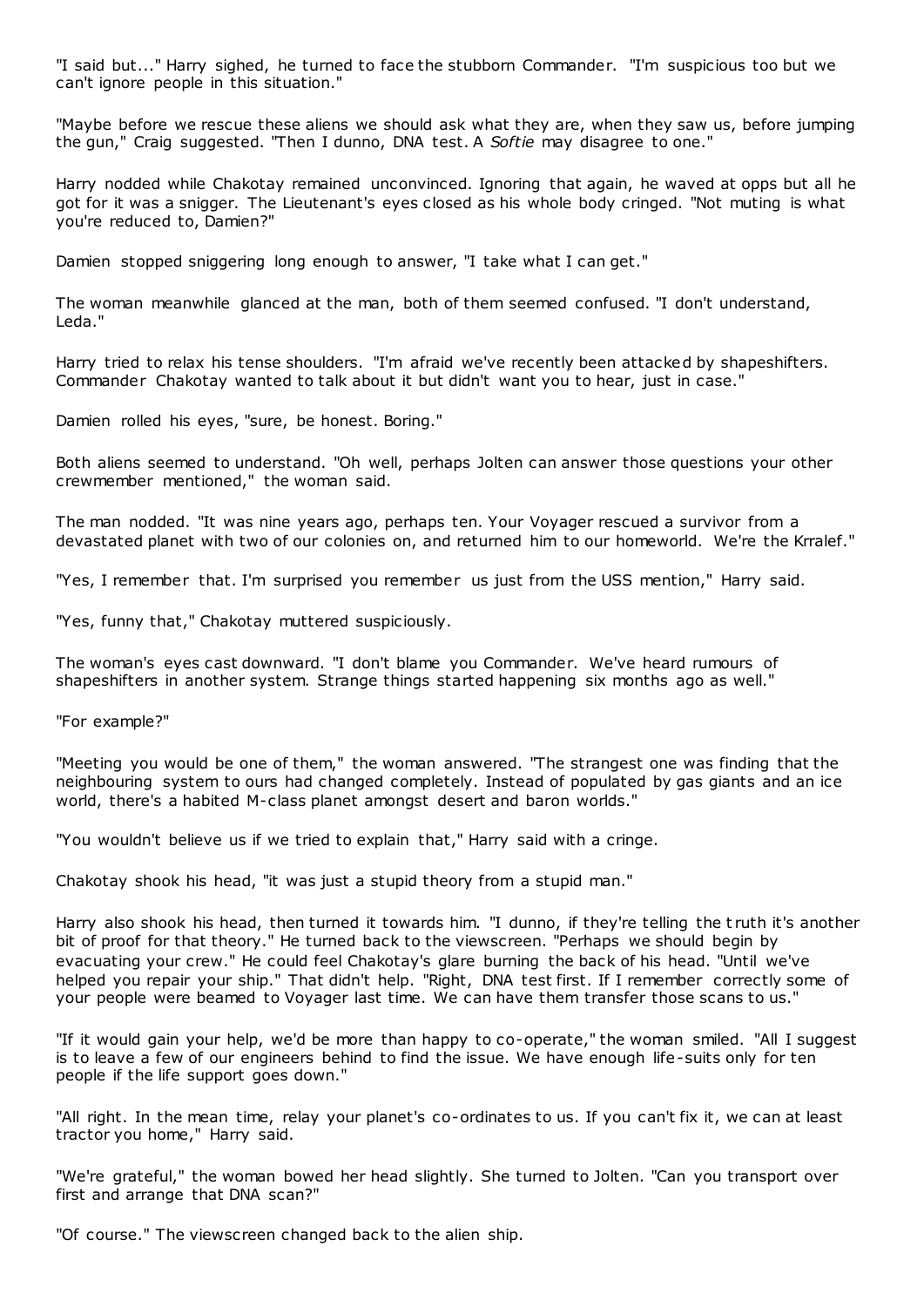"Great, once we have that we should be able to c heck everyone who beams aboard," Harry said. He turned to Craig, "greet our guest."

"Me?" Craig frowned.

Chakotay groaned, "not him."

"Really? Which Security Chief would you prefer, you hate both," Harry complained.

"If they remember Voyager, they'll remember making a big fuss over James the last time. Plus if they're Softmicrons, they'll not be happy about meeting him," Chakotay explained.

Harry rolled his eyes, "you're right. Bridge to Stuart, report to Transporter Room Two."

## **Transporter Room Two:**

James arrived just as the chief was taking a glance at his watch. "Yeah yeah, I don't know this ship. Energise." The chief nodded.

One figure rematerialised on the pad, his eyes immediately widened. "You?"

"Me?" James looked suspicious. His hand quickly went for a weapon, just in case.

"No no," Jolten stuttered, raising his hands up. "I understand, but I'm not... I'm not a demon."

"Right. So what's the *you* about?" James questioned.

Jolten stepped down from the pad, his hands still in his surrender pose. "You did the death ritual on H'Taria, nine years ago."

James quietly groaned as he moved his hand back to his side. "Great. Please tell me you people are done with the hero worship crap."

Jolten seemed surprised at his remark. "Oh, you don't know? No matter, yes we are."

"Good, so Sickbay," James said as he gestured to the door.

"Of course."

#### **Sickbay:**

"They match," Jones smiled. With that he turned to go back to the tiny office.

"Ah, I knew it. I wasn't feeling very shape shifty lately," Jolten smiled back at him.

James shook his head as he rolled his eyes. "It was touch and go for a while."

"Yes, the *you* part didn't help, did it?" Jolten commented.

"No, but I get that a lot," James said as he turned away to tap his commbadge. "Stuart to Bridge."

*"Bridge here. Well?" Harry's voice replied.*

"He's definitely the same species as the last lot," James said.

*"Good. All of the lifesigns on the ship have the same readings so I doubt any Soft are lurking," Harry's voice said. "Craig, you and James work on the evacuation. Keep them on minor decks only. I want all Security officers on duty. Better to be safe than sorry."*

*"This is a terrible idea. You know what happens when we encounter aliens in distress, it happens to us too," Chakotay's voice butted in.*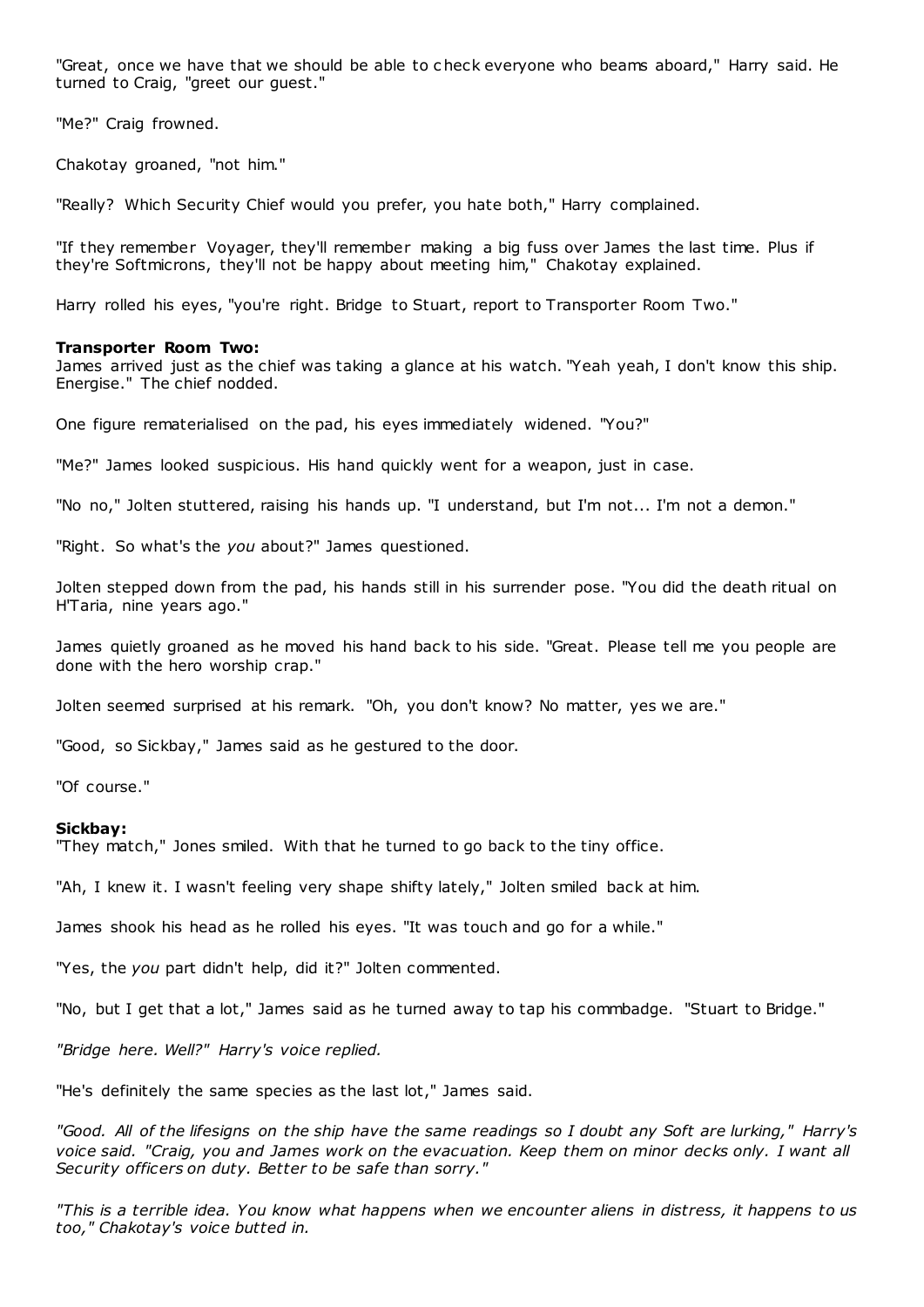"Then lets hope their whiny ex first officer dies horribly. It's all worth it then," James said with a smile. Jolten looked over with his eyes wide. "Oh, you're the first officer? I said ex."

*"Is it too much to ask for Slayers to die while they're still young?" Chakotay's voice groaned.*

*"Your daughter already fit that requirement Chakky," Damien's voice sniggered.*

James shook his head while he heard everyone over the comm gasp in horror. He quickly tapped his commbadge before it got ugly. He spotted Jolten still staring at him in dismay. "He likes grave robbing, it's no big loss."

"Um, I see... I think," Jolten stuttered.

"Forget it, I was just teasing him," James sighed. He gestured for the door. Jolten understood, he stood up and walked to follow him out. "So are you finally going to tell me why your people were so obsessed, especially with Jessie?"

Jolten let out a big sigh. "Since we were wrong, there's probably no harm in that. We have a legend that says after a huge disaster, two aliens would perform the ritual and their resulting child would save us from a later disaster." James stopped in his tracks, with a frown on his face he looked away. Jolten had to stop as well, he remained where he was. "I know it's years late, but I'm sorry for what did happen. It was a tragedy."

"Save you from what?" James asked without looking back at him.

"We're not sure of that exactly. They assumed it would be your child because of your circumstances, so they overlooked that your partner already was with child. That should have been enough proof of being wrong," Jolten explained.

James finally looked back to face him. "Not to mention we wouldn't return to your planet, or at least we shouldn't have normally."

Jolten's interest was piqued. "Yet this is your second visit..."

"Easy! There's no *resulting child*, remember," James butted in. "Besides this'll be our third visit."

"What?" Jolten stuttered.

"We were close three or so years ago. We didn't stop by though," James replied.

Jolten closed his eyes, grimacing slightly. "I wouldn't mention any of this to my crew. A few probably still believe it, and they'll think your third visit to our space would be fate."

"How do you know? Is this all you guys talk about?" James shook his head.

Jolten couldn't help but smile, but grimly. "Since things started changing six months ago, yes. A lot think this is it. If or rather since it's not you, it appears our people will have to endure another mass loss of life and two more aliens willing to help before our saviour arrives."

"These prophecies like to keep you waiting," James commented.

"Yes, and everyone is fearing the worst. It would be worse than what happened on the planet you helped," Jolten sighed.

"How so?" James frowned.

"The prophecy said it would be the worst loss of life in our history. Two colonies were obliterated in seconds. Our people are terrified of the idea that another disaster is possible," Jolten explained.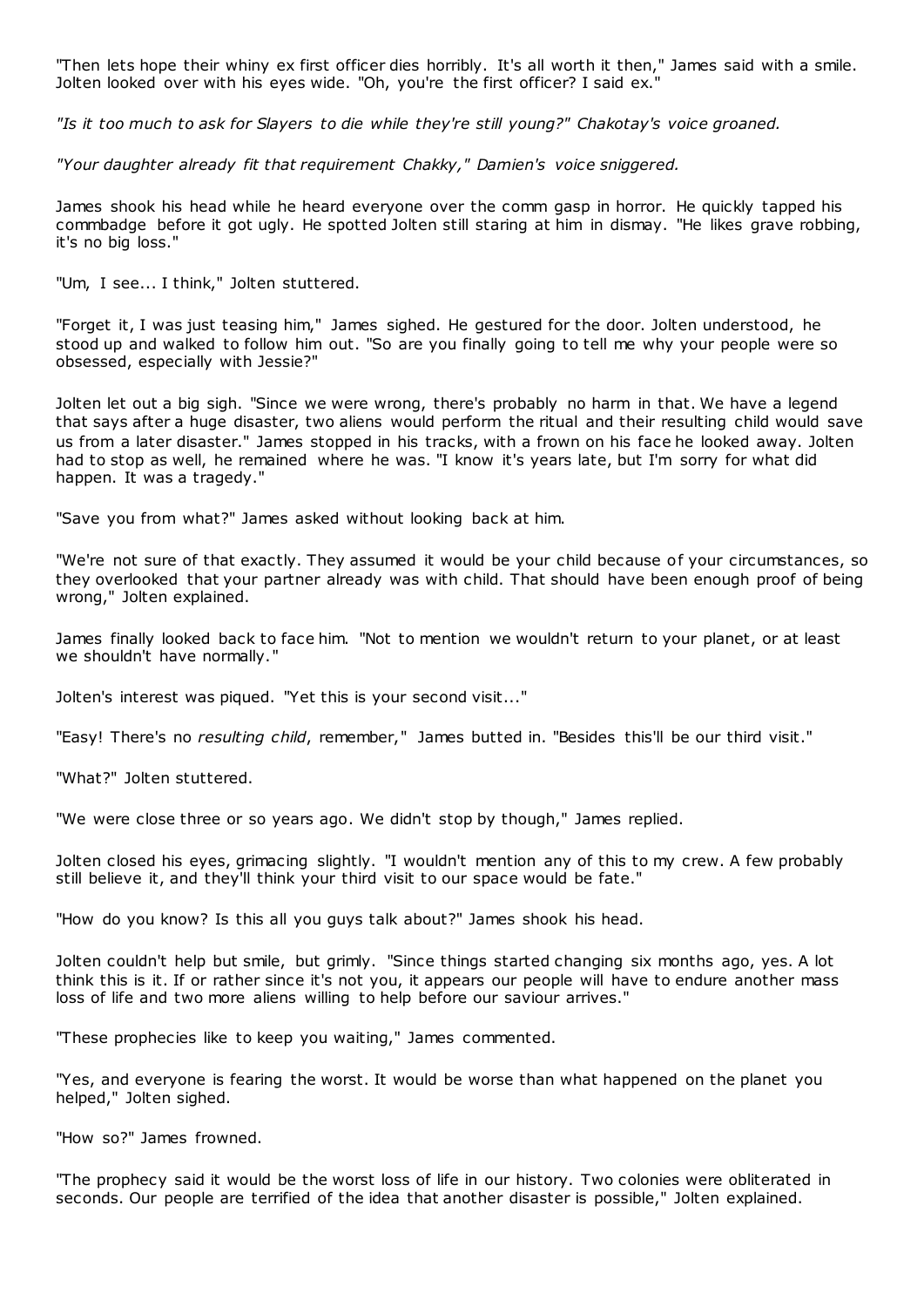"You think so, why?" Harry asked.

James paced in front of the Lieutenant as he sat in the first officer's chair. "Any planet in this sphere with people on is at risk."

"True, but it doesn't mean all of them. Why these guys?" Harry questioned.

Nathan shrugged, "it wouldn't hurt to ask every M-Class planet if they have any strange towers."

Chakotay rolled his eyes as he climbed out of the Captain's chair. Harry eyed it immediately. "Yes, advertise that we're here to any Softmicron that may be posing as government officials."

"Ok, scan from afar then, sheesh," Nathan groaned.

"These people know something is wrong already. They know something is about to happen. I just want to rule out Sphere Towers, that's all," James said.

Harry slowly climbed to his feet, his eyes firmly locked onto the Captain's chair.

"When we're in sensor range, we can scan for them. If you're so worried about it, ask them," Chakotay muttered.

"I'm going to," James said.

Nathan swung his chair around to face the others. "How do they know their planet is in danger anyway?"

"Long story. I just want to be sure before we drop them off," James replied.

Harry quickly side stepped in front of the Captain's chair, he got ready to sit down. "Fine, it'll do no harm to scan. In fact it'll help." He finally reclaimed his seat. "The last thing we need is to arrive there to get attacked again. The Leda would not last as long as Voyager did."

"Maybe we should make it a habit," Nathan suggested.

"Agreed," Chakotay nodded. Without looking he went to sit back down again. Harry's eyes widened in horror.

# **Meanwhile:**

The alien ship was now mostly deserted. The only signs of life were in the Engineering room, each of them wearing environmental suits.

Two figures in alien space suits slowly walked over to another figure, this one in a Starfleet space suit.

"It's like it has a mind of its own," alien one said.

Alien two agreed with a slight nod, "yes, it doesn't fit."

The Starfleet figure rubbed the chest area, then tried to pull at it. "These things are made for men." The aliens silently faced her.

After five minutes of her suit pulling, alien one decided to speak up. "We mean the ship."

"Oh of course. I just can't breathe in this thing," Annika huffed.

The two aliens looked at each other then back at her. "You're the second opinion? We've looked all over, we can't find anything wrong."

"Yes. The power just drops, no circuits are broken, no interference," alien two said.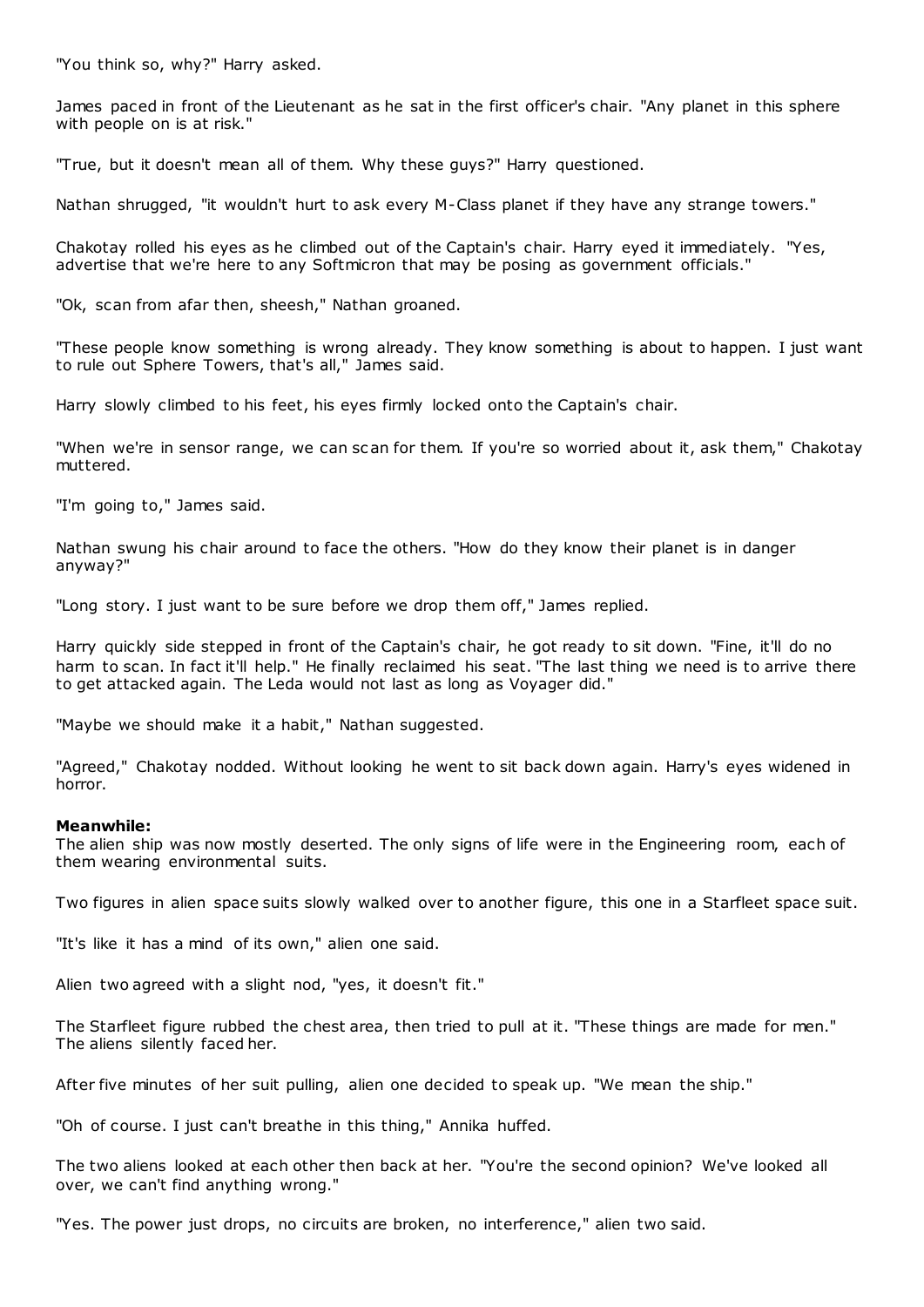Annika smiled in the way that shows off her huge teeth, luckily the aliens were spared a little with the helmet blocking some of it. "Don't worry. We always sort things out." She pulled at her suit again, this time she seemed to fixate on her back.

"Uh sure," alien two sighed.

A second Starfleet space suit wandered over towards Annika. He took one look at her before shoving her to the side. Despite wearing a suit, he wiped the glove he used on his leg. "Your ship was attacked. Maybe you should have started with that," Damien's smug voice said.

"Yes, but we repaired the damage. It wasn't really a problem," alien one replied.

Damien scoffed as Annika regained her balance. "Wow, how did you manage to run this ship this long?"

"Excuse me?" alien two was clearly offended.

"Your problems started after the attack. Clearly you missed something," Damien obnoxiously explained.

Both aliens looked at each other. "But..." one tried to interrupt

"I know, not everyone can be a genius so I should apologise. I won't though..." Damien continued.

"I can't breathe in this," Annika interrupted him by complaining. She tried to pull the chest part of the suit out further.

The first alien understood where Damien was going, and smiled smugly. "It started before the attack. Also the attacked area wasn't even close to the first affected areas."

This silenced Damien only for a moment. "Oh," was all he could say.

Annika giggled, "genius huh?" Damien turned to her as she continued trying to fix her suit. He grabbed at her helmet and pulled it off. She gasped for breath and held her throat. After a minute she realised there was still air in the room.

"Where did the problems start then?" Damien huffed, disappointed the life support hadn't gone off yet.

"The bottom level. I'll show you," alien two answered. His arm gestured to the left, then he walked away. Damien followed, he groaned loudly as Annika followed him. He t urned around to glower at her.

"Harry told me not to leave you alone," she said. He blankly stared. "With the aliens," she laughed.

"Great. This bottom level better have an airlock or something," Damien grumbled.

The Leda's small Mess Hall was filled to the brim with tables of aliens from all ages. Neelix was in his element fussing over them.

"This is the real hub of the Leda; the Mess Hall," he announced. "Though it is not as nice and homely as mine on Voyager. Feel free though to have a look around while I whip you up a quick snack."

The teacher Jacqueline glanced over with horror on her face. "Oh god." A pair of aliens happened to head in her direction, stopping at the viewport to watch the stars. "Don't let him feed you, seriously."

"It's all right, Mr Neelix is legendary after our last encounter with Voyager."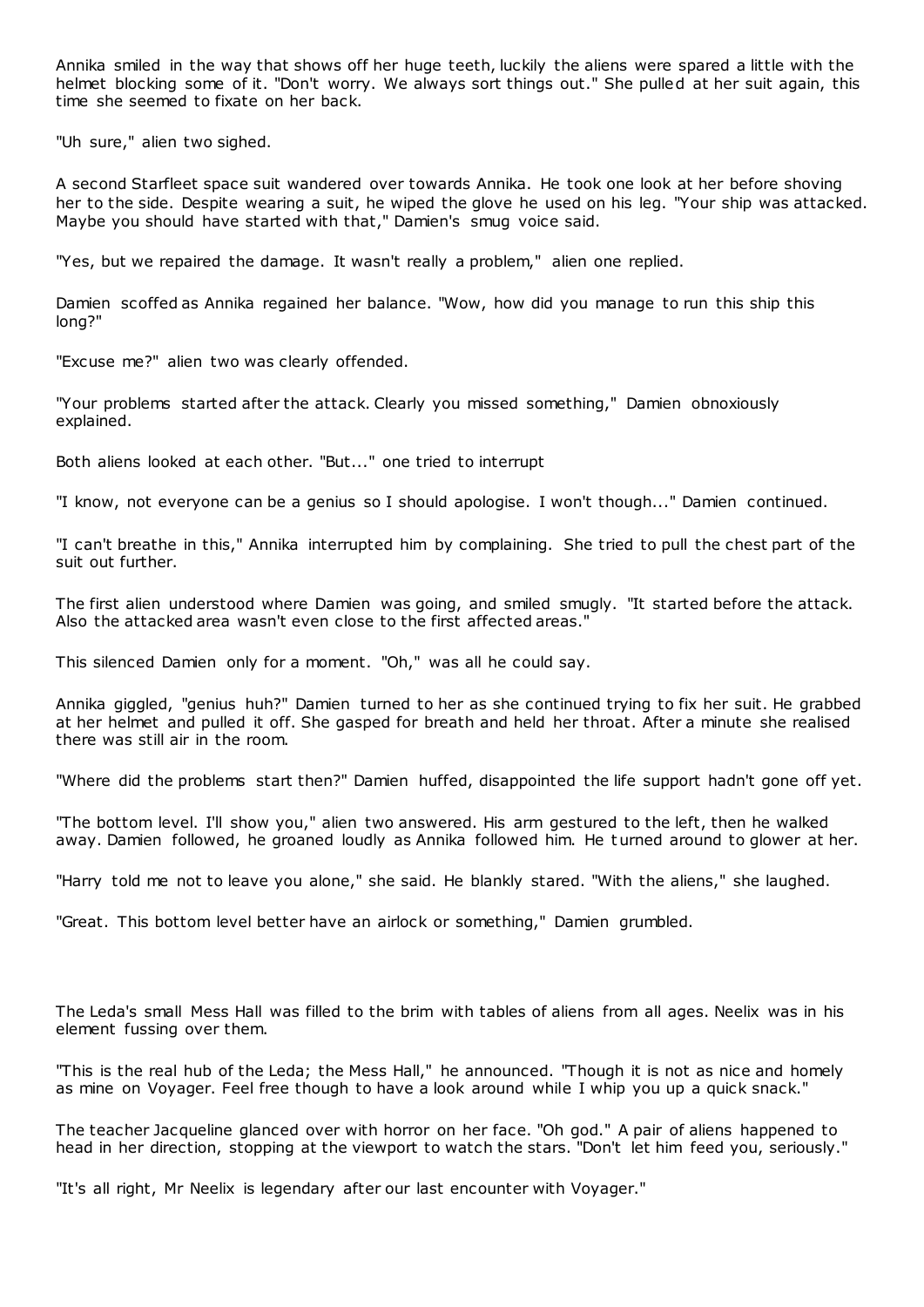Jacqueline smiled and nodded, then returned her attention to the kids tables. The horror on her face only grew. "Scott, what are you doing?" Scott's grinning face greeted her, as well as a now bright blue and purple face of one of the blonde girls. Scott's hand held a brush full of orange paint right above the girl's ponytail. Both of them laughed as panic rose in the teacher. "No!"

"Pretty," the girl giggled.

Jacqueline rushed forward to lift Scott away from the colourful girl. He huffed as loud as he could.

Duncan shoved one of his own art pieces aside, luckily it wasn't living. He leaned over to Amy's side. She was busy trying to draw something with crayons, but the ones she was using just crumbled into mulch. It didn't stop her spreading it all over her paper.

"Did Neelix sneak some of his own sausage rolls onto our plate? I feel a bit gross."

Amy's eyes widened as she faced her brother. Sasha meanwhile on her other side kept drawing. "Me too, uhoh."

"They tasted OK, weird. Did Sass eat them too?"

"I never get a chance to," Sasha huffed. "I don't like Sass."

"I got one," Amy said to her.

Sasha pouted, "you can reach."

Duncan shrugged his shoulders, "Sass suits you." Sasha's eyes narrowed as they went in his direction. He responded with a smile.

Meanwhile two members of the alien group stood at the replicators, trying badly to watch the children discreetly.

"Just keep *normal*, and we'll get off this ship with the others. Don't mess this up," one said. He pushed a pair of glasses closer to his head.

The second one, whose golden eyes stood out along with his badly gelled hair, snorted in disgust. "What do you think I'm going to do? I haven't been down with humanoids for years."

"Yes, so save it. The temptation may be too great, especially with these people's superstitions with the Humans."

Gelled boy's head turned his head slightly in the kids direction. "Hmm, maybe we could nip that in the bud right now."

"Please, the aliens were wrong but we still have two of the real deal who will ruin our plans if you make the wrong move."

"I'm not wrong. Maybe we could keep the others away from them or they will start believing."

The glasses one glanced directly at the kids only briefly, then back at his partner. "How do you propose we do that? That funny rodent man will keep them here a while."

Both of them glanced to the furthest away door at the same time, catching Craig, Harry and James entering. They slowly made their way to a different exit.

Craig spotted Neelix trying to torture a family with two alien kids with a tray of snacks. "I thought we were supposed to be saving them from a grisly death."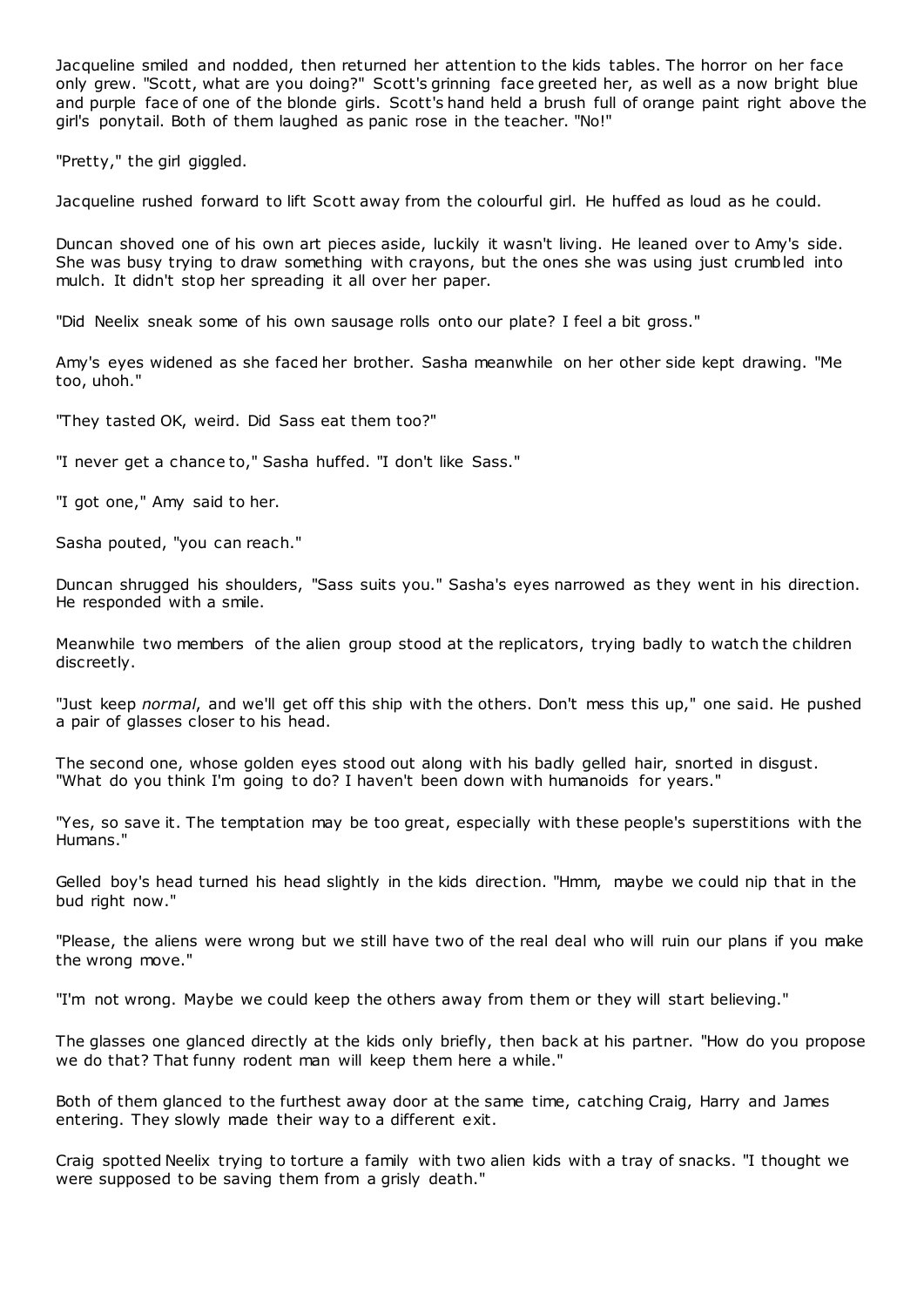"I switched the stove off before he came aboard. He only has the replicator," Harry proudly explained. James and Craig sighed in relief as the two kids happily munched on what they were offered without dying horribly.

The alien Captain squeezed passed a few tables so she could greet the trio. "Captain Kim. I'm very grateful for your help."

"Captain?" both Security Chiefs said in a bemused tone. Harry ignored them.

"It's only a few hours out of the way. Rescuing aliens is our thing," he said.

The alien Captain seemed impressed. "I see, very noble of you. I forgot we weren't properly introduced. I'm Tira."

Harry smiled at her. "I see. These are the fleet's Security Chiefs; Craig Anderson and I believe you already know James."

"Yes, Jolten briefed me," Tira nodded. "I hope we won't keep you too long from rescuing other people, Captain."

"I wouldn't worry, that's my issue. Leave everything to us," Harry boldly said.

James rolled his eyes while Craig pulled a disgusted face. "Oh god, he isn't," James groaned.

"He is," Craig muttered. "That's not the part I'm thinking of throwing up over."

Unaware of this conversation, Tira continued chatting to Harry with a warm smile on her face. "You're very kind, Captain."

James then noticed what Craig did and pulled the same face as him. "We should er, get to tower asking," Craig quickly said. He rushed away. James followed him just as quickly.

When they both found a safe place to stop, they did with wide eyes. "No," James gasped.

"I know!" Craig stuttered, he couldn't believe it.

"That's just wrong," James stuttered.

Craig nodded, "you're right, that's suspicious as hell. What is she after?"

"She may be nuts but..." James said.

Craig quickly butted in, "why would even an insane woman flirt with him?"

"True, but it's Harry. What would any bad guy want with him?" James questioned.

Craig shrugged his shoulders. "Unfortunately he's still the guy with the command codes."

"That's easily amended," James smiled.

Craig smiled back and nodded.

Harry strolled down the corridor with a confident smile on his face. All he could think about was the alien Captain Tira, and her grateful smile. He finally had some respect, and it felt a little good. He tried not to think about the fact that she'd be bac k home in a few hours. He turned a corner.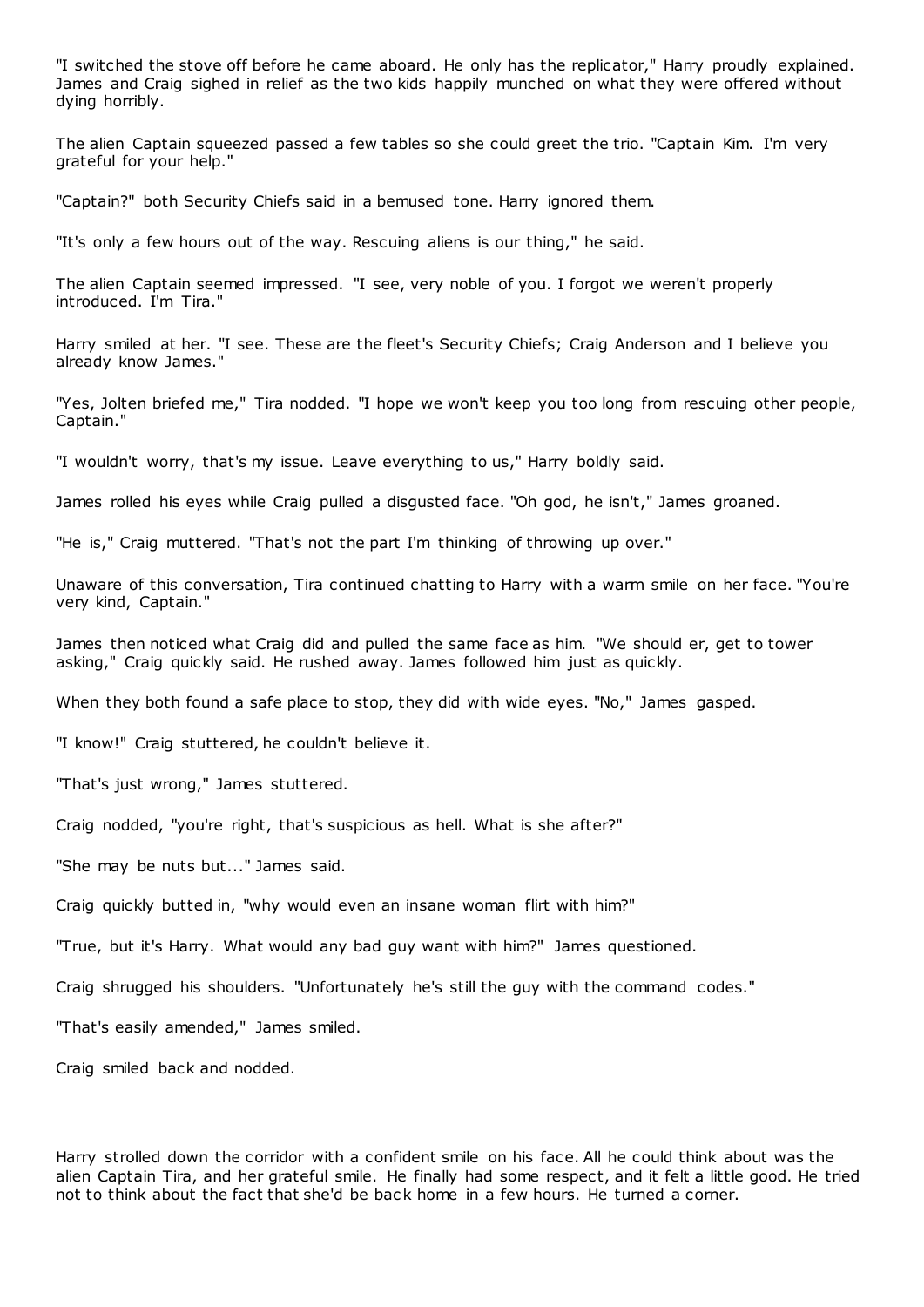Walking in the opposite direction towards him was the two visitors in the uniforms. The man's eyes widened slightly, he turned to walk in the nearest door he could find. The girl glanced briefly at the door, her face flushed as she read what the door led to. Harry luckily was too busy thinking about asking out Tira to notice all this, and walked right passed her.

Once he had turned the corner, she rushed back to open the door. The man almost bumped into her as he dashed out, his face much redder than hers.

"Women's toilets. What are the odds?" the girl said, her relief turning to laughter.

The man closed his eyes tightly. "Tell anyone and..."

"And what? You have nothing," the girl teased him.

"Oh yeah, well I'll tell..." the man grumbled.

"Excuse me," Craig's voice interrupted him. The pair jumped slightly, they slowly turned their heads to face him. "Have you seen Harry and some alien who's obviously crazy?"

"He just went around the corner," the man replied nervously.

Craig sighed, "great, I lost her. Fine." He was about to continue on, but his face grew suspicious. "Wait, you're a Security officer but I don't think we've met."

The girl shook her head while the man fidgeted nervously. "Um, I'm Engineering actually," he said.

"I don't think so. The Leda Engineering staff actually do look as stupid as they are," Craig said.

The girl smirked slightly, "and?"

The man's eyes narrowed slightly, Craig's also did as he spotted it. "What's your name?"

"Um, Dan. Where is Engineering anyway?" the man replied. The girl shook her head.

"Right, now you're stupid enough. Nice try. Maybe you should come with me," Craig said.

The girl sighed as she turned to walk away, "oh well, catch you later *Dan.*"

She was halfway down the corridor when Craig spoke up again, "wait."

"Damn," she whispered. She continued down the corridor anyway, bumping straight into a group of three aliens. Each of them stared at her with their eyes wide as she pushed through them and rushed off.

Craig went to follow her but Dan stepped into his way every time he tried. "I'm serious, where is Engineering? I transferred from Voyager."

This just made Craig even more suspicious. "Nobody was transferred from Voyager's Engineering. The other way around maybe as they need all the help they can get, but..."

Dan closed his eyes tightly, one of his fists clenched behind his back. He tried his best to think of something. Craig however took a hold of his arm.

"Don't you think you Softie's have done enough damage," he grumbled. "You're coming with me."

The aliens reached them both, each of them stared at Dan the same way they did the girl. Before Craig could try to drag Dan away they stopped to confront them both.

"You, you're that boy," one of them said in Dan's direction. He looked just as confused as Craig was.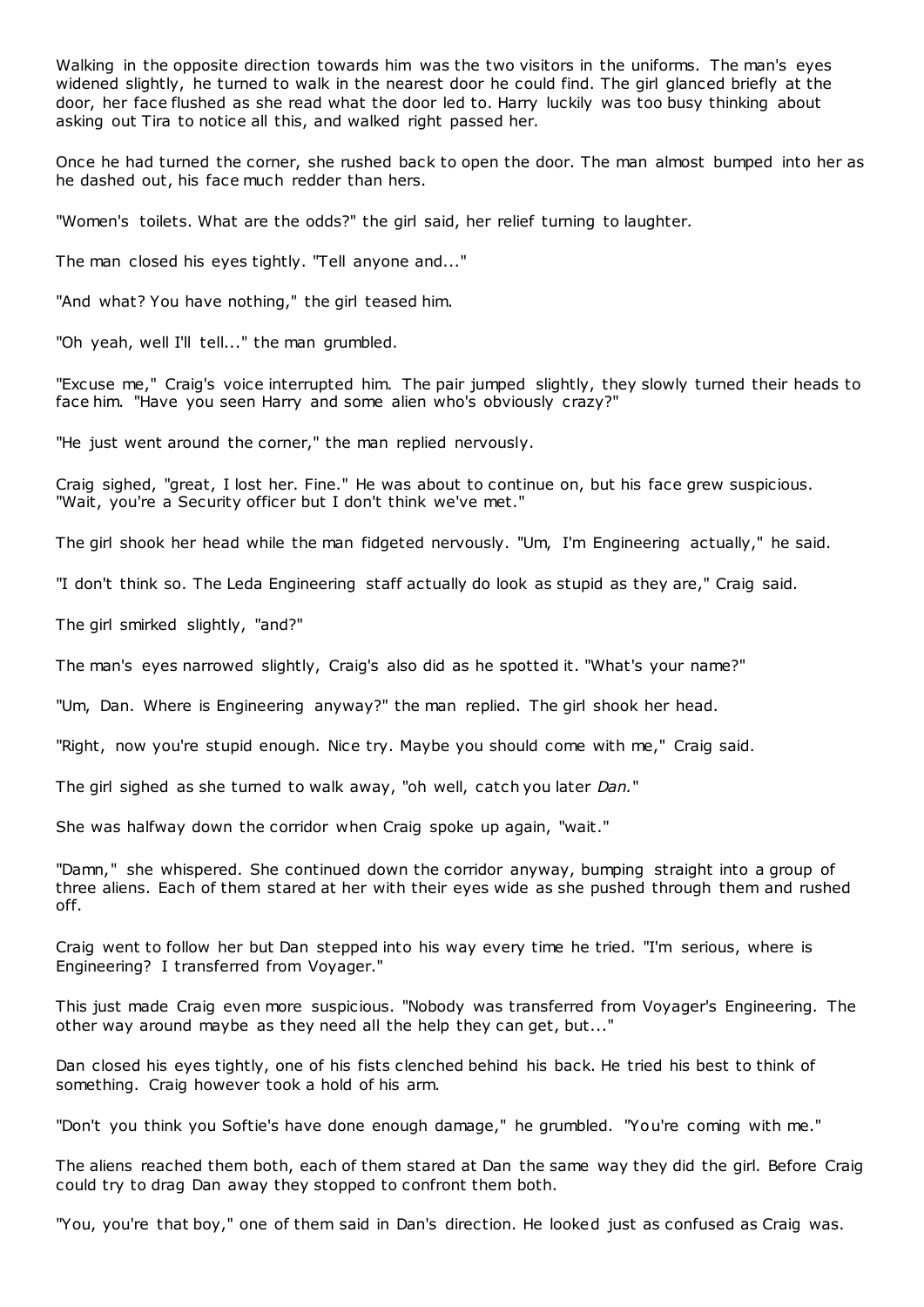"It's true, the prophecy is true," another alien stammered.

Dan shook his head. This wasn't helping, at all, though he had no clue what they were talking about. "You're mistaking me for someone else. I'm Dan, not the messiah."

"We must tell the others," the third alien ignored him.

Craig coughed and cleared his throat to get their attention. Strangely it worked. "He's not supposed to be here, he's not who he says he is. I'd stay away from him and his little girlfriend."

Dan's face scrunched up in disgust. He mouthed *eeew.* However this was probably his only chance to escape.

"We're sorry, but you can't arrest him," alien two said. All the aliens spoke at Craig all at once, he kept looking between them but couldn't make sense of it all. Dan stepped backwards a few times before running off.

Craig raised his hands, "stop it, shut up!" The aliens did just that. "All I got was that you're a bunch of raving loonies. You'd think I'd be used to dealing with that, but I'm not. One at a time but first..." He turned to where Dan stood earlier. His face dropped, his fists clenched.

"We should tell Tira first, she will definitely believe now," alien one said to the others.

Craig's attention went back to them but they failed to notice the angry look on his face. They unintentionally made that worse by walking away talking excitedly between themselves.

Meanwhile the girl had reached a turbolift, she dashed straight inside. "How do you work these things again?" she asked herself. Her whole body froze when she felt somebody was sharing the lift with her without even looking. The doors shut before she could make her escape.

"I shouldn't have thought I could out run you. I was right, you are special." She recognised that voice anywhere. Her head slowly turned to confirm her fears.

*He knew I would be alone. He waited for this, didn't he?*

As if he could read her mind, the man with the strange yellow eyes smiled darkly. Though by this point she was convinced that was his regular smile.

"Don't be afraid. I feel very..." he paused as if he was trying to find the right word. "Protective... of you." That word sent a chill up her spine. She hated that word anyway, but the way he said it... the meaning suggested something else to him. Like he was just some shy little boy he looked at his feet, then back at her. "You didn't need to bring *him* into this."

*Yes I did.*

"Why are you telling me this?" my older brother asked me. His words made him seem annoyed, but his face showed his true feelings. That mischievous smile told me one thing.

*I should have told dad.*

"Because I don't know what he really is. If I told him, and he was just some crazy boy who fancied me, well..." My voice trailed off as I realised I was saying way too much. My brother's smirk now made me want to slap him. "I'm still about 90% sure though."

"You're probably 100% right," he teased.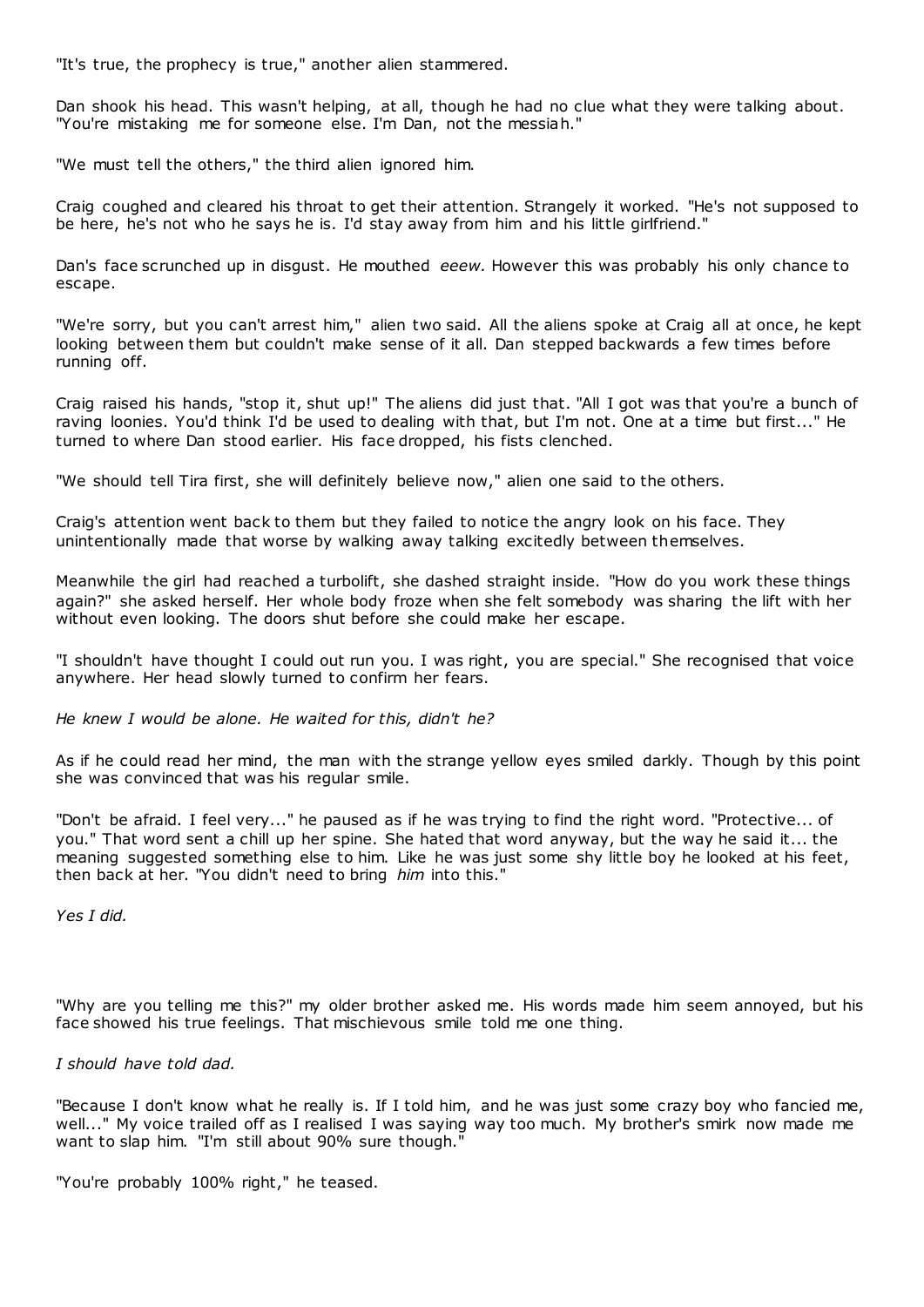I pulled a childish face at him. "Fine. You tell dad that a possibly dead guy's been following me around."

"You're too good to me," he said seriously. His smirking was starting to get old. As if he sensed that it was replaced by a sympathetic smile. "Don't worry, dad doesn't hear about this. Though I don't know why you'd want him out of the loop if you're being stalked. I'd really like to see his reaction to it." That smirk was already back. *I really don't know what mum's thinking. He and dad are not alike! He's such a pain.*

Unfortunately I promised to stay out of danger until I was older. Don't get me wrong, I want to be useful, but...

"Let me guess, dad won't let you off the leash," he said. This time he wasn't making fun of me, he sounded almost normal. Almost. "It's ok, we can sort this creep out together. He never has to know."

"What if he is just a weird stalker boy?" I dared to ask.

He smiled that smile, the one thing that I was definitely sure he got from dad. Maybe I should have left the stalking part out.

"I dunno. I came to you to avoid the boy being mutilated," I half joked, well maybe quarter.

My brother seemed offended for once in his life. That quickly faded away into a small smile. "You don't know me very well."

I rolled my eyes. *I knew he would play the big brother role. Yeah he could be a jerk and tease me a lot, but he was always looking out for me when we were growing up. I just figured he'd be a lot less protective than...*

"So you said there was stuff that made you 90% sure. What kind of stuff?" he interrupted my thoughts again.

*Where do I start? Those hideous eyes, the fact that he was enrolled in school. The biggest one was what happened when the sun hit him.* I tell my brother this, and his smile gets bigger.

"What happened?" he asked.

"You won't believe me. You have to see it yourself," I replied to avoid embarrassing myself.

"Well, not bursting into flames doesn't mean he isn't one. You won't remember those creeps that kidnapped us once," he told me. Before I could mention that the strangest part wasn't that he survived the sun, he continued. "You go to school as normal, I'll do my own stalking." I gave him my best gagging face, he just laughed at it. "I may not be as good as your new boyfriend, but..."

*Eeew*. I shoved him in the shoulder with my fist, just lightly. It was enough to push him a step backwards. He laughed but I could tell it hurt a little.

"Since we don't know what he is, mind if I bring a little help?" he asked.

*Definitely not. You can't invite him.* I meant to say that out loud. *God, I'm even shy around my own family.*

I didn't need to say anything. "Not him. I know someone else who can help with a dead guy. If he's not dead, she can help with that too."

I was confused only for a moment. I was distracted by the she part. I c ouldn't help but smirk at him. Although I did wonder why he wanted to bring what I think is a girlfriend with him on a mission, as he calls it. How can she help?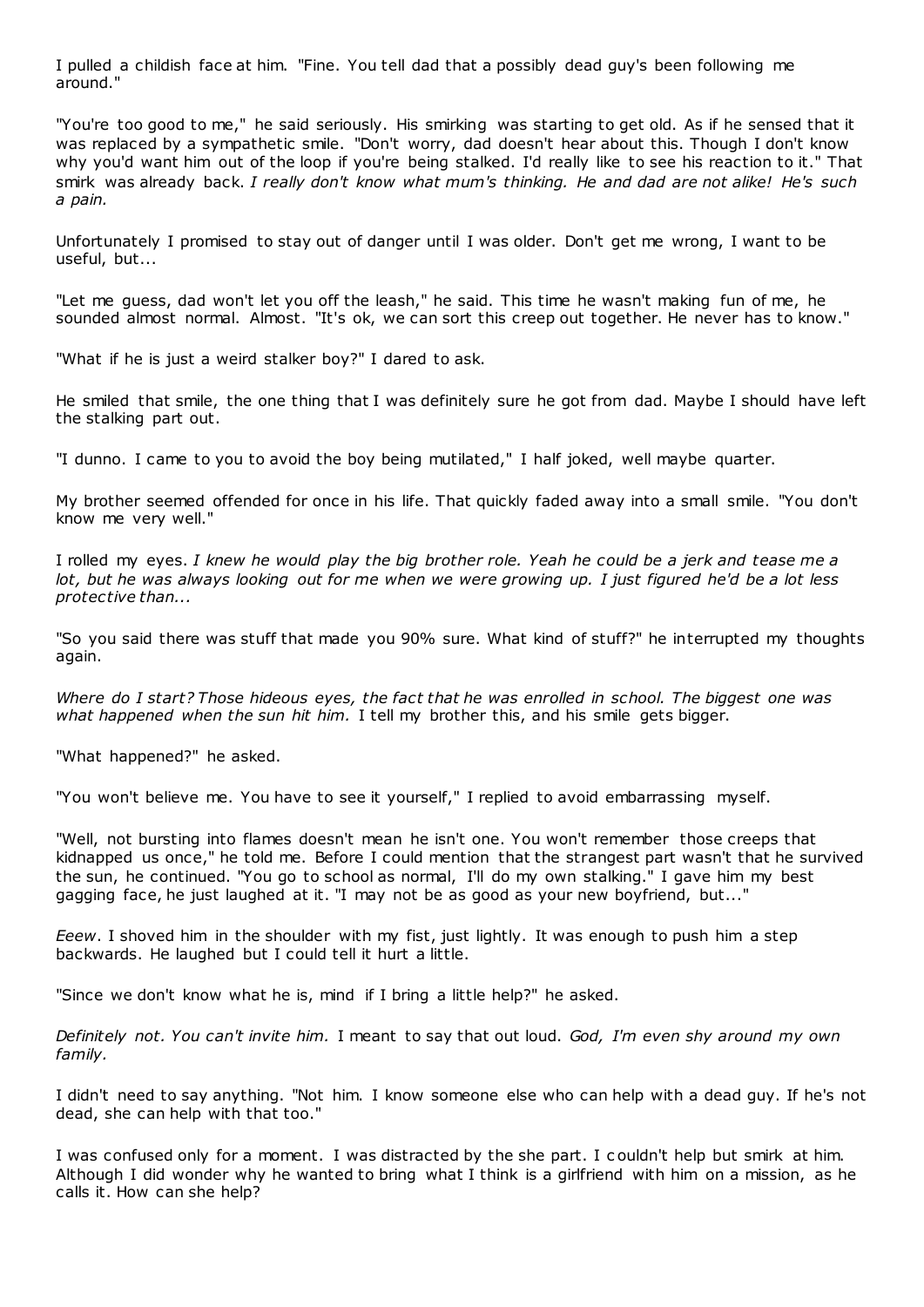The girl with the brown hair quickly checked to see what was around the corner before she walked around it. The way was clear so she continued. Before she could do the same thing with the next corner, a man turned the same corner as her. Instinctively she raised her fists in a battle pose before her brain could tell her to stop. She lowered them quicker than she raised them.

"I'm sorry," she blurted out. "I wasn't thinking."

James stared at her with a frown planted on his face. Something seemed very familiar about her but he'd never seen her before in his life. Even though her first instinct was to fight, he didn't feel anything demonic about her. He sighed and tried to hide his frown, "it's OK. We're all a little on edge lately."

The girl forced a smile, but avoided looking up at him again. Without moving her lips he heard her voice panic, "please don't recognise me. Please don't reco... don't be silly, of course he won't. Just go!"

"Excuse me," her lips said this time. Still not looking at his face, she moved around him to continue around the corner.

James turned as well to stare after her until she was out of sight.

Once she was, she stopped to lean against a wall. Her sigh was louder than she wanted it to be, her eyes closed and shook her head. Once she reopened them they saw the alien with the glasses glance at her briefly as he turned another corner. Anger stirred inside her, she didn't waste any time in following him.

## **Meanwhile:**

"No, no! It was refuted to be the Slayer's progeny when that child died. You're making stuff up."

The three aliens from before, as well as ten more had gathered around Jolten and Tira. Jolten tried his best to calm them all, while Tira stood behind him deep in thought.

"It never was proved that it had to be that one kid," one of the three aliens stated.

Jolten shook his head, "the prophecy said that it would be the resulting child from the ritual."

"Which would mean the child who died didn't even count," another alien spoke up.

"Exactly!" Jolten snapped. "We were wrong. We just assumed that the saviour would be born from him because it made the most sense. It didn't match the prophecy."

"They are rarely right. It could be the child born after the ceremony..." the first alien said.

"Which was the one that died," Jolten sighed.

"Or conceived after, which would be the eldest that still lives," the first alien continued.

Jolten again shook his head. "Pure conjecture." This comment angered some of the aliens, they talked amongst themselves.

"Forgive me Jolten," the first alien said. "But that's what prophecies are."

"You're just creating false hope again. Do you know how dangerous that is? Our people suffered from that the last time!" Jolten snapped.

Another alien spoke up, "you said it made sense, you're right. The strange stuff over six months. Meeting the Humans for a second time despite how far their home is. A Slayer even having children. Doesn't that seem more realistic than some 2000 year old guess about a cryptic disaster." The rest of the aliens agreed.

"Fine. If you are correct and one of the Slayer's children is the One, how is a child going to help us right now?" Jolten demanded. This silenced most of the group, the three from before waited for their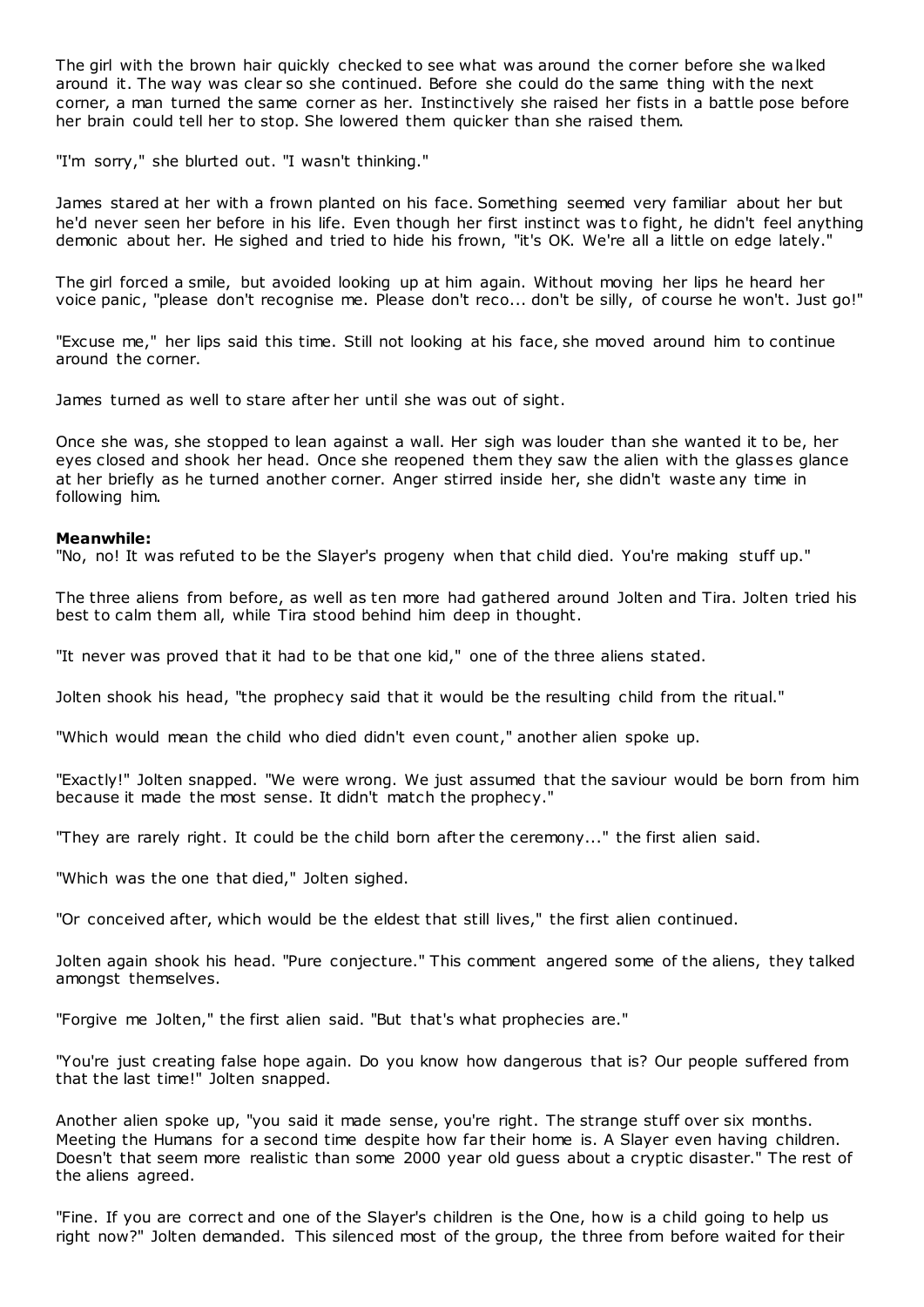chance to speak. "The eldest looked to be eight, while the youngest was a toddler. Disaster is soon. Your theory would make sense if the Slayer's parents were the ones that did the ritual, not him."

"He's right. This is why we discounted him years ago," one of the group said. "Voyager were from another quadrant. We knew any of his children would grow up and never meet us."

"If we haven't met this saviour's parents yet, then we're in for a long wait," another alien said, the despair in his voice obvious.

"We have to face the possibility that *this* is the disaster the ceremony will be performed for. The disaster we are saved from could be decades away," Jolten said.

One of the trio shook their heads. "You're wrong Jolten. Do you think we came to you with theories and wishful thinking?"

"Look, I too for a moment thought the Humans helping us was fate. But only for a moment," Jolt en said calmly.

The second member of the trio stepped forward. "We have more than that. We met him."

"So did I, so what?" Jolten groaned.

"Not James, his son," the second alien said.

Tira finally chose that moment to speak up, "of course you did. Mr Neelix showed us to the Mess Hall first, the children were all being looked after there."

"We've covered the fact that he had children, and I covered the age issue," Jolten added on.

The trio smiled amongst themselves. "The age issue is no longer a problem," the first alien said.

#### **The Mess Hall:**

With no aliens around, the children there were free to play around the whole room, except the kitchen. Both of the teachers were a little preoccupied with one of the boys crying loudly while he clutched his arm. Unknown to them Miral was nearby giggling to herself while crawling away.

The doors swiftly opened revealing the yellow eyed, gelled hair alien. His eyes scanned the room for his target. It didn't take long for them to find it.

Most of the kids had somebody else to play with, only Amy was alone. She seemed happy enough building a lego wall around herself on the floor. At first she seemed oblivious to the man staring at her. Once his footsteps loomed closer and closer to her, her eyes darted to her left to see what or who he was. Her body shook as she climbed over her tiny lego wall, and crawled away to the nearest table.

The man smiled as she hid underneath it. Without a care in the world, he plowed straight through the work she'd done while staring directly at her. Despite the fear she was feeling, the sight of her broken wall made her puff her cheeks in anger.

He thankfully stopped, but his leer was unchanged.

#### **Meanwhile:**

Damien, Annika and the second alien they were with stared ahead of them, light reflecting off their faces. Each of them had different expressions on their face. The alien was dismayed, Annika had an *oooh* look on her face, while Damien smiled like he had done something evil.

"This *could* be the problem," the alien slowly said.

"It's beautiful," Damien slipped out. The pair didn't react to it, but he still looked embarrassed and shook his head. "...fully evil. Let's leave Barbie here, she can deal with it."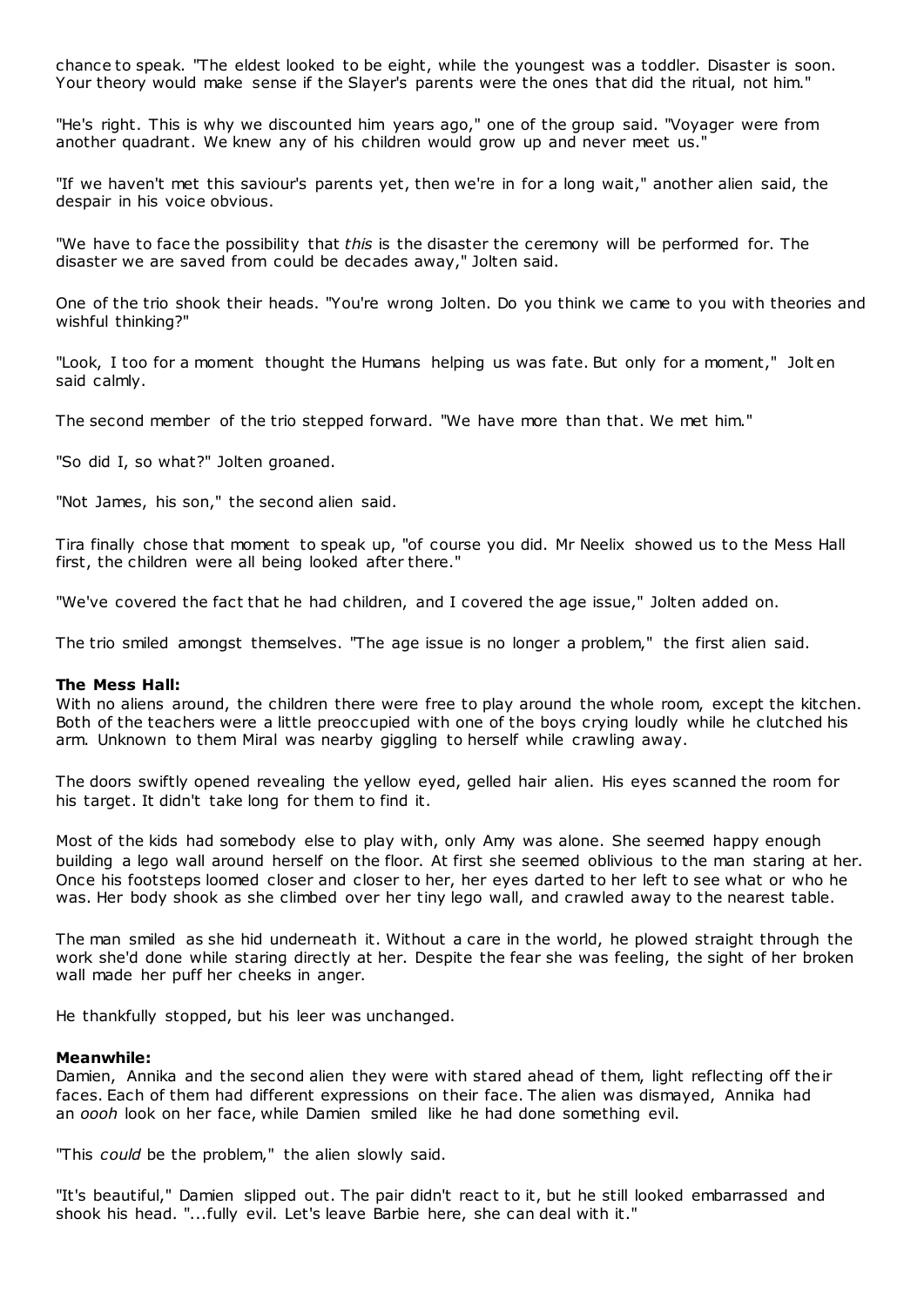Annika didn't hear him, her eyes sparkled at the white portal sitting in front of them. "I want to touch it but I can't, can I?"

"Go nuts," Damien replied.

The alien sighed, "we didn't detect this thing at all. It is what's draining the power though. How come nobody saw it?"

The turbolift doors opened, James stepped out whilst looking to his left. A group of aliens seemed to be waiting for him there, they immediately followed him. He stopped abruptly, forcing them all to stop.

"Really? I thought you stopped this stalker crap," he groaned. The aliens all looked at each other, daring each other to say something. He sighed and shook his head before he continued on his way. As he expected the aliens followed him again. Once he had turned the corner he immediately did a 180 turn, they almost bumped into him again. "Keep following me and you get a tour of Sickbay and then the brig."

"But... but..." one alien stuttered.

Another one was a bit braver, she stepped forward. "We were wrong again. I mean, we were right the first time."

"Oh for god's sake," James only had time to groan.

The third alien piped up, "your son, he's just like you, isn't he?"

James' face stiffened, the aliens didn't register this. "What?" he only said in a hard voice.

"I mean, er..." the third alien stuttered. "He's gifted, you know... like..."

"Keep talking like that and I'll upgrade your tour to the morgue," James said. The man's eyes widened, he quickly stepped backwards to hide behind the others.

"What Jashlnar means is he's older than he should be. That can..." the alien woman said. James' s tare moved to her, cutting her off abruptly.

"He must be, it makes sense," the first alien managed to squeak.

"My son is not your chosen one. If you try to force him... no, if you even go near him, I'll be the disaster you need rescuing from," James warned while his fists were clenching.

The aliens tried to keep their cool, but most of them were shaking by this point. None of them dared to say anything else.

"I'm glad we understand each other," James said as he turned to walk away again.

Amy looked around desperately as the yellow eyed man continued his approach. All of the children she could see were probably still engrossed in whatever they were playing they didn't see him. Even the teachers attention was elsewhere. Her eyes widened as he reached the table, kneeling down before her.

The smile he gave her was dark and malicious, his eyes seemed to glisten as they met hers.

"What a cute little thing you are," he softly whispered. "I could just eat you up." His hand reached for her.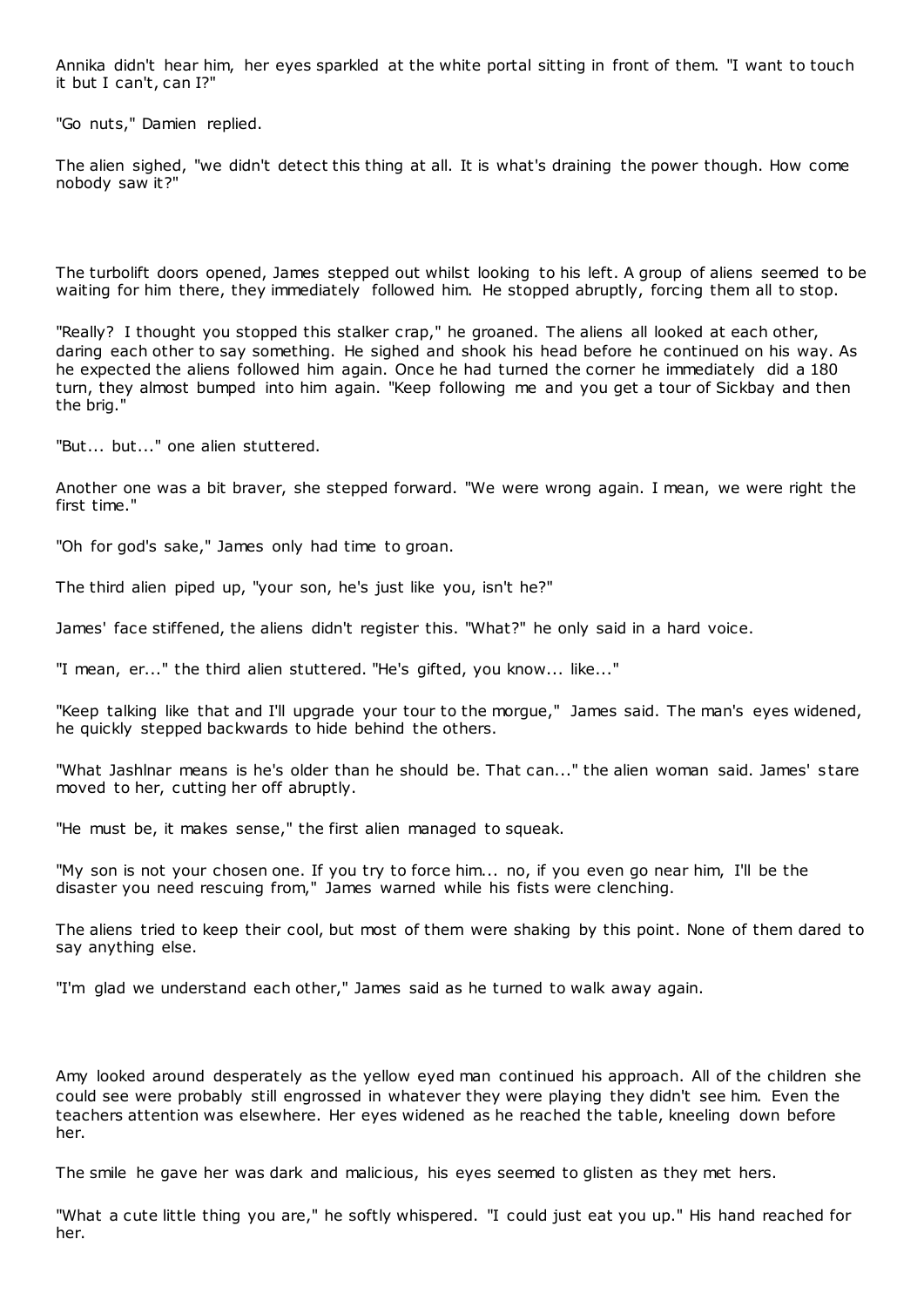Amy knew what to do. "Daddy!" she screeched as loud as she could.

Meanwhile James' head swung to the right as he could even hear her where he was. The aliens glanced at one another in surprise, when they looked back James had already gone. They quickly ran down the corridor.

The man cringed, his hands had gone to his ears. In fact most of the room had done the same during her outburst. Amy ran around the man, towards the door. The man swung around to follow her. This time he didn't play around with her, he followed at a normal pace.

She reached the door, but by then he was directly behind her, smiling. It opened, killing his smile dead. A fist swung at his face. To everyone's surprise the man's head broke apart like it was made of stone. His body dropped to the floor immediately, depositing a glittery powder on the floor.

James and everyone else who saw it stared with their mouths open, and their eyebrows raised. They all missed Scott run over to scoop the powder up, but they didn't miss him start to throw it up in the air all over him.

"Sparkly!" he cried in delight.

Amy wasn't scared anymore, she just giggled at him as she clutched her dad's leg.

"Wha... what," he could only say.

Duncan chose that moment to walk into the Mess Hall, immediately widening his eyes when he saw his dad. "Uhoh," he whispered as he turned around to leave. Despite being freaked out James still caught his arm before he ran off. "Damn!"

The teachers both rushed over, their faces still with the same expression on them. "Mr Stuart. How could you kill a demon in front of the children, your children?" the teacher Grace stammered. "Have some restraint next time!"

Duncan's face lit up, but that didn't last long. "Aaw I missed it, when I went to the loo. Yeah that's where I was."

James shook his head, he still couldn't believe what just happened. "I didn't..." The teachers stared at him blankly. "I didn't hit him that hard. That's never happened before." All of the teachers folded their arms, scolding him with their eyes. "In my defence, vamps don't die like that, ever."

Scott ran over to the other kids, the glitter was stuck all over him. "Look, I'm a vampire. Grrr! I'm hungry." He started play chasing some of the others kids around the room.

Sasha meanwhile shook her head, "vampires don't look that stupid."

# **The alien ship:**

*"Leda to awayteam, come in."*

Damien smiled fiendishly, his hand went for the commbadge on his suit. The alien in front of him tightened his grip on his victim's neck. The second alien standing beside the ex villain lunged forward slightly, his eyes widened in horror as Damien's arm flew out to stop him.

"Answer him and I'll make her a meal."

"Make it a slow roasted one," Damien sniggered. He tapped his commbadge. "Yessum?"

The second alien helmet-palmed while Annika gasped in shock.

*"How's it coming over there?" Harry's voice asked.*

"Oooh, your timing couldn't be better," Damien sneered. The alien beside him shook his head.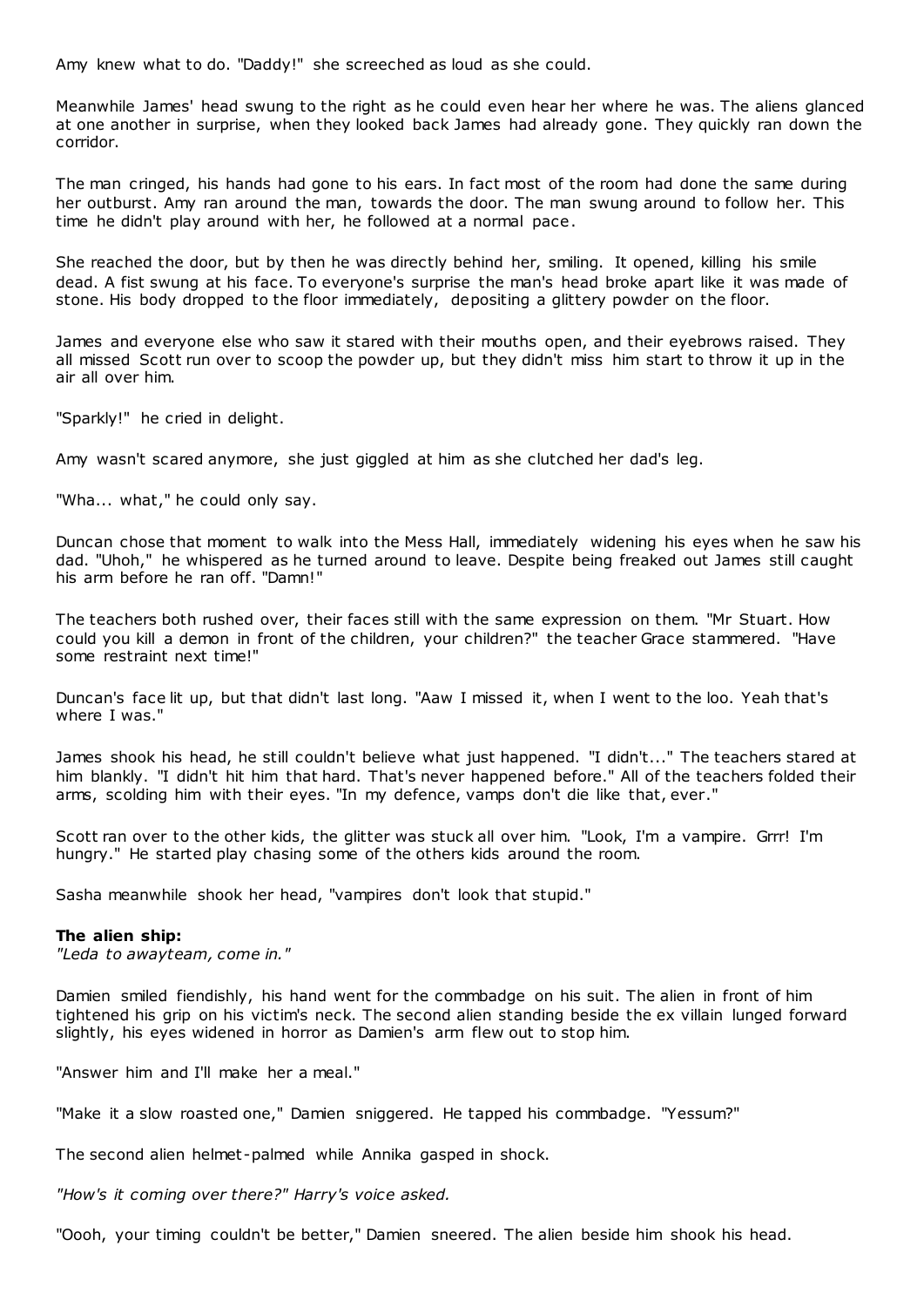The first alien's blood red eyes narrowed, his helmet -less head went for Annika's neck.

"Eew," Damien winced.

*"Eew?"*

Annika squeezed her eyes shut as the man's mouth was at her neck. His teeth was bared. Damien meanwhile looked like he had been to a buffet hosted by Neelix. The man's eyes looked up to stare at him menacingly, his head remained in that position as if taunting him.

"Nothing, Barbie's just doing that Milkshake dance again. The sooner I get off this ship the better," Damien muttered.

*"Ok, take your time," Chakotay's voice said.*

*Harry sighed, "let us know when you've found the problem. Leda out."*

Annika sighed in relief when her attacker straightened back up. "You know, she'd be a powerful ally," the man smiled.

"No, just an annoying one," Damien groaned. "I speak from experience."

The second alien stepped forward. "Hackto, when did this happen?" Damien sniggered to himself, the alien ignored him. "Did the monsters get you while we were here, or..."

"I knew it," Annika gasped, interrupting him. She smiled that toothy grin. "You act like you hate everyone, but deep down you're a good, kind man."

Damien's mouth curled slightly, for once he tried to keep his mouth shut. The alien beside him frowned in confusion while the red-eyed one looked around to see who she was talking about.

"No one has ever saved my life before." Annika sighed, her eyes gazed over. "You're so sweet and heroic ."

Damien couldn't take it any more, the laughter inside him was bursting so much it hurt. Soon he was leaning against the wall, clutching his ribs, unable to breathe from the loud laughing he was doing.

Annika didn't seem to notice this, she continued. "This is why you wanted me to w ork for you years ago, isn't it?" Tears formed in her eyes, "you secretly love me."

This stopped Damien in his laughing tracks. The colour in his cheeks from laughing drained so quickly he even felt a little dizzy, but nausea was his biggest concern.

"Oh Damien, my hero," Annika cooed.

Even the dead alien looked like he was about to throw up.

"Enough of this! People are dead, this isn't a laughing or being sick situation," the living alien stuttered.

"Wrong again," Damien gagged.

"Indeed. You've done your part so the Humans don't discover us, now your reward," dead alien sneered.

Annika smiled, "yes, free me. I must declare and show my love for my knight in shining armour."

Damien covered his mouth with his hand just in case, his other hand reached for his c ommbadge. Hackto narrowed his eyes. Quick as a flash he tossed Annika aside and ran forward to tackle him.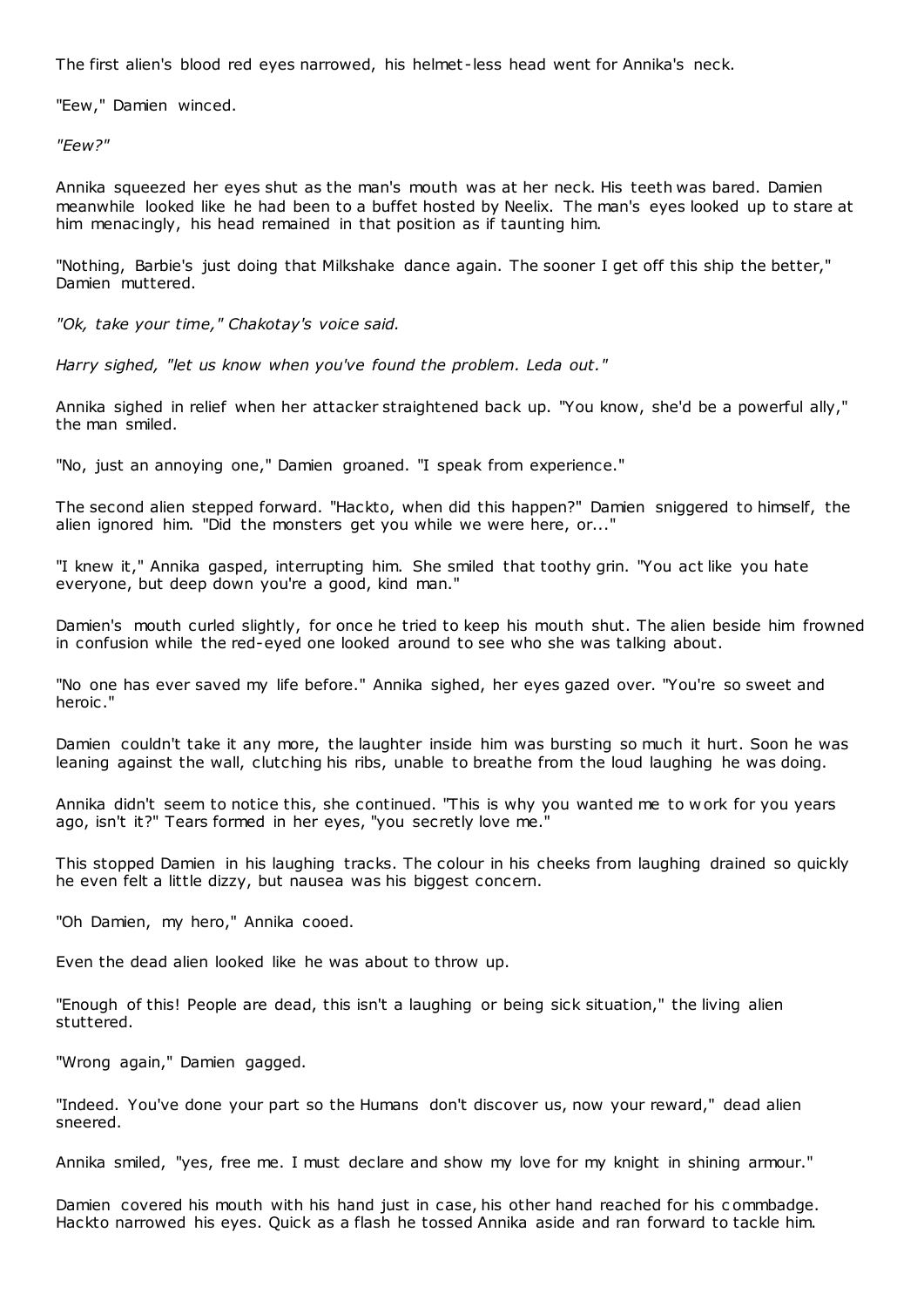"Oooh, this is so exciting," she giggled.

"Oh, you shouldn't have done that," Damien groaned as Hackto held him to the ground.

"Pretty foolish to toy with your lover like that," Hackto taunted him.

The nameless alien turned away, his nose shrivelled up. "That's disgusting," he muttered.

Hackto grimaced as well. He jumped to his feet after snatching Damien's commbadge. Quickly he grabbed Annika's arm and ran off, wiping his face as he did.

Damien groaned from the floor just as the alien dared to look his way. He cringed again, quickly turning away.

"They'll kill her," he managed to say.

"Good," Damien groaned as he sat up. His face was deathly pale, and erm, wet in places. "Maybe this time it'll be permanent."

"Oh it will be," the alien pulled a face.

Damien tried to smile but he then remembered why he *saved* her in the first place. He could feel a lump in his throat again. "Ohno."

## **Meanwhile:**

Three security crewmembers stepped out of a turbolift, armed with phaser rifles and a sharp weapon on their belts. They passed by the blonde girl, who was walking with the gelled haired man that was killed earlier. He kept a close eye on the team as they turned the corner out of sight.

"They know."

"All they'd need to do was find your portal," the girl said. The man tightly grasped her arm as discreetly as he could. "Or run into..." He shook her arm to shut her up, her whole body shivered. With her voice also shaking she spoke again, "you haven't done what we thought you came here to do. Why did you come here, and now?"

More crewmembers passed by them, again the man watched them. Once they were out of sight he forced the girl to stop. "Let's just say we're fulfilling a prophecy."

The girl blinked. "Why?"

"Why not?" he smiled. "It gave us a little tip on what to do, so why disappoint the locals by not showing up?" Roughly he pulled her closer to him. "Why do you think I lead you here?"

The girl's huge brown eyes widened, she couldn't stop her body from shaking still. "What?"

"I told you, you're special. I could smell you for miles." He inhaled the air while closing his eyes. The creepy smile was back on his face. "Right here and now, it's like a double dose. It's..." He opened his eyes again, his smile opened into a slight grin. "Intoxicating."

He leaned his head in closer. The girl couldn't help but gasp, her cheeks puffed and her eyes managed to scowl. Before he could even touch her, she touched him first, with her kneecap. She felt something crack against it. It gave her a smile as he doubled over, clutching his favourite area while grimacing in pain.

The Jeffries tube hatch nearby caught her eye. She dashed towards it.

The man meanwhile shook with rage and a lot of pain. His attention turned to the path she had chosen.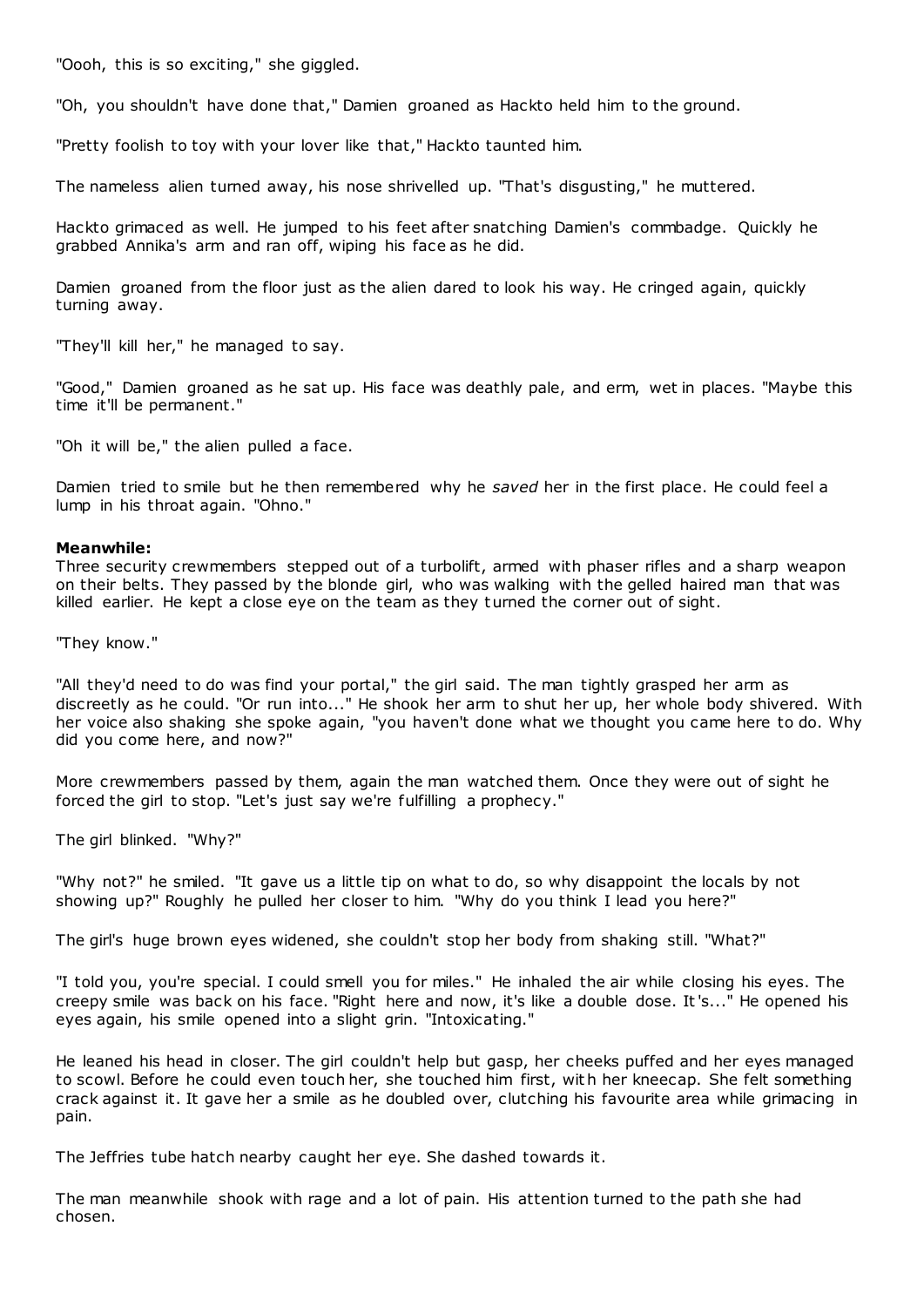Harry entered the bridge with his own pained expression. He went straight for Tira in the centre of the room. "We need to talk, privately." Her face drained at the seriousness of his voice. She only nodded.

"The fool, he doesn't understand the concept of lying low. First he lured the girl to us, now he galavants off to do god only knows what," the man wearing the glasses scowled. He had since removed them from his nose, they sat on the top of his head.

A second man also sporting the same yellow eyes, stood next to him. "It does not matter. It's time to leave before the Humans and their *pets* discover us."

"The boy has the Opener."

"Then I'll remove it from his corpse."

He smiled approvingly at his companion. "Once the portal is closed they'll leave without any idea we're there. It won't be long now."

They both heard a whistling sound behind them. The first man felt a sharp object poke into his back, then he heard something clatter to the ground. He swung around, his eyes narrowed. Straight ahead of him on the other side of the room was the brunette girl, pointing a crossbow and a fierce glare his way.

"It was you. This is impossible!" he growled. Without blinking she reloaded the crossbow. His surprise turned into a smile. "Surely you remember, I'm not like ordinary vampires. I cannot die that easily."

The girl stepped forward slowly without saying a word.

"Boss, her being here as well, this could be a problem," the second man stuttered.

The first man's smile grew. "Do not concern yourself. She's just as sheltered as her." She continued to step closer. "Daddy's little angel in both worlds," he sneered. His hand reached for the crossbow to block its arrow's path. "See," he said as she pointed it at his neck.

To his surprise the girl smiled darkly. Before he could really react to that her spare arm flew to his throat, it began to crack at her fingertips.

"My father's dead," she growled. He tried to pull her arm away. She responded with a knee to the ribs, the resulting crack widened his eyes and he hunched forward. Still squeezing his throat, she dragged him to the floor onto his back. Only then she let go. Before he could get back up her foot replaced her hand. "So now you are." With that her whole weight went to her foot, smashing his neck into stone like pieces.

The other man backed away with his eyes inhumanely wide. The girl looked up at him, the look she gave him made him run in the other direction. She went to chase him as he disappeared through a door. He had not gone very far so she was forced to grind to a halt.

"These are vampires right?" James asked her. The escapee struggled as his arm was tightly holding him around the neck. The girl timidly nodded. "Right." A small kick sent him flying into the wall while his head was still firmly in a headlock. The resulting noise sounded like glass shattering against the floor, and it didn't look that much different either. "I'll never get used to that."

The girl glanced away as James approached.

"You wouldn't mind telling me how you got here and why before you run away," he said.

She pointed at the remains of the second man.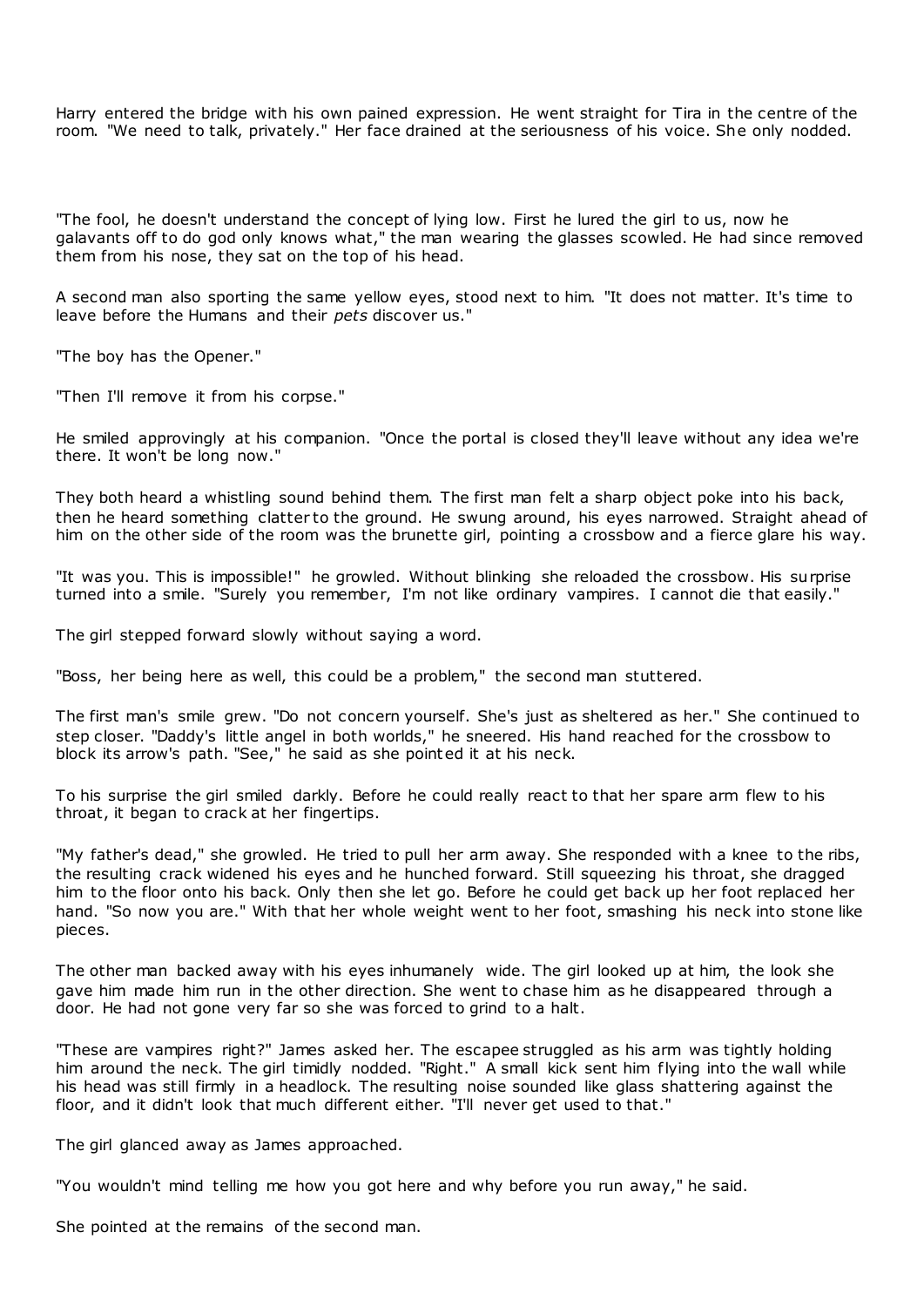"Okay, so how?"

She shook her head, "I can't. If I interfere..."

James sighed, "you're from another time?" The girl's eyes managed to get wider. "So are these porcelain vampires I assume. Is that the last?" The girl still couldn't look him straight in the eye. "Okay, you can't say. Can you at least tell me your name? I don't fancy calling you future girl."

Her eyes shut tightly, "Roxanne."

"Okay Roxanne, are these so called vamps after my kids?" She finally turned to look at him, frowning. "One of them was."

"Which one?" her voice trembled.

"Does it matter?" he avoided answering.

"Yes but I think I already know," Roxanne quietly said towards the floor. "He's why we're here."

"We're?" James frowned.

Roxanne looked up at him, "the vampires and me."

James didn't seem convinced with her answer. "He... Duncan? He wasn't the target."

"No, the he is the one I followed and..." Roxanne stuttered. She stared at the ground again. "We were only after him. There were more. They had opened a portal and..."

"We again?" James said.

She sighed, annoyed with herself. "I followed them here in a new portal, I was alone. Since those two and the one you mentioned are here, then the others should be too."

"Okay, let's see if I got this right. You and somebody else chased that vamp statue to where his friends were. They open a portal and run in. You open it yourself and follow," James tried to understand.

"I need to find the other vampires before they hurt anymore," Roxanne said, her eyes went to the man he killed. "He's definitely new, or at least I never saw him. The other..." Her voice shook, and sounded a little hoarse, "I didn't see him there, but he's definitely not new."

"I checked after the other one fell to bits, all of our crew are alive and accounted for," James said. He looked over to the pieces as well. "They do look like the aliens though, that's not good."

Roxanne shook her head, "they claim to be peaceful vegetarians."

James tried his best not to laugh, "vegetarian vampires?"

"Yeah, they don't eat humanoids or anything sentient. Only animals," Roxanne explained.

"That's not what vegetarian means," James smirked.

Roxanne managed a weak smile only for a second. "Yeah, but them not eating humanoids is, or was true. They're not peaceful though, they tend to manipulate others. I know from experience." Her head turned away, then she turned her body away as well.

"Okay, I'll help you look for these things," James said. Roxanne opened her mouth to speak but he got there first. "Look, they wandered into my time to do some damage. Stopping them from doing that isn't interfering, it's fixing."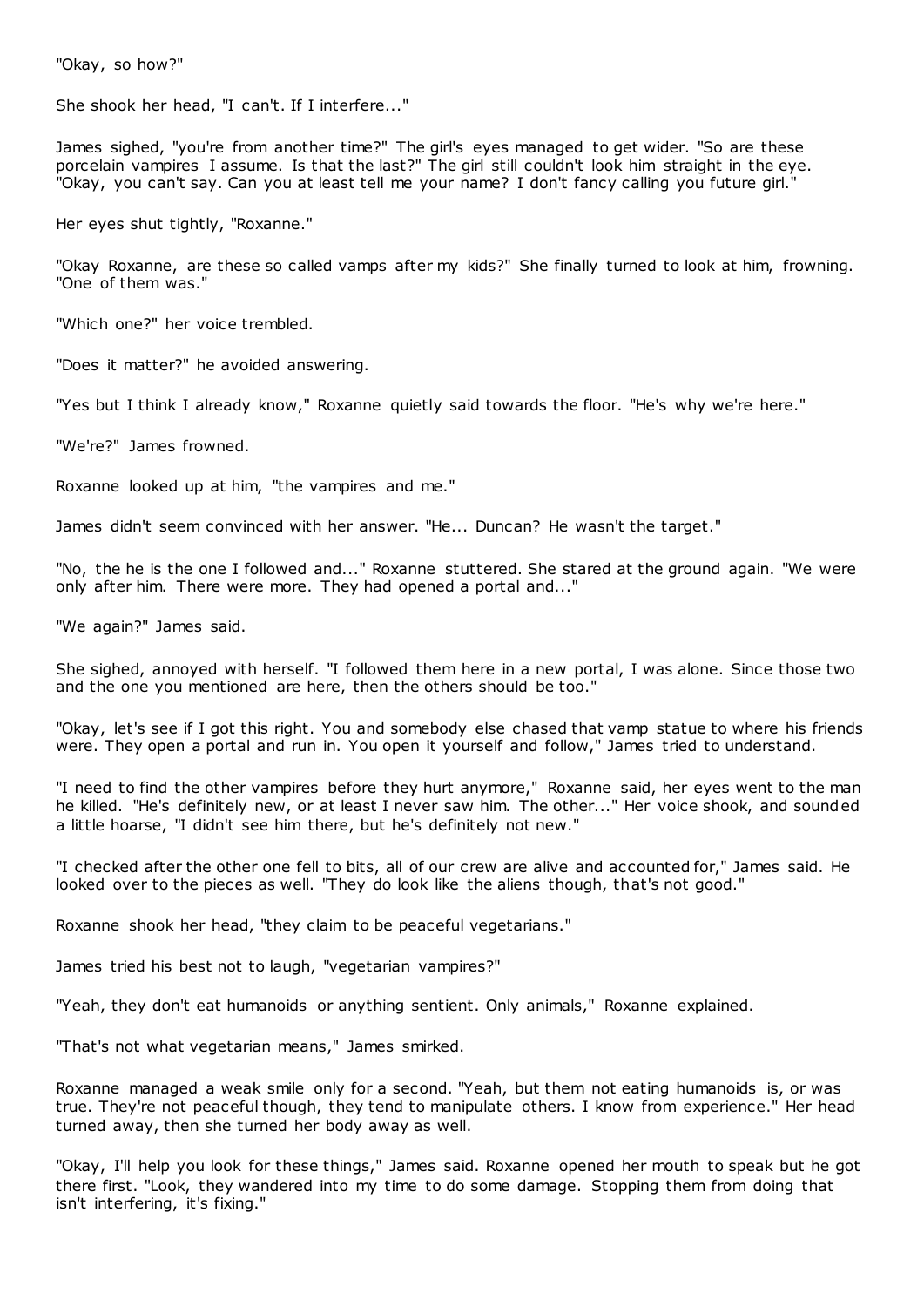Roxanne nodded, "all right, but I think we should split up. If they see more than one of us, they'll probably try to run again."

# **Meanwhile in Engineering:**

Everyone were so busy working at their own stations, they failed to notice that Dan was using a spare one. On his screen was a deck by deck Leda schematic , lots of little dots filled up the entire ship. He looked behind him to check if anyone was watching before he continued.

"Ok, so eighty one registered crew, so that should be eighty four," he mumbled to himself. His attention went to the information below the schematic screen. "One hundred and eleven, what?" His fingers keyed in a few commands. "Okay, computer show me all the unregistered crew." The schematics changed to show about twenty dots. "Okay, now whatever's left, show Human lifesigns." The number was reduced to three, one obviously was where he was.

He looked behind him one more time. "Great, they're okay. Now how do you find dead people?" He sighed, then it hit him. "Who are the other unregistered people?" He turned the schematic off, typed a few things which replaced it with a display of the alien ship. "They're not here." He quickly got up to make his way towards the nearby Jeffries tube. Little did he know Craig had entered the room and was watching his every move.

Dan didn't have to crawl far to reach the panel he was after. His hand reached for it but something inside stopped him. His head edged slightly to his right so he could see without giving his face away. As he felt, a figure had joined him on the other side of the tube where he had just come from.

"I knew you were up to something. Who are you?" Craig demanded. Dan cringed a little. "And don't say Dan. Turn around."

"Look, I'm just running some routine maintenance," Dan improvised.

Craig raised his eyebrow. "On the transporter, in here? Try again."

"Oh, I didn't mean to get that. Thanks for the tip," Dan said.

"No, don't use the dumb Leda engineering crew on me," Craig shook his head. "I was lying to see if you would take the bait, and you did."

Dan frowned and looked straight ahead again. "They seemed stupid to me," he muttered.

"They are, but not as stupid as the teenager in the Starfleet uniform. Get out," Craig demanded.

Dan shook his head, sighing while he did so. Reluctantly he turned around fully to see Craig standing and waiting for him, holding a phaser. Slowly he dragged himself forward to leave the chute.

"Somebody told me you were once a teenager in a uniform," Dan said, immediately regretting it. Craig's eyes narrowed. "I'm older than I look."

"Yeah, I've heard that many times," he groaned. "And we're minus a coffee drunk captain, so that ain't happening again."

"I'm sorry," Dan murmured. Craig kept his phaser trained on him, tighter than ever after that comment. Once Dan had reached the end of the tube, instead of climbing out legs first, he threw them into Craig as lightly as he could. It was enough to knock him backwards into the wall and drop his weapon.

Dan scrambled out of the tube. He quickly checked on Craig before walking back out into Engineering. Just outside to greet him were an armed Security team.

"Damn."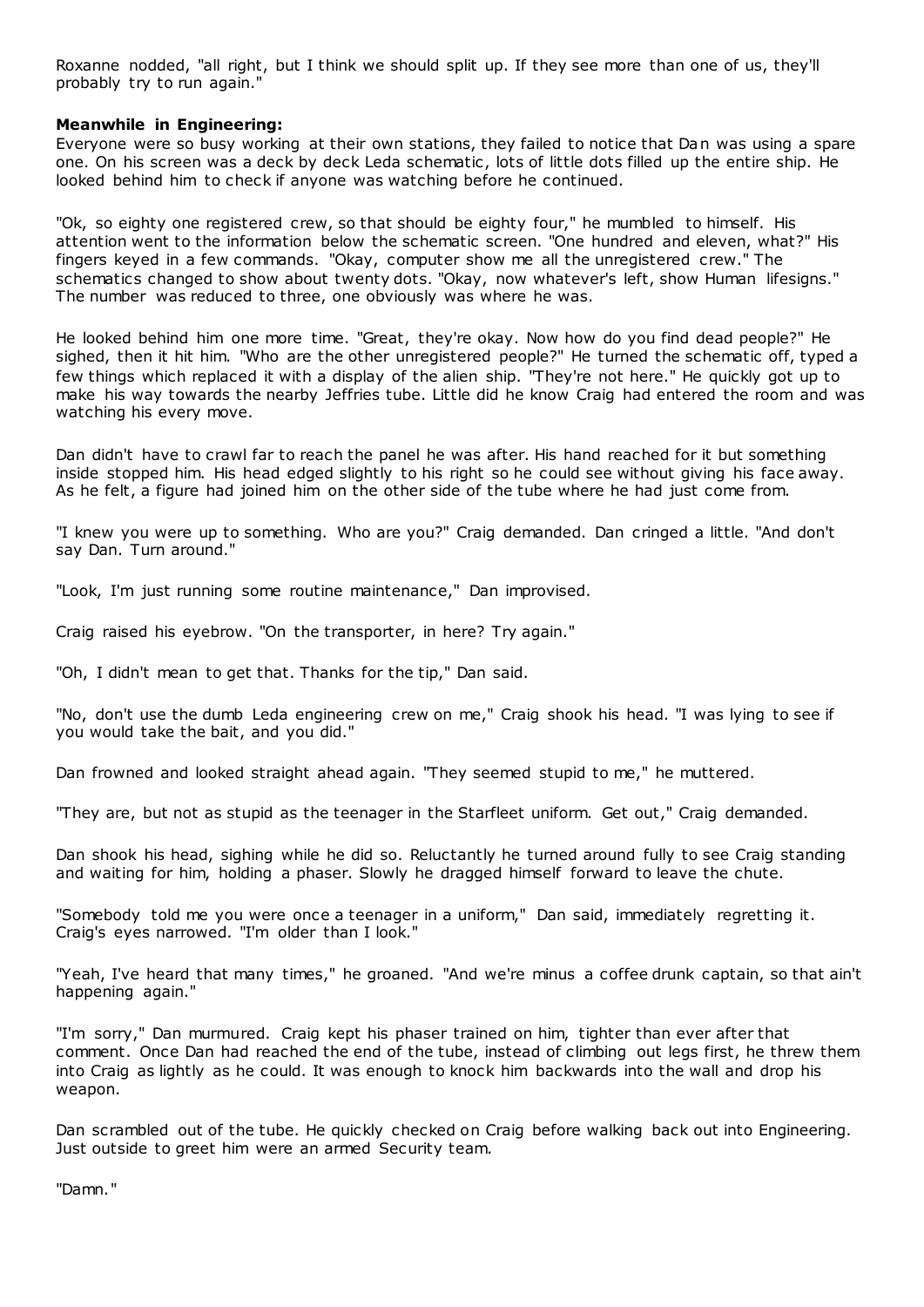"It cannot be. It's all superstitious nonsense." Harry stared at Tira as she paced the Ready Room nervously. "My crew came to me before, saying they had proof. I didn't believe them, but this..."

"It's genuine," Harry replied for her. "I was skeptical too, but living on Voyager has changed that."

Tira turned on her heel to face him. "Say I do believe you, what do we do?"

"Nothing. James already is looking to see if there are anymore of them."

"You don't understand the real problem, Captain," Tira almost whispered.

"Harry," he corrected her with a smile.

Tira calmed down a little and smiled back at him. "Harry. Our people believe that we'll be wiped out soon."

"I know all about the prophecy including the death ritual. James updated me after the vampire who went after his daughter was killed," Harry said in an understanding voice.

"But you still don't, he doesn't either," Tira sighed. Her pacing lead her to the window, she gazed at the stars. "When war has consumed all that can be, two strangers will appear to release those lives into the next. Strangers soon arrive to ravage the land once again, bringing us death with no escape. A child sired by death, only then we can be saved."

Harry frowned as Tira shook her head in disbelief. "Death for us isn't the end. Our souls move onto the next challenge. If a vampire takes you, that soul cannot move on. They are trapped within, forced to watch for eternity."

"I understand your worry, but that story can mean anything," Harry said.

Tira chuckled to herself. "Yes, I thought the same. I believed the planet could be destroyed one day and no one would be around to send us. But a child couldn't perform said ritual alone, even if it grew up. I always thought the sired by death part was pretty vague. I argued it had nothing to do with the first part, but now..."

"How does any of James' kids count? Sired by death sounds like a hint to a vampire itself," Harry said.

"I don't remember the exact words of the prophecy as I didn't believe it. It just means a child created from the death ritual, at least that's what it is interpreted as," Tira answered.

Harry pulled a bemused face, "what do you guys do in these rituals?"

"All I know is it is a celebration of life," Tira replied.

"I'll bet," Harry smirked. "But no kid arrived after that incident. Kiara did but that's his niece so..." His headache intensified. "I'm thinking way too much about this. What's important now is that the vampires are dealt with. We do have two Slayers left to do that."

"I suppose," Tira sighed, she seemed a little distracted.

Harry grew a little concerned for her, "what?"

"The son is the oldest, correct?" Tira questioned.

Harry nodded, "yeah, so?"

"So, why did that vampire go for the youngest child?" Tira muttered. Harry sighed, he didn't have the answer to that. Tira turned back to face him with a defeated expression on her face. "Perhaps you're right, Harry."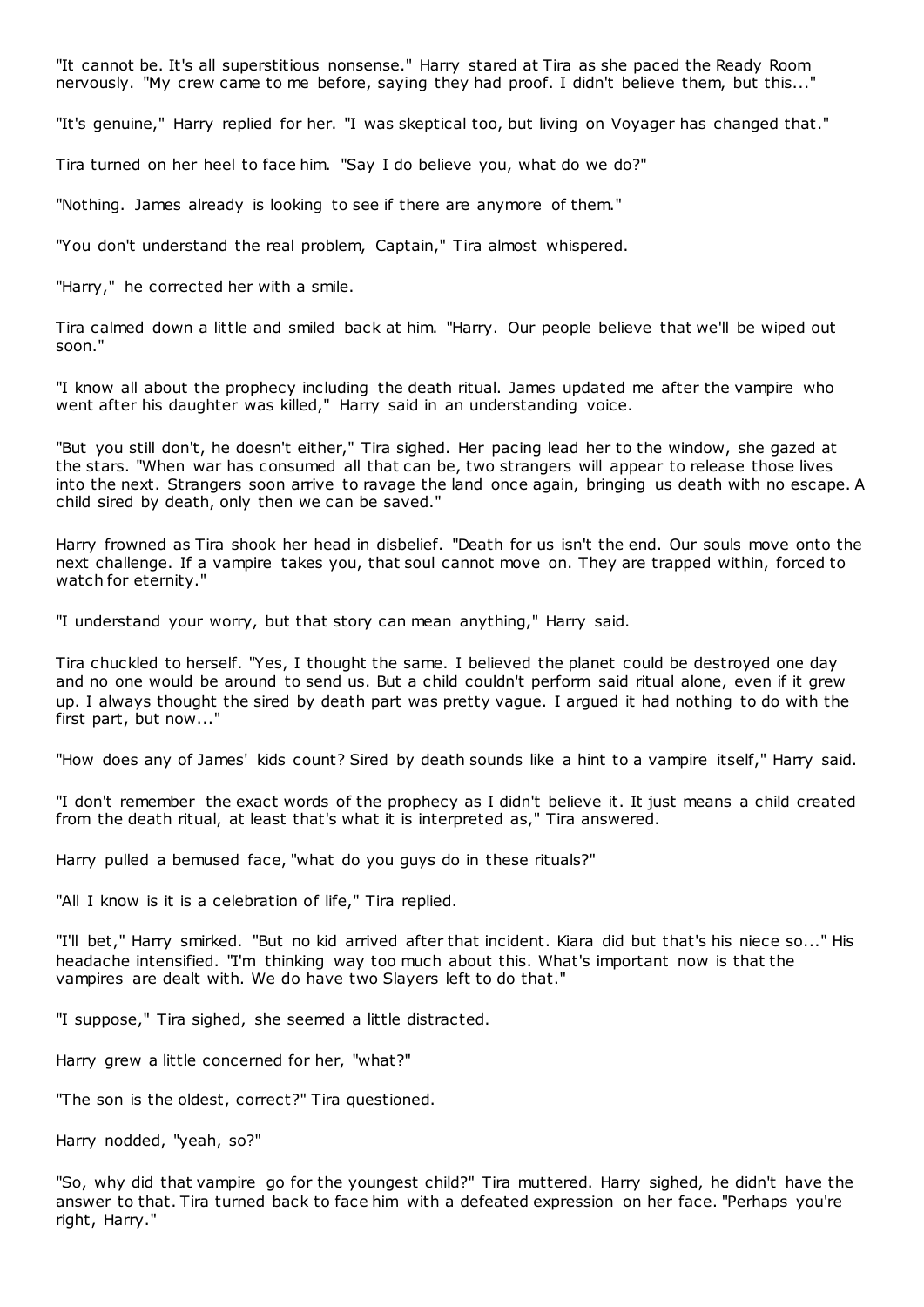"About which part?"

"A child sired by death, only then we can be saved," she repeated herself. Her eyes cast downward. "You said that sounded more like a hint to a vampire's birth, not a Human."

"Yeah, but I highly doubt a vampire would save you," Harry seemed confused.

"You're correct, but maybe it means something else. Maybe it's just something that has to happen before we're saved," Tira explained.

"I'm sorry, but I still don't get it. A child being sired saves you from vampires, how?" Harry stuttered. His eyes widened as he finally got it, "oh good god. You don't think... Amy, and then James would..." He shuddered violently at the thought. "Yep, I'm not sleeping well tonight," he stammered as he ran out of the Ready Room.

Tira sighed before following him. "Maybe I'm wrong."

"I hope so," Harry squeaked. "Red alert!" Everyone looked at him strangely. "What, am I wearing a dress or something, red alert!" The lights dimmed, the red lights flashed across the bridge.

"What's going on?" Chakotay demanded.

"I was going to keep this hush until it was sorted, but... a very unsettling thought has come up," Harry replied. Chakotay stared blankly. "We have an undead situation, it's being handled."

"So, the point of red alert is to, what?"

"I panicked," Harry groaned into his shaking hand.

Chakotay shook his head in disbelief, though for him it was probably just belief. "So you want everyone to do the same? Cancel."

The red lights were replaced with the regular lights as Tira caught up with Harry. "I apologise, I didn't mean to make things worse. It was just a theory."

"I guess, but why else would these things go after Amy?" Harry stuttered, panic rising again. Chakotay quickly covered his mouth with his hand. "Mmmm ahmmm?"

"Sorry," Tira said sympathetically. "He was trying to calm me down, somehow our roles reversed."

"Don't worry about it, birds chirping makes him panic," Chakotay said in a strangely calmly way. Harry tried to speak again, he only let him go after he finished.

"You made me think that one of James' kids could be sired, what was I supposed to do?" he squeaked.

Nathan's eyes widened briefly, then he turned back to the helm. "Yikes."

Chakotay glanced down at the floor, then back up. "I imagine wetting your pants would have been your next move."

Harry glanced down as well, he sighed in relief. "I wouldn't." He shook his head. "Okay, realistically if vampires had done the thing we'll never mention again, James would be too busy killing everyone to save anybody. That's out, phew."

"But he'd kill all the vampires that would potentially kill us," Tira said. Everyone went to stare at her again, Harry whimpered like a baby. "You suggested that the line sounded vampiric, not I. I have to say, you're not what I expected Captain Kim."

"That's because there's no Captain Kim," Chakotay muttered. "So there are vampires aboard, again, so what? What's this rubbish about the kid that I'm suspecting Jessie cheated on James to make, cos that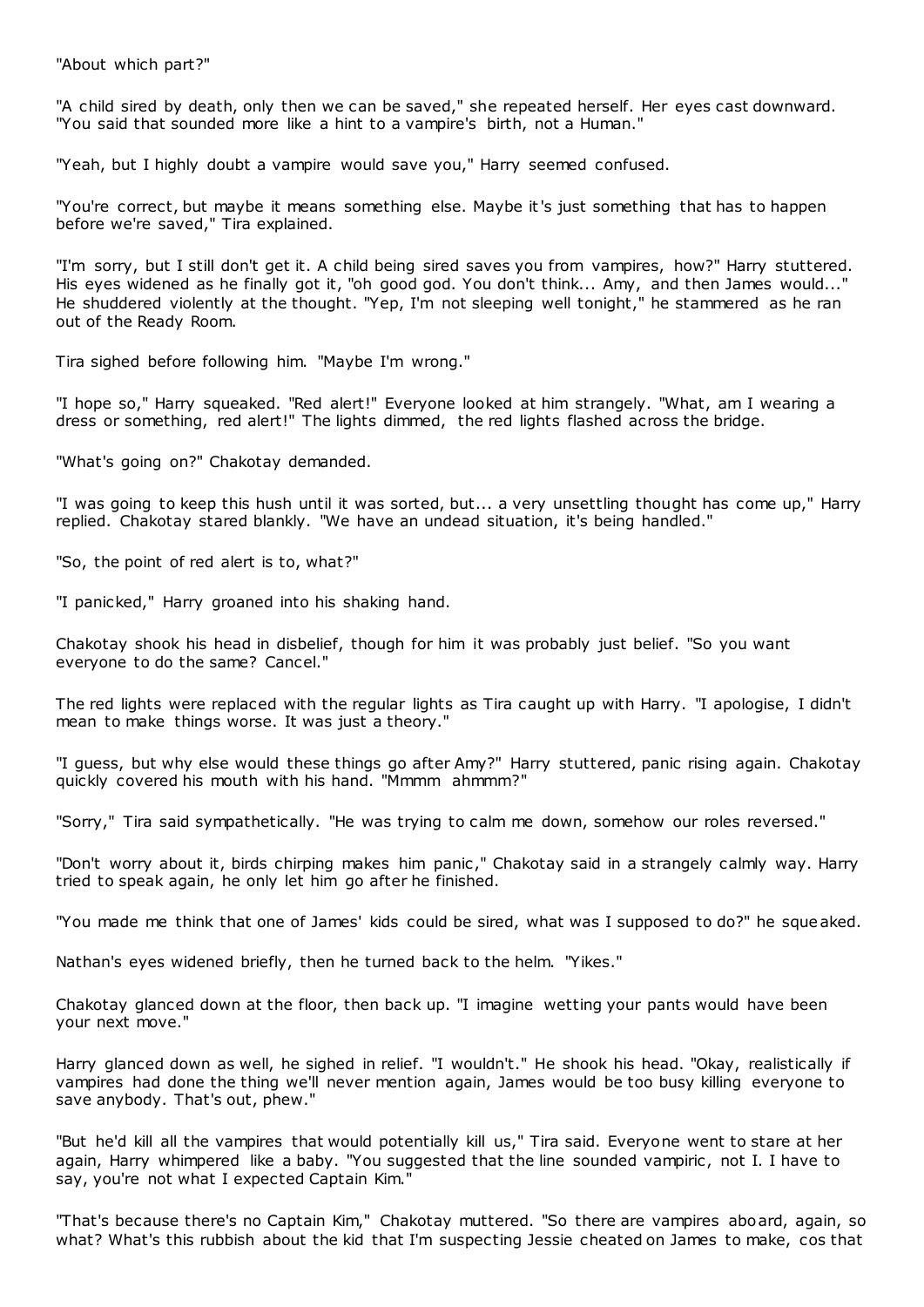girl has no Janeway blood in her." Harry shook his head while everyone else looked on in confusion. "What? I'm just saying what everyone else thinks when that kid does her helpless damsel act."

"She's still a baby," Nathan said in disbelief. He climbed out of his seat, Harry tried to hint at him to sit back down. "Jessie doesn't even do that..." Chakotay tried not to laugh, instead he caught it in his throat.

"Um, I wouldn't go there," Harry tried to interrupt before it got ugly.

Chakotay shrugged, "what, if I didn't know any better I'd say that kid acts more like Harry does. Luckily for humanity, they look nothing alike." Harry pouted.

Meanwhile on the alien ship, Damien had sat down near the portal. He still looked very queasy, but he seemed distracted enough with the tricorder he had taken to bits. The remaining alien stood nearby, keeping watch.

"I hope you're not doing what I think you're doing," the alien said.

"I doubt you could know what I'm doing," Damien muttered. A few pieces were re-attached, the tricorder reactivated even with some bits still missing.

The alien looked on with worry planted on his face. "If you close it, we will be stuck with them."

"You will be maybe," Damien smiled deviously.

"No one's going through," a female voice butted in. Both Damien and the alien looked quickly to the source. "Let him close it, but if he tries to run through, shoot him," the blonde girl said. Before the alien could say anything she tossed him a small phaser.

"Who the hell are you?" Damien demanded. "No, I don't care about that. Why are you here?"

"I'm here to kill vampires," she answered as she walked straight passed them.

Damien glanced at the alien, then back at where she had stood before. "She reminds me of a pain in the ass, but I know so many."

The alien ignored him and chased after her, "wait, are you who I think you are?"

The girl stopped and turned around to face him. "If you think I'm a Slayer, then yes. Let me take care of this." The girl then cooly walked away, not seeing a discarded helmet right in front of her. She stumbled over it. "Damn it!" she angrily whispered to herself. Then she spotted something else nearby that threw her off. "Eew, who's been throwing up?"

The alien quickly pointed at Damien, who pointed straight back at him. "Pfft, villains don't puke. We're resilient and strong."

"Definitely Damien," the girl groaned.

"If you'd heard what I heard, you'll understand that even magnificent villains have their limits," Damien said with disgust in his voice.

The alien shook his head, he looked a little disappointed. "So, you were pretending to be a Slayer..."

This earned a loud sigh from the girl. "No, I am. I'm just, well... this will be my first time."

"Oh god, we're all dead," Damien rolled his eyes. "Though I'm mostly okay with that."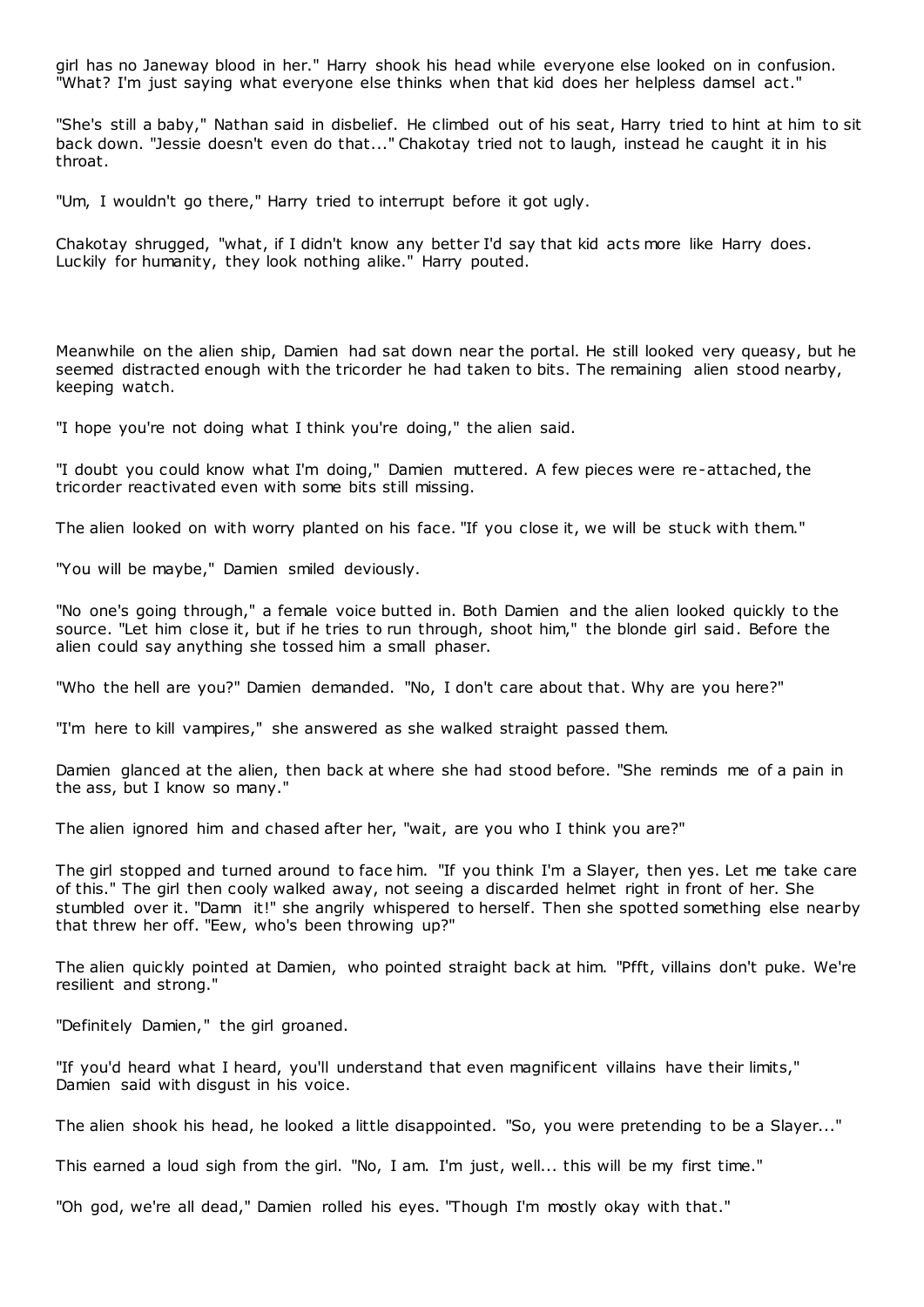"What? I managed to get over here without anyone knowing. I can do this," the girl stuttered nervously. The two men stared at her blankly. "I don't need to convince you!"

Damien sighed, "now she's reminding me of another pain in the ass. I wish I could remember which one was which."

"Then why were you trying to act... that way?" the alien asked.

"I don't know. Dad usually says something cool," the girl replied. Her eyes widened, "but you know, that's got nothing to do with... anything. Damn. I'm going." She turned to leave again.

"Watch out," the alien stuttered.

Once again the girl nearly bumped into the helmet. "I swear it keeps moving," she whispered as she walked away.

"Weird, and I'm used to weird," Damien muttered.

The alien nodded enthusiastically, "yes I'm aware of that. Despite all that, I think she'll be fine."

#### **Leda's Brig:**

"For god's sake, it's not all right. You've made a mistake," Dan protested from behind the forcefield.

Craig stood opposite him, clearly not convinced or impressed. Harry and Chakotay both walked in arguing.

"I wasn't going to leave you on your own, you'd get ideas," Harry was saying.

"Get ideas? If you commanded the ship alone you'd be flying in circles," Chakotay grumbled.

Craig cleared his throat, "ahem, intruder remember?"

"Right," Harry sighed. The pair faced the brig occupant. "So, what are your intentions here?"

"Oh god," Chakotay rolled his eyes.

"This is just a big mistake, not surprising since Craig always mucks things up, right," Dan said, earning a glare from Craig.

Chakotay nodded, "he has a point. Are you sure he's an intruder? He doesn't look dead, and he's Human."

"For god's... he was sneaking around, trying to get aboard that other ship. Plus we have no record of him..." Craig said.

"I told you, Voyager," Dan tried to cut in.

Craig smiled and shook his head, "on either crew."

"He's er, definitely not dead, right?" Harry stuttered.

"Right, he's one of two unregistered lifesigns that aren't alien," Craig replied.

Dan lurched forward, forgetting about the forcefield. It didn't forget him though. "Wait, two?"

"Two," Craig said.

"She didn't, she couldn't..." Dan muttered to himself as he turned his back on them. He rolled his eyes, "of course she could."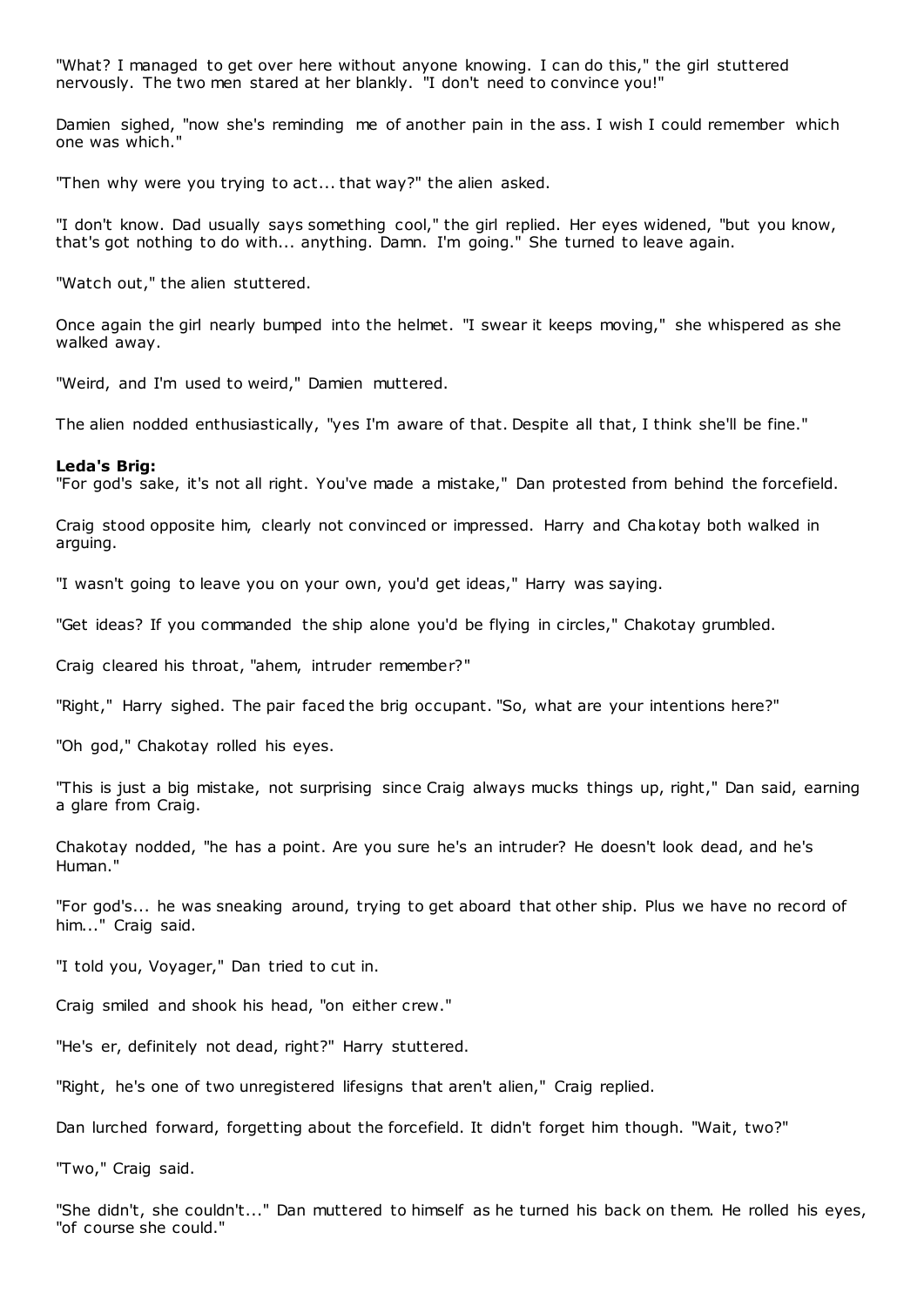"You're not keeping with your regular crewmember lie well, are you?" Chakotay said as he folded his arms.

Dan sighed as he turned back around. "There should be three."

"Oh, and the third is a she then?" Harry questioned.

"I'm only telling you this cos I need you to let me out," Dan said.

"Telling us you're an intruder isn't the way to get let out of the brig," Chakotay snapped.

Craig shrugged, "why not, you're on the wrong side of the forcefield. Don't even get me started on Damien."

Dan slammed his hand against the forcefield, startling them all, Harry more so. "I haven't got time. You have to let me out."

"Why?" Harry quietly asked.

"Because if you don't, a fifteen year old girl's going to get herself killed," Dan explained quickly. "Try explaining that to my parents, cos I won't." The three stared at him, each with different *what the hell* expressions on their faces. "Look, I didn't want to advertise this cos duh, you just don't, but I'm from the future. Far in the future."

"How far?" Chakotay seemed even more suspicious than before.

Dan passed him a quick glare before moving his attention to Craig. "The alien ship's getting power drawn from it, right? I know why. In my time we chased a vampire to its nest, one of them had this." He pulled the device he had before out of his pocket to show them. "It opened a portal here. And since we lost some of them, we assumed they had just gone through a portal they had opened before."

Harry also joined the suspicious club, "a portal? Surely..." He tapped his commbadge. "Kim to Bridge. Scan the alien ships for those power sucking portals we know and love."

*"What, like those ones on Voyager that I didn't see cos I was on a planet at the time?" Nathan's voice questioned.*

Harry shook his head, "never mind, I'll do it myself." He quickly rushed out.

"That's probably why you haven't noticed it then," Dan said.

"Damien was at opps, demonic portals are his speciality," Chakotay said suspiciously. "He's probably long gone now, and that Human lifesign is that girl."

"Well at least it isn't Annika," Craig said plainly.

Dan winced at her name, only Craig noticed though as Chakotay was too busy rolling his eyes.

"Okay, say I believe you. Why do I have to let you out? We have our own Slayers to take care of this. We can transport that girl back," Craig said.

"I have a better question. Why would your sister sneak aboard the alien ship, and even better, how did she pull that off?" Chakotay demanded.

"Wow, it seemed obvious to me. The first one anyway. The first clue was the kick in the gut, second vampires," Craig shook his head in disbelief.

"I know, I want to hear it from *Dan*," Chakotay smiled.

Dan stared at him again, his eyes slightly narrowed. "She's good with computers," he said quietly.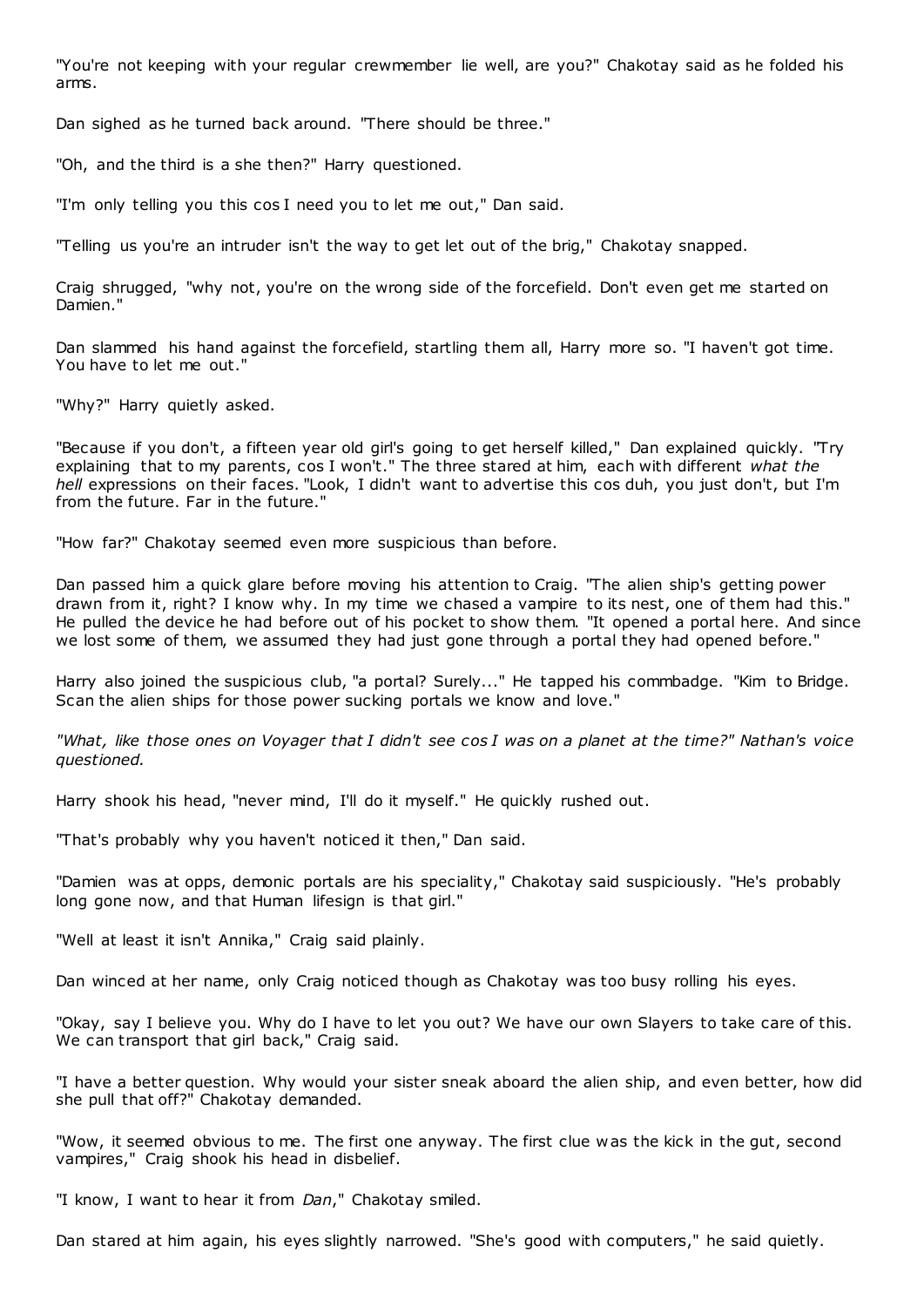"Hmm, isn't that something," Chakotay said. Craig looked back and forth between them. "Is that a trait that just skipped you?"

"I've never needed it," Dan replied. His fist then flew straight through the wall next to the forcefield, that disappeared instantly. Craig reached for his phaser but not fast enough, Dan grabbed his arm and flung him forward onto the brig's floor. Chakotay tried to grab a hold of him, he got a punch in his face for the trouble. He wasn't done with him, his body flew into the nearest wall, cracking it on impact.

Dan ran out of the room before he could even hit the floor. Craig groaned as he reached for his commbadge, "Anderson to Stuart, I think you're going to want to get in on this."

"Ugh," Chakotay groaned. "I'm going to get my own time portal machine, go back and neuter that blonde bast..."

*"What have I done this time?" James' voice asked.*

Craig pulled himself back to his feet. Chakotay was having a lot more trouble doing the same, so he remained on the floor. "Apparently you did it years ago, I wouldn't worry about it."

Chakotay managed to glare at him from his uncomfortable position on the floor. "Don't you think we should worry about it!"

"If you're right, then he'll just go to the alien ship," Craig shook his head. He turned to leave, "James, maybe you should too."

*"Maybe?"*

"Actually," Craig winced as he left. "Come to think of it, that may not be the best of plans after all."

James sighed over the comm. *"The vampires are there, right? Sounds like a plan to me."*

"No, no... it's just um, Damien causing..." Craig tried to improvise but the comm cut off. "What's the chances of him recognising them?" Chakotay limped out, stopping right behind him. "You're wrong, right? They could be just Slayers from hundreds of years in the future."

Chakotay smiled painfully. "Only a Stuart would want to throw me into a wall."

"I wouldn't count on that," Craig commented as he walked away. Chakotay narrowed his eyes at his back.

# **The alien ship:**

The blonde girl swung around to face her attacker, his fist was already on its way. She fell backwards to the floor, her hand instinctively flew to her nose. Drops of blood splattered onto it.

Her attacker smiled coldly. "Ah, May was it? Where's your big brother to help you now, huh?" He went to kick her, she rolled out of his way just in time then scrambled to her feet. "Better yet, where's daddy?"

"I don't need them," she huffed. "And my name's not May!"

"Does it really matter? You're only a tool, made for only this moment. Too bad I'm going to have to grind you down," Hackto sneered.

"Huh, really?" *May* said flippantly. She shrugged before swinging the helmet that was in her other hand. It smashed right into his cheek so hard it ripped a chunk of it out, leaving behind a grazed hole in his face. The stone like material glistened under the light. "That's a great idea," she smiled. He growled then lunged for her, she immediately swung her leg into his stomach, throwing him backwards.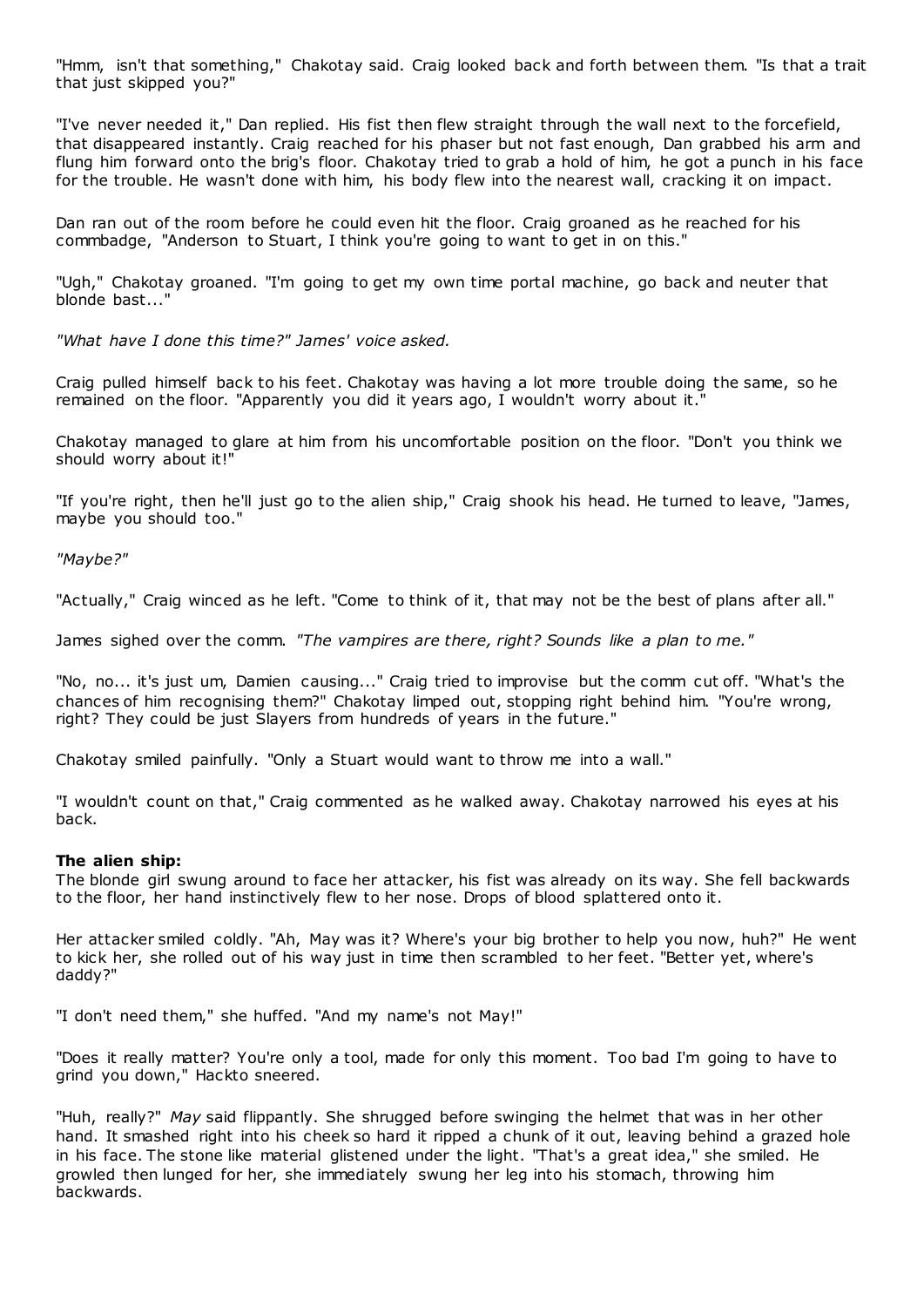Seeing the strange vampire fall to the ground made her smile mostly in relief. This was short lived. A pair of hands grabbed her from behind, one hand squeezed her throat.

"You think you can fight me off?" a familiar voice whispered into her ear. "I can help you with that. You don't have to be weak and plain any longer." She struggled but he held her too tightly for her to move much. His head dove down to her neck but stopped at the last minute, his eyes widened hugely. Suddenly his head jerked violently back, his grip loosened as his whole body was thrown to the floor, neck and head first. As he landed right on his back he could see his attacker clearly now.

"And I thought the sparkling thing was cheesy," James shook his head.

*May*'s eyes also widened as she clutched her sore throat, trying to get her breath back. Hackto meanwhile had recovered, he lunged for them both. "Watch out," she croaked.

James turned around just in time to be tackled hard, the two of them blew straight through the nearby wall. *May* looked down to where the other vampire was before, he wasn't there anymore. A light cackle got her to turn completely around, he stood leering at her. His malicious smile got even more creepy as his eyes looked her up and down.

"Getting him killed again, tut tut," he taunted. She felt more confused than afraid. *What's he talking about?* "Haven't you learned something about being reckless?"

"I... I've never done that," *May* stuttered.

The vampire pretended to look surprised. "Oh sorry, my mistake. You smell so alike, it's easy to get mixed up."

*He's insane, he makes no sense. Eeew, I hope he isn't thinking I smell the same as my brother .*

He chuckled to himself. "As if I meant him."

*What? He can hear me?*

"Of course," he replied. "Why do you think the little one had a visit from *me*?"

"Why did you say me like that?"

*That's the question I choose to ask out loud? Damn.*

He lunged forward. She raised her fists, and stood back but he stopped dead in front of her. "Somebody had to sire me, hmm?"

"Eeew, you sired yourself? How does that even work?" she stuttered, her face filled with disgust.

"You know, I have no idea. That one is dead now," he replied nonchalantly. "I guess it must be another one of those silly time travel equals new dimension thingies." He inhaled the air, smiling again. "Now, where were we before we were rudely interrupted?"

Dan blinked a few more times to see if that would change what he was seeing. It didn't.

Three men and a girl stood in front of them, each wearing silly black cloaks. The apparent leader stepped forward smirking away. "Hehe, what do we owe the pleasure my dear boy?" he said in a really cheesy villain's voice.

Dan couldn't help but laugh in his face, he tried to cover it with his hand. The cloaked figures weren't amused though. "Oh my god, she told me you were from some other dimension. But what kind of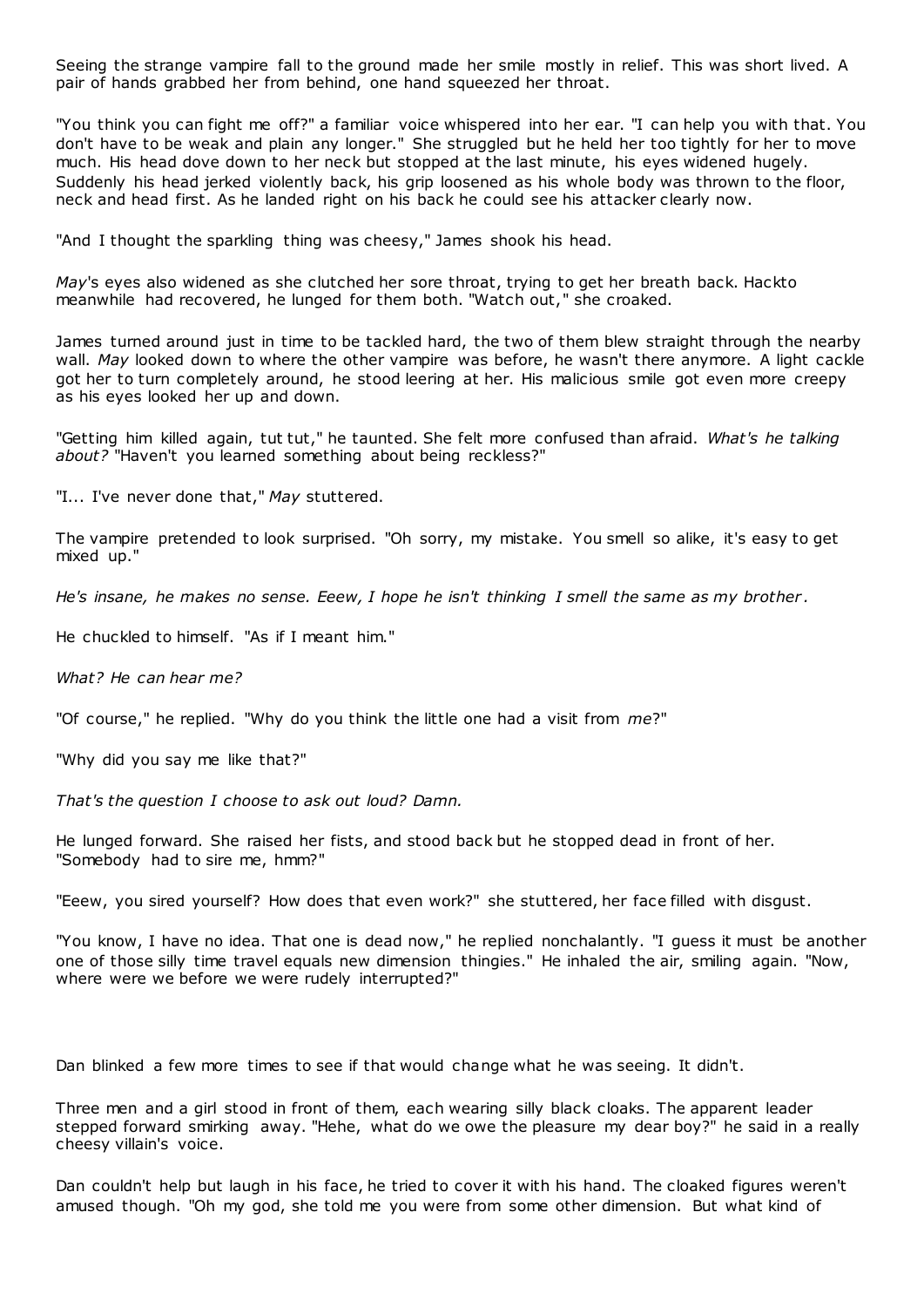messed up reality are you guys from? It's just... you're so..." he couldn't finish, he was laughing so hard.

"Dafin, use your power on this filth," the leader snorted.

One of the cloaked figures stepped forward. "Of course sire." He squinted at the laughing boy. "He isn't in a relationship, what shall I do?"

"Nothing to exploit, shame," the leader said.

This only made Dan laugh even harder. "That's your *super* power? You..." he tried to calm himself down but he failed. "... Scan for couples. Oh god, I'm trembling."

"Ah good, we won't keep you afraid any longer my boy," the leader sneered. "Your kind are definitely strange, but we'd value your strength on our side."

"I'll bet," Dan wiped the tears from his left eye. His head suddenly started to ache, then he realised the only girl was staring at him. "Migraine attacker? Really?"

The girl smiled evilly, but more like how Damien would. She failed to notice a long dagger fly towards her head from behind. She didn't have it for much longer.

"What!" the leader snarled. The cloaked men looked around behind them. Roxanne armed with her crossbow and a large sword smiled politely at them. "What, another one? This cannot be!"

"Nope, but that's never stopped me before," she said before she swung her sword at the useless vampire. Dan withdrew a weapon of his own to join her.

"Right about there," *May* directed to a pile of rubble.

Quickly she ran to the hole in the wall. She couldn't see anybody there. "It was only one, that'd be no problem for him." She waited for a bit anyway, with a sigh she headed down the corridor.

It didn't take her long to reach the portal again. The alien had a tight hold of Damien's arm as he pointed his modified tricorder at it. It beeped furiously as the portal shrunk into nothing.

"It's okay, I didn't want to go there anyway," Damien huffed. The alien let go of him with a smile.

"Do you know how many vamps there were?" *May* asked them.

The man shook his head. "I really don't. All I know is that Hackto worked down here with three others. I was certain they were evacuated but Hackto stayed behind to help, no wonder."

"If they were, they'd have told someone about that," *May* said.

The man nodded, "very true. They must have been killed before evacuation, and then... All it would take is to attach their communication chips to their outfits. We and the Leda wouldn't have noticed the difference."

"That'll teach Kimmy to beam dead people without c hecking, ey," Damien sneered.

The man ignored Damien for now. "Thank you," he said in the direction of the girl. She was no longer there, he looked around but couldn't see her anywhere. "Huh?"

"Nothing for her to trip over this time," Damien sniggered.

"Where did she go?"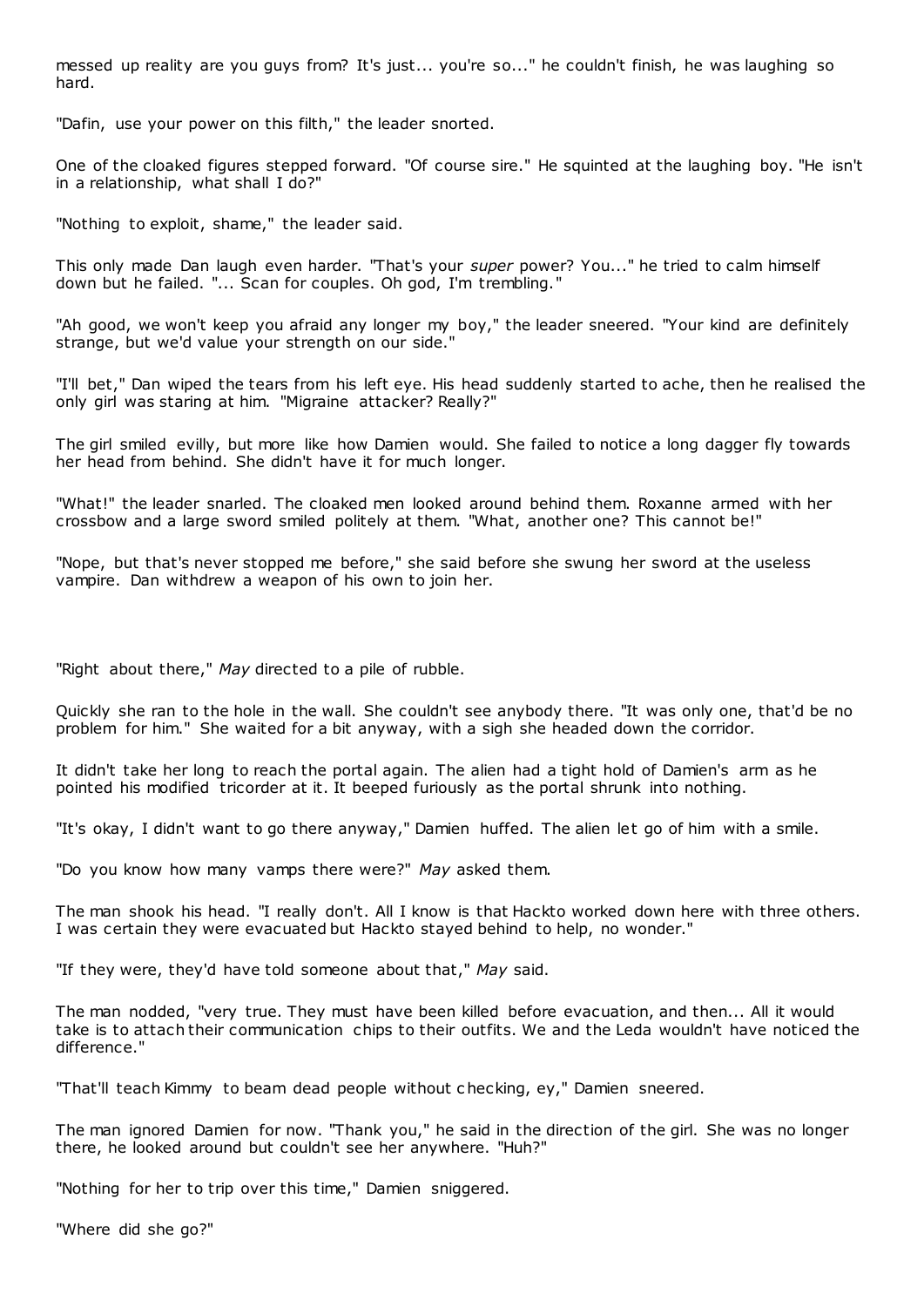Damien casually shrugged. "All I care about is I'm stuck here with you people."

"I'm concerned about that too. I imagine your people will bring you back when they return my crew," the alien said.

Damien scoffed, "my people? They wish!" The alien rolled his eyes at this. "I wonder if the brat got them all."

The pair jumped back as a low rumble approached them. The wall blasted apart. All that fell through were shattered pieces of rock and a torn black cloak.

"Maybe now," the alien said.

James stuck his head out first before stepping out of the hole. "I was wrong, I can get used to that." His foot stepped on a large piece that looked like a cheek and nose, crushing it with his heel.

"Since when do blood suckers glitter... and turn to stone?" Damien muttered.

"Beats me. They're easier to kill like this," James said.

The alien's eyes were wider than usual. "For you maybe, they appear to be made out of solid rock." James shrugged his shoulders. The alien continued, "you must be so proud."

"Not really, it's like breaking glass," James said with a raised eyebrow.

The alien shook his head. "I mean of your daughter."

"I don't need some stupid alien prophecy to be proud of her, so cut it out. God," James groaned. He marched off grumbling to himself.

"You people are really Tom-stupid," Damien sniggered. The alien passed him an annoyed stare.

#### **The Leda:**

In the centre of a deserted corridor, the white orb like portal had re-opened.

"So I trust you'll be using that to go back, nowish?" Chakotay said. He glanced warily in Dan's direction before turning his head away again.

Dan smirked. "I didn't bruise your evil trip, did I?"

"Hmph."

"Erm, yeah we'll go back right away. Then we'll destroy the device, right?" *May* quietly said, avoiding eye contact.

"Right, yeah," Dan agreed. "Kill joy," he whispered to her. She faked a scowl in his direction.

"I wonder how those strange vampires even got that device," Harry said.

Dan glanced over at his sister briefly then back at him. "A source says they came from another dimension anyway. They probably stole it to get to ours. Believe me, no one that cheesy and dumb could come up with that."

"Damien managed with just a tricorder. How hard can it be?" Chakotay huffed.

Harry winced slightly, "we forget that he's actually pretty smart. Cheesy, that I'll give you." He sighed to himself. "What should we tell Tira about this?"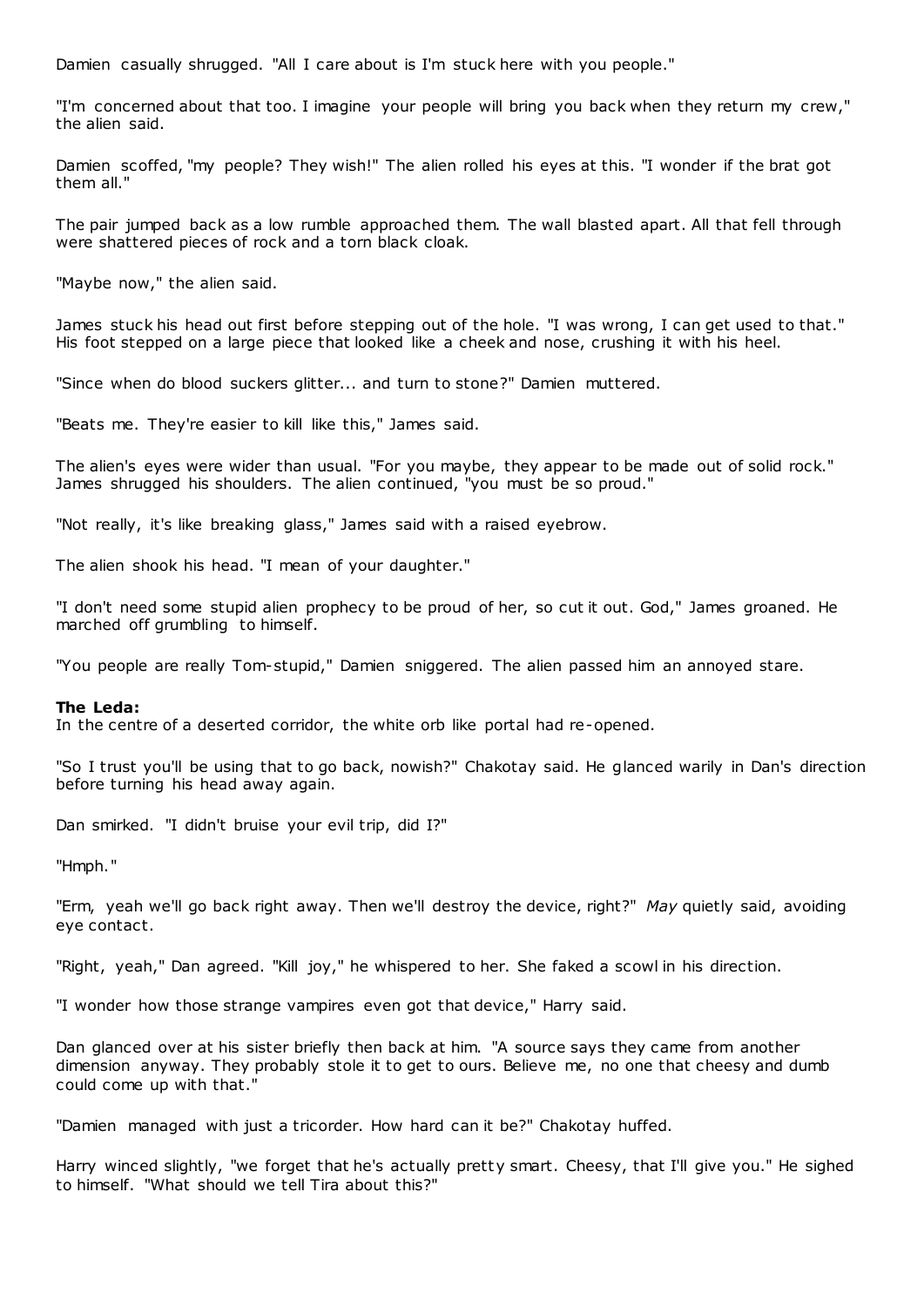"Isn't it obvious. You tell her the issue is resolved, and while you're at it tell her to get her eyes checked," Chakotay replied.

Harry was brave enough to glare at him. "Firstly, I'm a catch. Secondly, if we fail to mention their involvement, the aliens will still think they're doomed and wait for their saviour to show up."

"So they killed a group of vampires. You don't know if that was it. Think of it this way, you tell them who helped, they'll think they're safe. What if you're wrong?"

"It's not like they need to do anything, except maybe let tourists do their death rituals once in a while. Telling them will do no harm."

Dan frowned as he turned to his sister. "Do you know what they're yammering about?"

She looked down at the floor, "maybe."

"Look, it doesn't matter what you say. We're not supposed to be here, so keep it hush," Dan said at the two bickerers.

Chakotay shook his head. "You're right, it doesn't matter. One alien sung your sister's praises so it's a little late."

"Great," Dan sighed while *May* turned her head away.

"The aliens will decide for themselves from what they've seen. Either way, what'll happen will happen," Chakotay said.

Harry shrugged, "or not." The previous Commander elbowed him. "Ow, fine. You guys don't need to worry about it, it's already happened on your end. So erm, safe journey."

"Thanks," *May* said, she nudged her brother. He rolled his eyes.

"She wants me to say sorry for the brig incident," he said huffily.

"Good," Chakotay said.

Dan smirked, "say sorry to Craig for me." *May* closed her eyes and shook her head. "Oh right, and to that wall I threw you into."

Harry also smirked as Chakotay clenched his fists. "I think that's all you're going to get. Let's go." He turned to leave. Dan smiled and waved sarcastically at Chakotay before he turned to go as well. He gave him one last scowl before he walked away.

"Like father, like son... or in this case, like little shi..." Harry quickly grabbed his arm and pulled him around the corridor before he could finish.

Once they were gone, Roxanne appeared from another corner to join the other two. "Ready?"

"Yep," Dan nodded. "Question is, is she ready to be grounded for five years?"

*May* scowled, "shut up. Me being late home is far better than big bro bringing me to a vampire nest."

"And here I thought we were doing this without telling..."

Roxanne's gaze cast to the floor as the pair argued. She turned to enter the portal without them. Eventually they decided to follow whilst arguing.

"Well I'll tell that you walked into a girl's bathroom," she countered.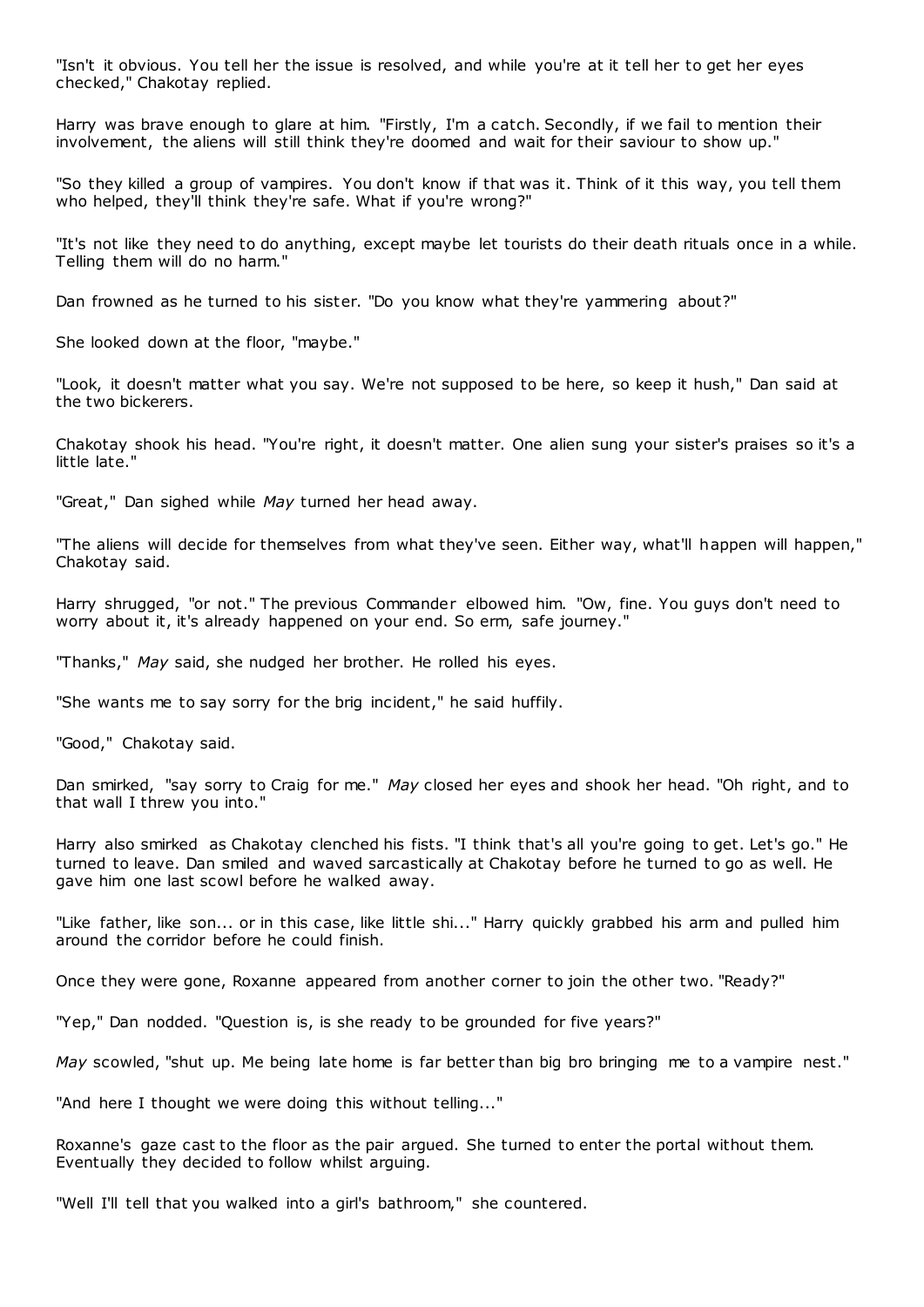Dan smiled, "sneaking over to fight vamps without me. What, that's not specific on the telling."

*May* pushed him the rest of the way into the portal. "It counts! You promised." She followed him inside.

"Relax, he'll never know from me," Dan's voice said moments before the portal disappeared from sight.

## **Leda Transporter Room:**

Tira bowed her head, "I must thank you again for your help."

Harry smiled proudly only for a second, he then glanced to his side where James stood. He gave him a strange look back. "What?"

"I mean you too, Captain Kim," Tira smiled. "If it wasn't for you we'd have taken those monsters to our homeworld."

"Helping is what we do best," Harry nodded.

"Cap... Harry, I know you were in the middle of another mission, but you and your crew are more than welcome on our world. In fact I'd insist you returned here once you have completed your mission," Tira said warmly.

Harry smiled nervously, his cheeks were bright red by this point. "Really? I thought you were put off by my... theatrics earlier.

"At first. But I realised that you care about your crew and perfect strangers, that's what I admire."

"Oh..." Harry managed to get even redder.

James quickly backed off towards the door, as soon as he reached it he disappeared out of it. Immediately he ran into Craig, Jolten and some of the aliens, one of which being the one he and Damien met before.

"I wouldn't go in there," he warned.

"Please, we're in a hurry. How bad can it be if you're here," Craig stupidly said. James didn't stop him as he walked around him, then inside the transporter room.

Harry was in the middle of stuttering something, "I er, don't think it'll be too long until we're finished. After that shore leave would..." Tira interrupted him with a kiss on the cheek. Before it could get worse than that, Craig escaped. James and the aliens waited outside, smirking at him.

"I think I can speak for the entire crew when I say, eeew," he complained.

The aliens waited a bit before entering the transporter room. Craig however didn't seem brave enough to try again.

"God, next girls will be after Damien," Craig stuttered.

James pulled a disgusted face, "don't... just don't go there."

Jolten chuckled. "So, do you think we'll run into each other again, or was that the prophecy fulfilled?"

"Are we really counting a vampire trying to go for my daughter, leading me to beaming over to your ship and killing those things?" James questioned.

Craig fidgeted slightly. "Sure, why not? How else would it work? They'd either have to wait years and hope your adult kids find their way here again, or wait for another death ritual to make a kid, then wait even longer for that one to grow up."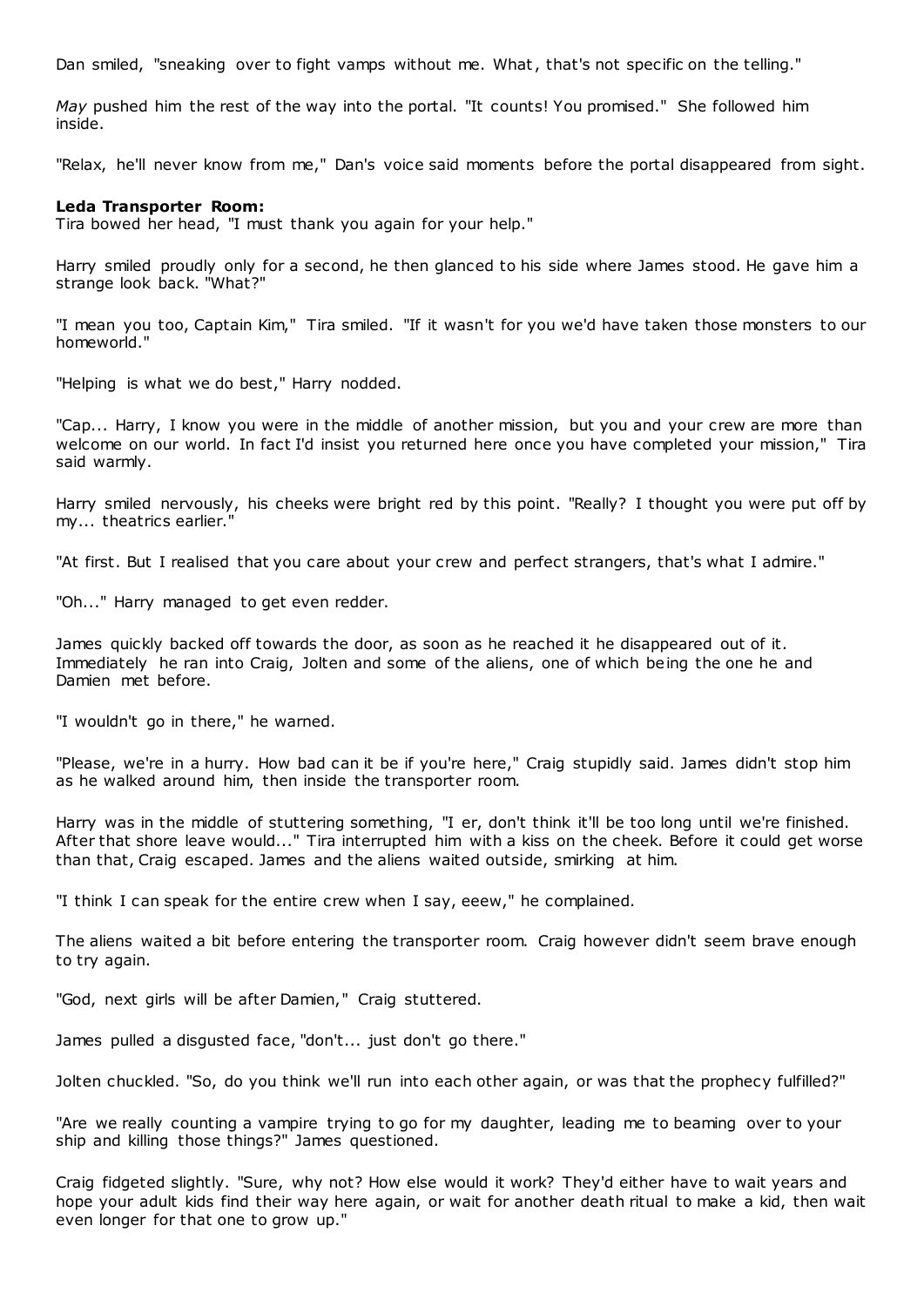"Right," Jolten seemed confused.

James glanced at them both, "am I missing something?"

"No, no," Craig lied badly. "We wouldn't have known about the vampires if that one didn't go for Amy. We couldn't count on Damien saying anything."

"I'd best leave then. Thank you either way," Jolten said. He followed the others into the transporter room.

"I'm not that daft, Craig," James said. "I saw her."

"Oh," Craig quietly said. "Must have been confusing and stuff..."

James nodded. "You have no idea. It doesn't make sense to me at all."

Craig frowned, "well you know, time travel and your family go hand in hand."

"It doesn't matter, as long as she's safe. I still don't get why there were two of the same vampire either. He deserved to get killed twice anyway, so win win," James said before walking away.

Craig looked even more confused, "two of the same... that's just ridiculous. Makes no sense."

"So the brood are definitely gone," Chakotay said. He walked away from one of the minor stations at the back of the bridge. He joined Harry in the centre.

"Well our help has returned, the aliens are home, so why don't we get back to our original job," Harry said with a smile.

"Do you plan on telling a certain someone about said help?" Chakotay whispered to him.

Harry's smile wouldn't budge, "of course not, no harm done this way."

"Oh I don't think so, maybe he could explain the third one," Chakotay whispered.

Harry looked confused, his smile was still plastered on though. "What third one?"

"Don't you remember? There were two extra lifesigns, but he said there should be three," Chakotay answered quietly.

"Oh yeah," that did it. He sighed, "isn't it obvious who it was? He or she was either a friend who got pulled into this whole thing, or it was their other sister. I bet it was the latter. Why do you think she stayed out of sight, we'd recognise her wouldn't we? Yeesh, you had me going as well." He walked away to his Ready Room leaving Chakotay's suspicious face behind.

"I don't think so. He seemed so sure about who had gone to the alien ship. He wasn't concerned in the slightest about the other one," he said.

Harry stopped at the door while everyone else in the bridge looked towards Chakotay with frowns on their faces. Nathan more so.

"Doesn't that prove my point?" Harry groaned.

"Not at all. That third lifesign just happened to disappear from our ship immediately after James did. If they're who you think, or just a buddy of theirs, why did he or she do that?"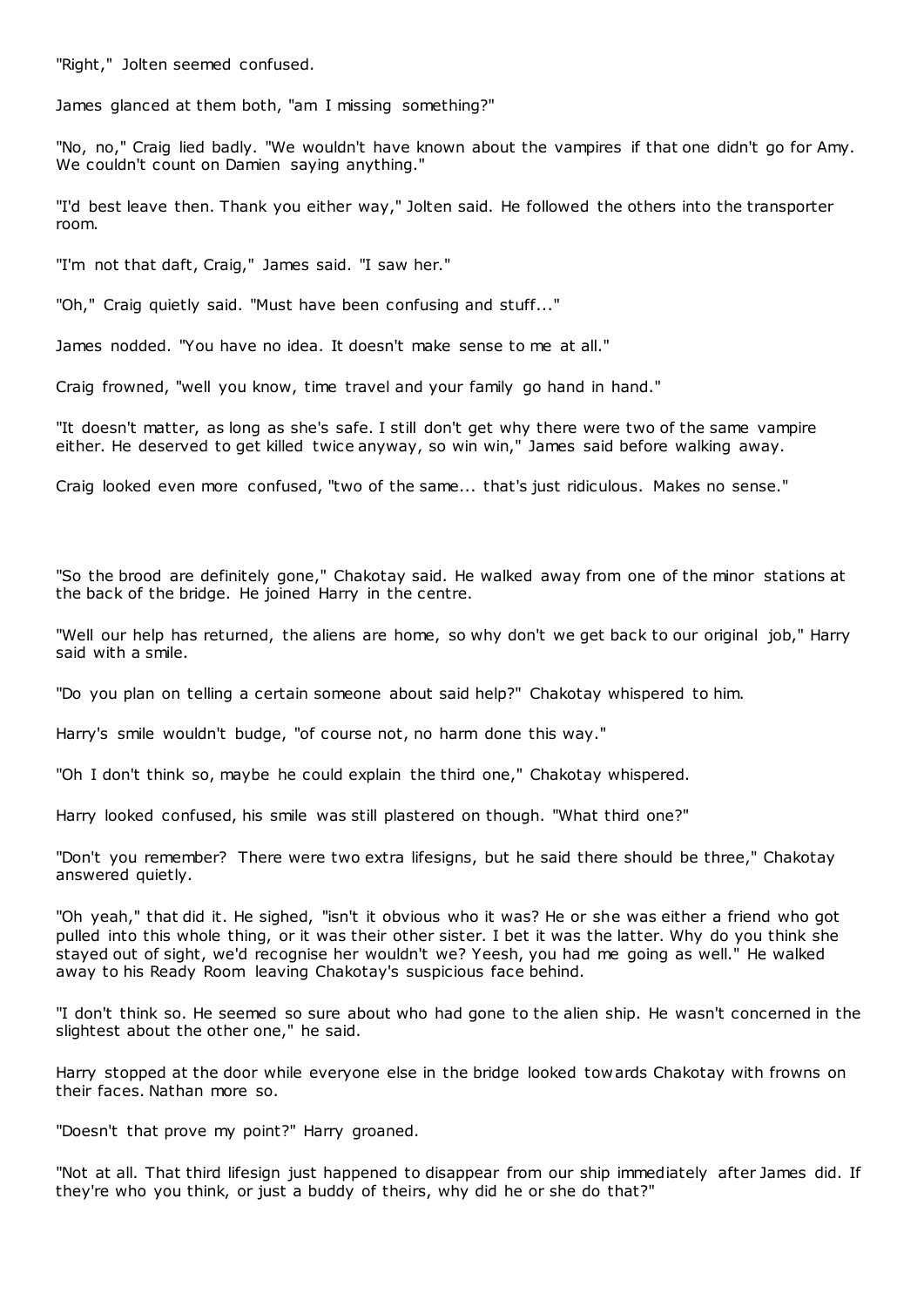"You had to bring that up now?" Harry muttered. He swung around, "why didn't you mention this before?"

"As they're all gone, I didn't think it was important. I was merely curious," Chakotay lied as he sat back down in the Captain's seat. Harry's eyes narrowed at the sight of him relaxing in it. "Just saying, maybe you should ask blond brat if he knows."

"Satisfy your own curiosity, and get out of my seat," Harry scowled. Chakotay looked at him in surprise. "Don't look at me like that. If you want to sit there you have to earn it. That means stop acting like a creep, earning the trust of the crew again and more importantly..." During his rant Chakotay had gotten back up to walk over to him. He steeled his nerves to continue even though he was directly in front of him. "Not keeping important details like that to yourself when it suits you, then lying about it. Got it?"

"Quiet and squeaky, yes," Chakotay replied.

"No, I was loud and clear," Harry said, fighting his urge to tremble. "Now since you brought all of this up, I order you to talk to James about this. Ask him about the third one; if he saw them, any ideas about who it was, why they were on that ship. Whatever you do, don't tell him about the other two being here. If you muck this up or try to kill him again, you'll remain in the brig indefinitely. Got it?"

"Wow, one make out session and his backbone appears," Craig commented.

Nathan's ears perked up, "oh really?"

"Yes *sir*," Chakotay sarcastically said. He headed straight for the nearest turbolift. Harry relaxed once he was out of sight.

"Nice job Harry-Kims," Nathan sniggered.

Craig rolled his eyes but smirked anyway. "How is he going to ask him if the third one is possibly one of his kids, without telling him two were here in the first place? He said he saw his daughter anyway so..."

Harry smiled proudly, "I don't know, not my problem." With that in mind he headed over to sit in his well earned chair. It felt a lot more comfortable now.

"Well I for one am curious. I doubt Jess will be happy that all three of her kids like to get into trouble just like daddy," Nathan said, ending with a sigh.

"No... I always thought Sasha was more level headed than that. It was probably just a friend of theirs being reckless. I mean the two were at that age, right," Harry said. Nathan glanced back at Craig, he nodded. "See. Nothing to worry about. Chakotay wanted to create drama, he can do it on his own."

The steel grip of the men held me against the wall, laughing in my ears.

There were so many of them, and they seemed to just keep coming.

None of them seemed to care when some of their own would disappear into a pile of dust. Most of them just howled with laughter as each one that would disappear, two would take their place.

I tried to tell myself that he would be OK. The yelling and cheering that soon erupted from these wild animals turned my skin ice cold, I felt my heart slow down.

*This is a nightmare. What have I done? No, no, it'll be OK, this... he's good at getting out of these situations. They're just cheering because they're...*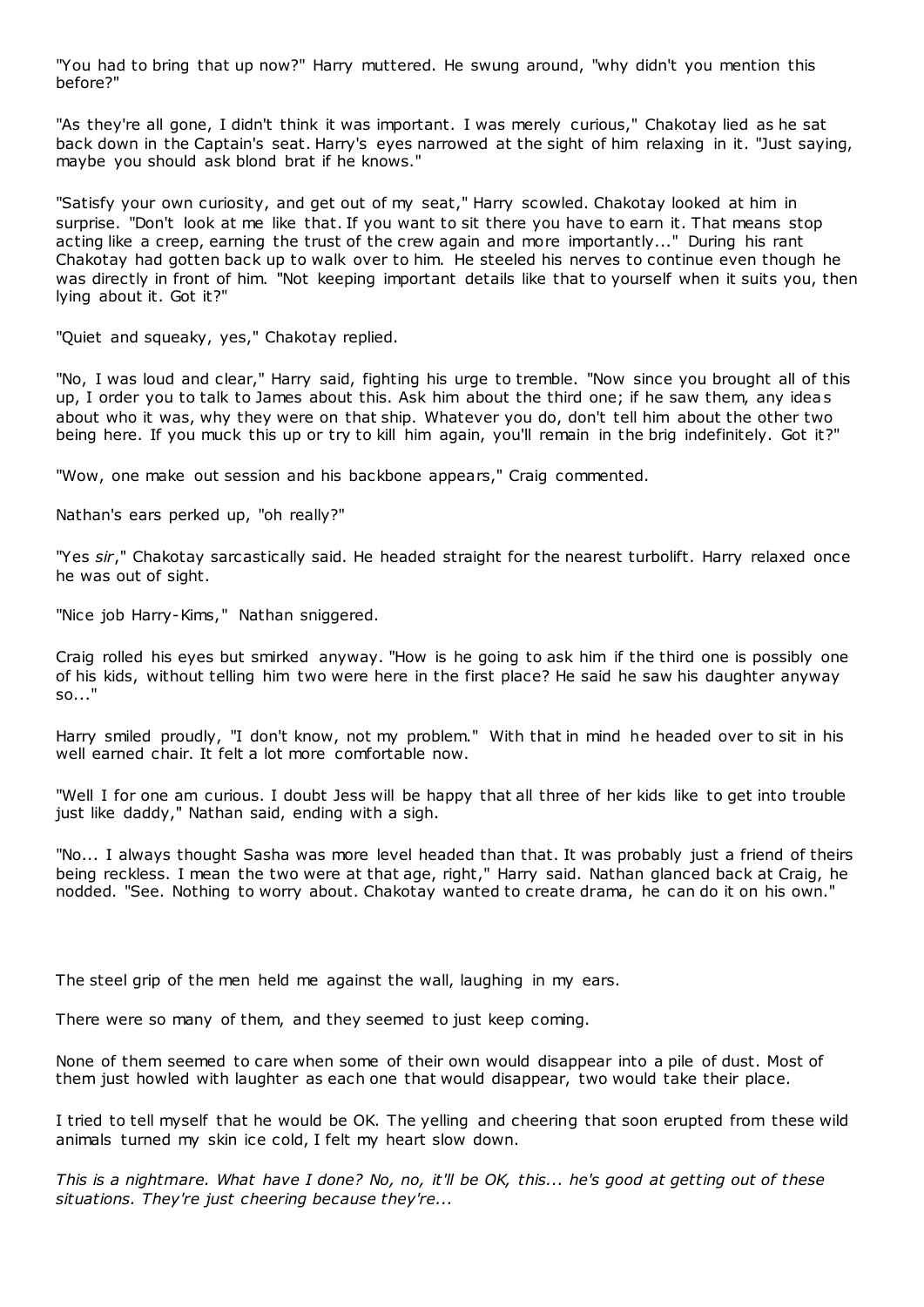A body fell from the crowd. My thoughts froze as it hit the stone cold ground. The roaring laughter that followed the thud rung in my ears. My throat swelled, my eyes stung.

There was so much blood. He wasn't moving.

The monsters were all laughing in my direction now, but I could barely see them through the tears overwhelming my eyes. I could just make out the muffled laughter as the men who had been holding me must have released their hold on me. I plummeted to the ground, I didn't even try to stop myself. My eyes squeezed shut as if it would make it all stop.

I heard a loud bang. Something had crashed in front of me. Startled, my eyes shot open.

The monsters roared with laughter again as her screams filled the room. She couldn't tear her eyes off the bloodied body in front of her, his blue eyes lifelessly staring directly at her. She scrambled back against the wall, her arms wrapped around her body as if to protect herself. The group converged on her, lead by the man who had lead her there. His dorky glasses hid the malice in his blood-red eyes.

Shakily her hand reached for the body as the pack of wolves surrounded him once again. This time they left an opening in front for her to see. She tried to look away but the man wearing the glasses grabbed the top of her head, tugging viciously at her brown hair. She felt it start to tear when she struggled, she only did it once.

"Daddy!" her screams turned to sobs. This only spurred the monsters on further.

"Daddy!"

Her cries got his attention. As usual he dropped everything to check on her.

He found her standing up in her crib, tears streaming down her face. Quickly he reached out to pick her up.

"What's the matter?"

Amy seemed confused, her tears stopped as she stared up at him. "You're OK?"

James frowned as he gently wiped the tears from her cheeks. "Of course I... did you have a bad dream?"

"I'm sorry daddy," Amy looked down in shame.

James looked around to check if her cries had woken up anyone else. Duncan holding a pillow over his head answered that. He decided to take her into the next room. "No, no. Nightmares can seem so real, it's normal to be scared."

"I killed you. I'm sorry," Amy started to cry again.

"No you didn't, it was just a dream," James said. He sat down, sitting his daughter on his lap. "Don't worry, everything's fine."

The tiny girl moved to her knees so she could turn around and dig her face into his shoulder. "I won't be naughty again, I promise," she cried into it. "I don't want you to die."

"Sweetheart, you've done nothing wrong," James tried to comfort her. "I promise you, the dream's over, it wasn't real."

"It felt real," Amy sobbed.